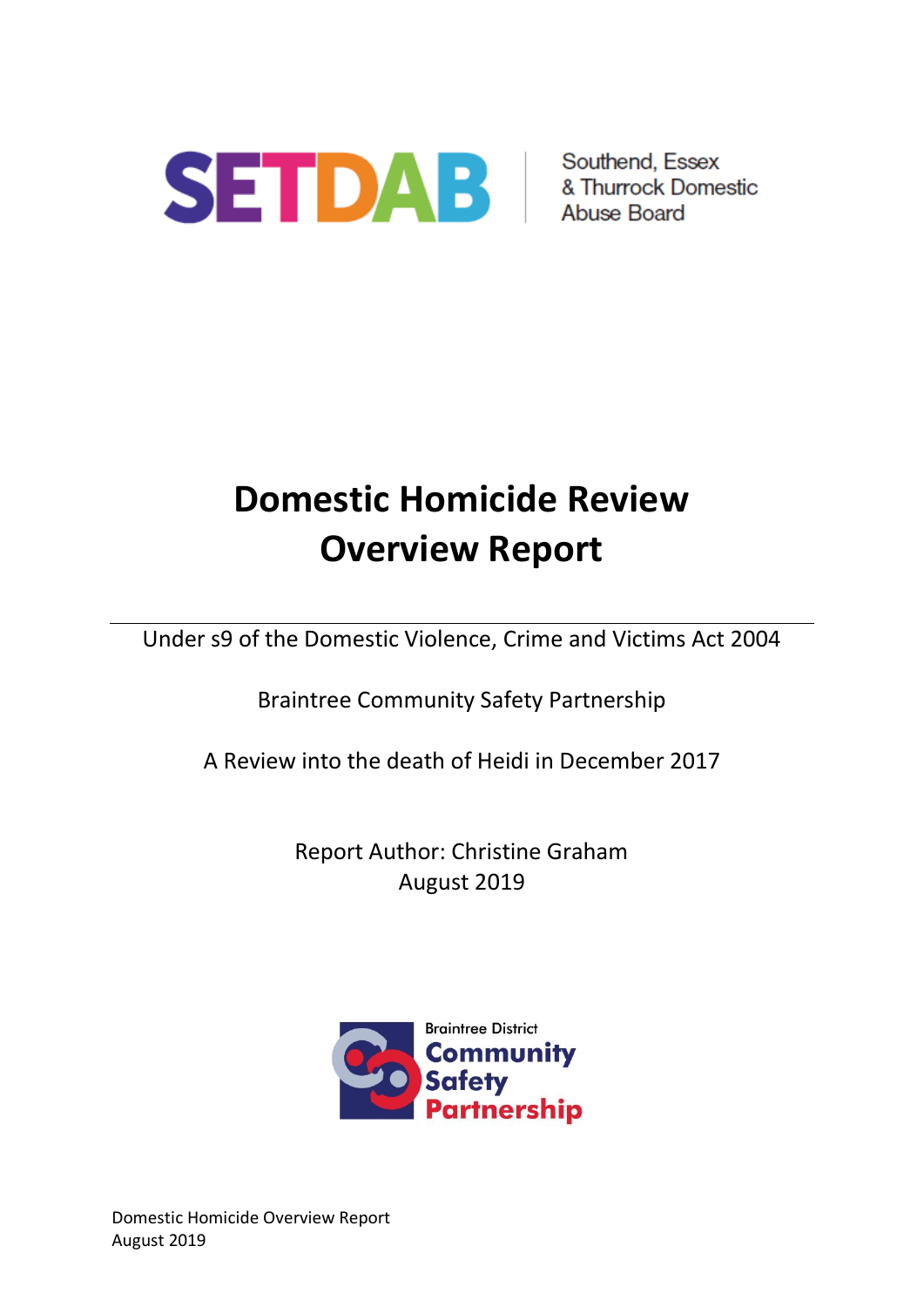# **Preface**

The Braintree Community Safety Partnership wishes at the outset to express their deepest sympathy to the family of Heidi. This review has been undertaken in order that lessons can learned; we appreciate the engagement from her family throughout this difficult process.

We are also grateful to the family of James. Their engagement has helped us gain an insight into the difficulties he faced. Their desire to make a difference is acknowledged and their challenge is taken in a positive contribution to improve services.

This review has been undertaken in an open and constructive manner with all the agencies, both voluntary and statutory, engaging positively. This has ensured that we have been able to consider the circumstances of this incident in a meaningful way and address with candour the issues that it has raised.

The review was commissioned by the Braintree Community Safety Partnership on receiving notification of the death of Heidi in circumstances which appeared to meet the criteria of Section 9 (3)(a) of the Domestic Violence, Crime and Victims Act 2004.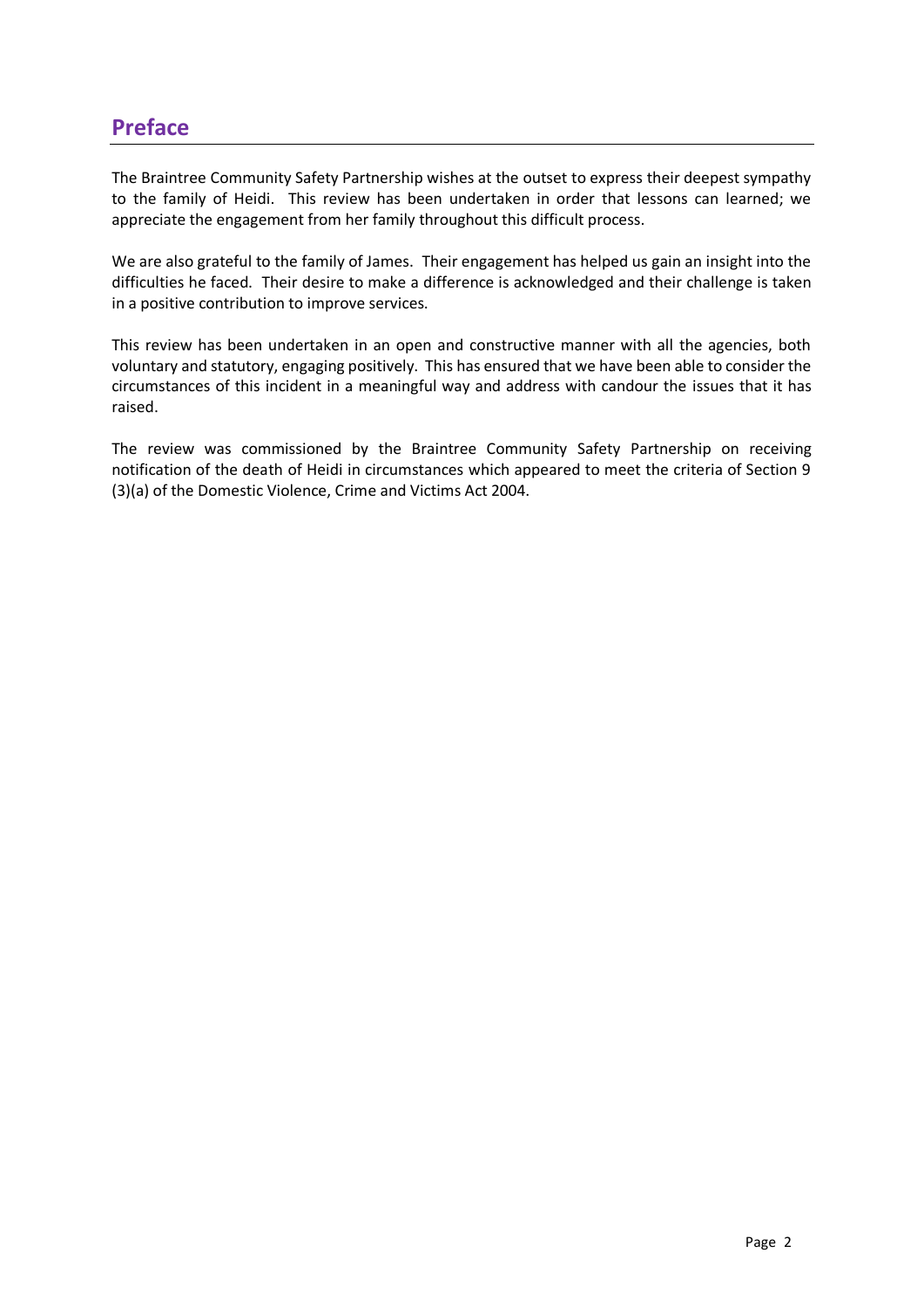This Overview Report has been compiled as follows:

**Section 1** will begin with an **introduction to the circumstances** that led to the commission of this Review, the process and timescales.

**Section 2** of this report will **set out the facts** in this case **including a summarised chronology** to assist the reader in understanding how events unfolded that led to Heidi's death.

**Section 3** will provide **overview and analysis of the information** known to family, friends, employers, statutory and voluntary organisations and others who held relevant information.

**Section 4** will address **other issues** considered by this Review

**Section 5** will provide the **conclusion** debated by the Panel and will consolidate **the recommendations that were made.**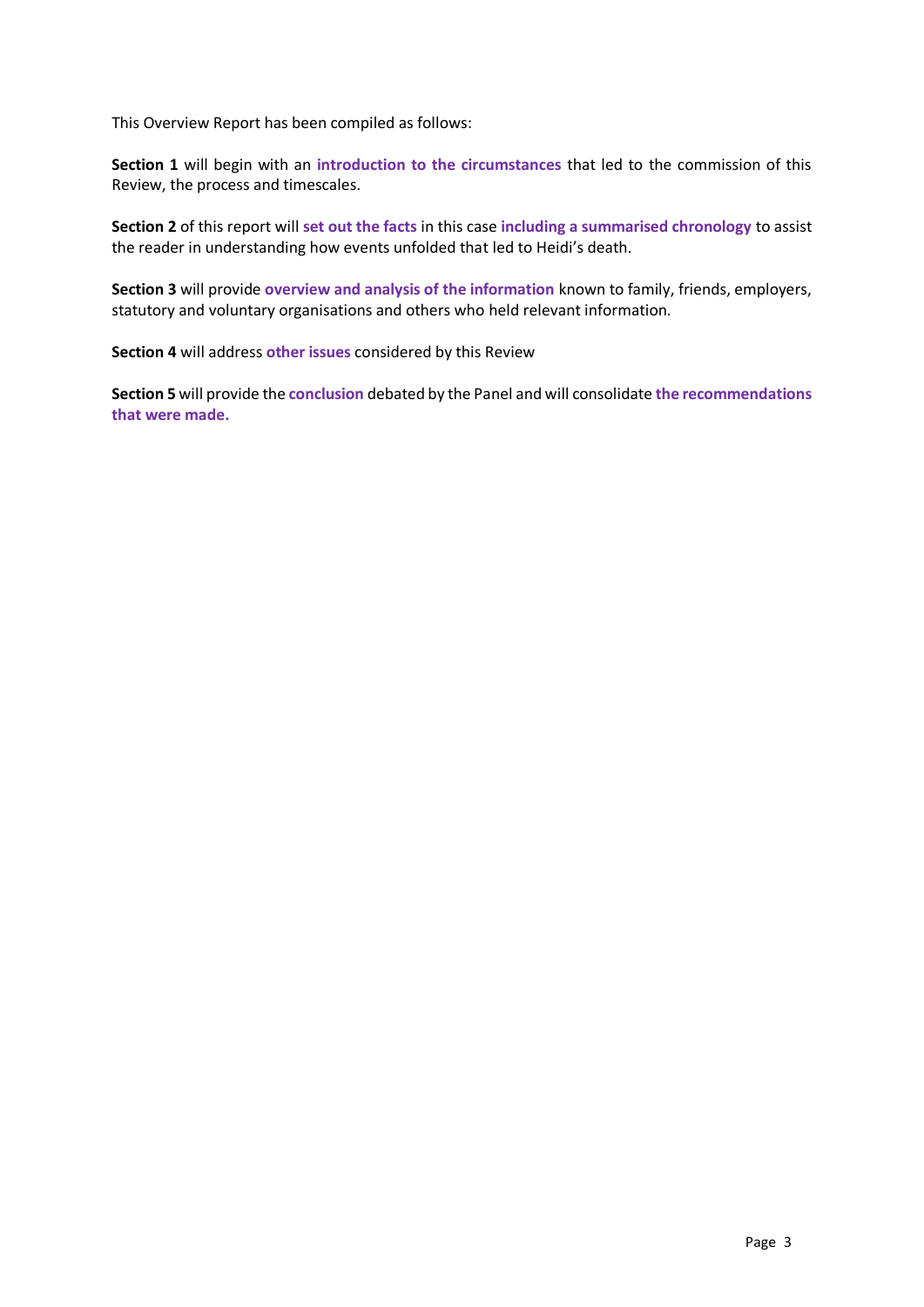| <b>Contents</b> |
|-----------------|
|-----------------|

|                                | <b>Preface</b><br>$\overline{2}$                                                |                |  |  |  |
|--------------------------------|---------------------------------------------------------------------------------|----------------|--|--|--|
| <b>Section One</b>             |                                                                                 |                |  |  |  |
| 1.1                            | Introduction                                                                    | 6              |  |  |  |
| 1.2                            | Summary of circumstances leading to the review                                  | $\overline{7}$ |  |  |  |
| 1.3                            | Reason for conducting the review                                                | $\overline{7}$ |  |  |  |
| 1.4                            | Timescales                                                                      | 8              |  |  |  |
| 1.5                            | Confidentiality                                                                 | 9              |  |  |  |
| 1.6                            | Terms of reference                                                              | 9              |  |  |  |
| 1.7                            | Methodology                                                                     | 12             |  |  |  |
| 1.8                            | Involvement of family, friends, work colleagues and wider community             | 14             |  |  |  |
| 1.9                            | Contributors to the review                                                      | 14             |  |  |  |
| 1.10                           | <b>Review Panel</b>                                                             | 15             |  |  |  |
| 1.11                           | Domestic Homicide Review Chair and Overview Report Author                       | 15             |  |  |  |
| 1.12                           | <b>Parallel Reviews</b>                                                         | 16             |  |  |  |
| 1.13                           | <b>Equality and Diversity</b>                                                   | 16             |  |  |  |
| 1.14                           | Dissemination                                                                   | 17             |  |  |  |
| <b>Section Two - The Facts</b> |                                                                                 |                |  |  |  |
| 2.1                            | Introduction to the facts of the case                                           | 18             |  |  |  |
| 2.2                            | Chronology                                                                      | 18             |  |  |  |
| 2.3                            | Detailed chronology from 2000 - December 2017                                   | 18             |  |  |  |
|                                | <b>Section Three - Overview and Analysis</b>                                    |                |  |  |  |
| 3.1                            | Summary of information known to agencies, family, friends and work colleagues   | 28             |  |  |  |
| 3.2                            | Detailed analysis of agency information                                         | 28             |  |  |  |
| 3.3                            | Information from family and friends about Heidi and her relationship with James | 34             |  |  |  |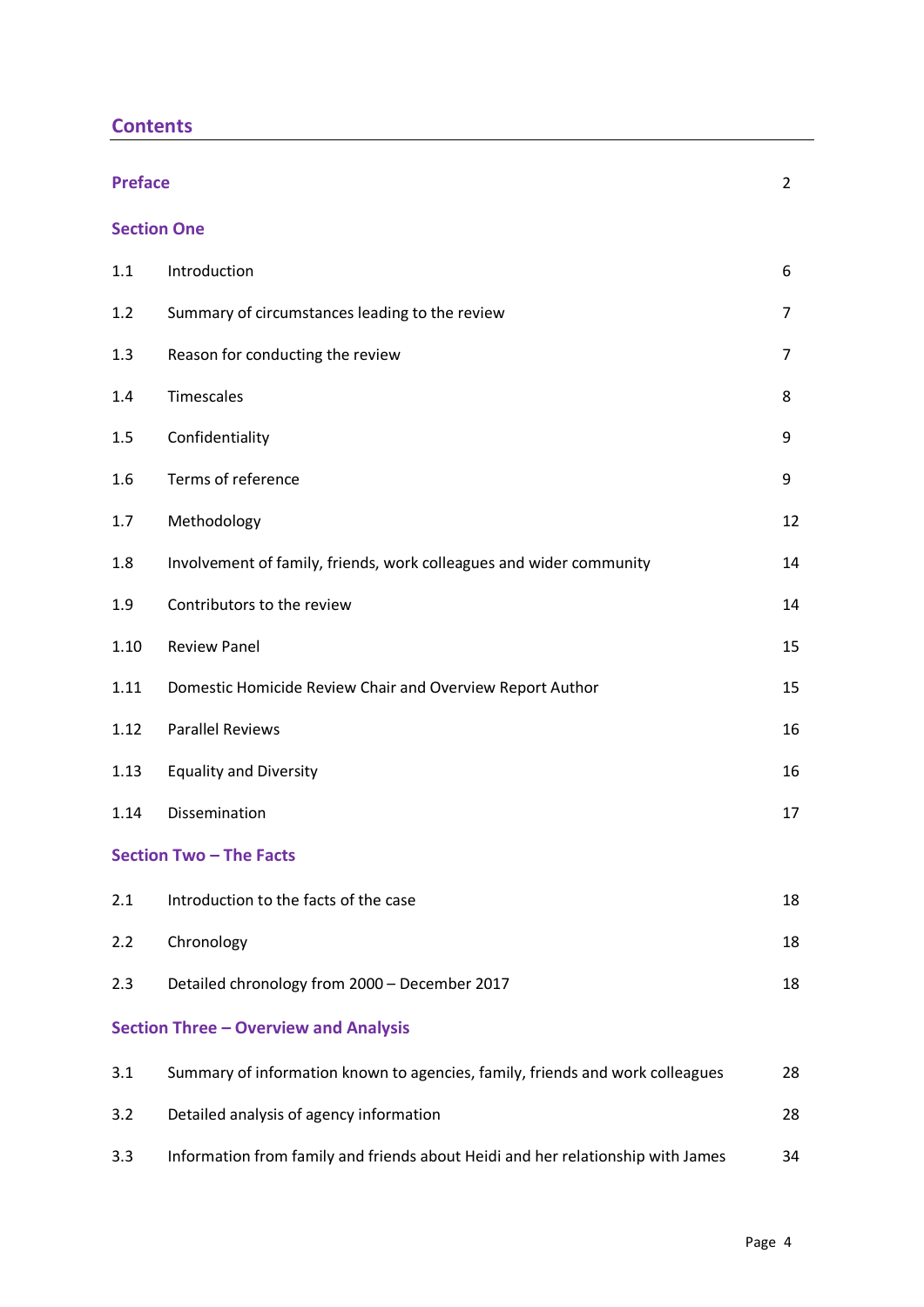| 3.4                                 | Heidi's employer                                                       | 35 |  |
|-------------------------------------|------------------------------------------------------------------------|----|--|
| 3.5                                 | James's mental health                                                  | 36 |  |
| 3.6                                 | Southend, Essex and Thurrock's approach to tackling domestic abuse     | 37 |  |
| 3.7                                 | National Confidential Inquiry into Suicide and Safety in Mental Health | 38 |  |
| Section Four - Lessons Learnt<br>40 |                                                                        |    |  |
|                                     | <b>Section Five - Recommendations</b>                                  |    |  |
|                                     | <b>Section Six - Conclusion</b>                                        | 42 |  |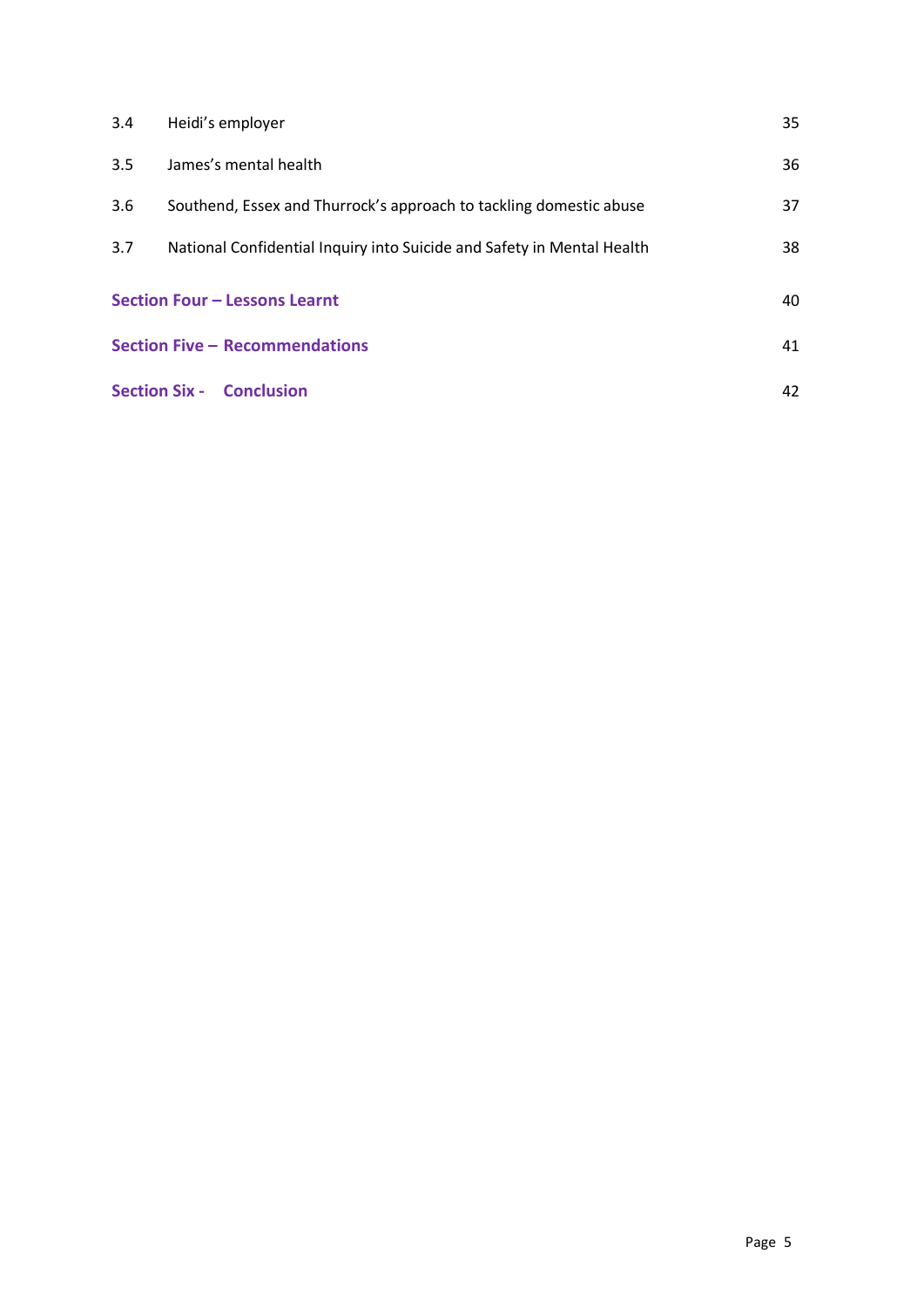# **Section One – Introduction**

- 1.1 This Domestic Homicide Review report examines the circumstances surrounding the death of Heidi, a 33-year-old female and resident of the Braintree Community Safety Partnership area. She was killed by her partner, in the home they shared, in December 2017.
- 1.2 This review will examine agency responses and support given to Heidi and her partner. It will also examine the past to identify any relevant background, or trail of abuse before her death. It will look at whether support was accessed within the community and whether there were any barriers to accessing such support. By taking a holistic approach the review seeks to identify the appropriate solutions to make the future safer for others.
- 1.3 The review will consider relevant past agency contact and involvement with Heidi and James and in particular will focus on the time from January 2000 until the time of the incident that took her life.
- 1.4 The key purpose for undertaking a Domestic Homicide Review is to enable lessons to be learned. In order for these lessons to be learned as widely and thoroughly as possible, professionals need to be able to understand fully what happened in each homicide, and most importantly, what needs to change in order to reduce the risk of such tragedies happening in the future.
- 1.5 This Review has taken place alongside a criminal investigation which followed James' arrest and subsequently his charge for the murder of Heidi. That judicial process resulted in a trial of facts (held in January 2019) after it was agreed that he was incapable of standing trial due to his severe mental ill-health. That trial of facts established that he was responsible for Heidi's killing. He was subsequently committed to psychiatric care as a result of a Hospital Order, together with an accompanying Special Restrictions Order that is without time limit.
- 1.6 Alongside this Review there has also been two investigations by the Independent Office of Police Conduct (IOPC), a Serious Incident Review by the mental health trust who provided care to James, and an NHS England Independent Review of the mental health care provided to James.
- 1.7 As this Review was drawing to a conclusion HM Coroner made a decision to undertake an Article 2 Inquest, with a jury. This is scheduled to take place in March 2020.
- 1.8 This whole process has been and now, following the decision of HM Coroner, continues to be distressing for Heidi's family. This Review has attempted to draw together the different inquiries to ensure that nothing is missed. Domestic Homicide Review Panel meetings have included representation from the IOPC<sup>1</sup> and NHS England and joint interviews have been held where possible. However, the different legal processes that support the IOPC regime and that of NHS England necessarily mean that those reports stand alone. This report has drawn information from the other processes where that information pertains to the relationship between this couple.
- 1.9 As a result, this report concentrates upon the focus of DHRs, i.e. the relationship between the couple. It seeks to establish whether domestic abuse was a feature of that relationship and if it was, to find that trail of abuse. Moreover, it seeks to look at what can be learned

<sup>1</sup> Independent Office for Police Conduct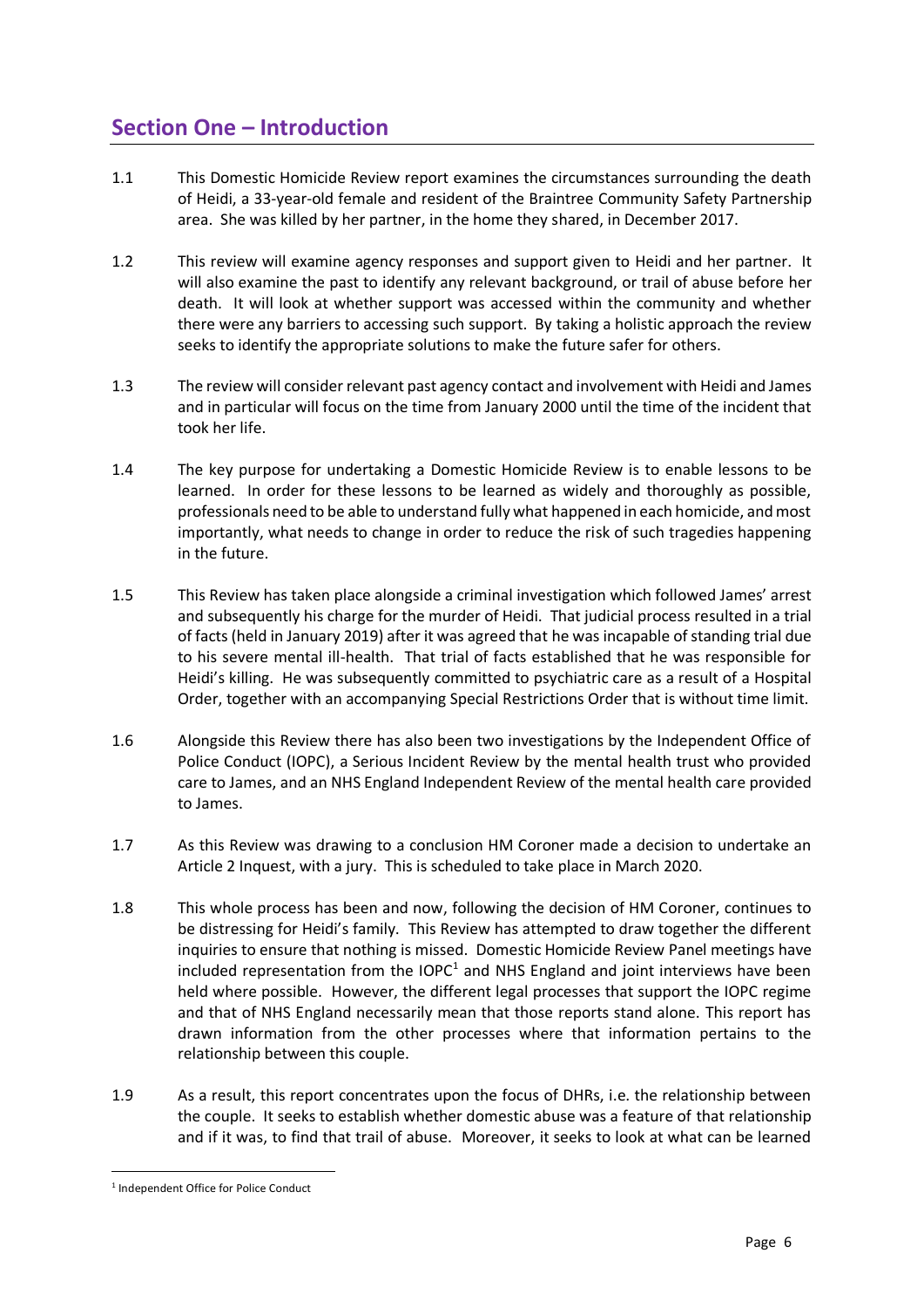and what changes can be made to better protect others in the future. It will not repeat specific single agency learning, in particular in relation to James' clinical care as this will be covered in detail by the NHS England review. It will, though, look to make recommendations that are cross agency or where it is clear that a different approach may better protect others.

# **1.2 Summary of circumstances leading to the Review**

- 1.2.1 At 7pm in the evening two days before the incident, James made a 999 call and reported that someone had broken into his flat. A police officer made contact with him within an hour of his call and recorded on the incident log that local units should attend and assess whether a dwelling burglary had occurred. The police were thereafter unsuccessful in their attempts to contact James to progress this.
- 1.2.2 At around 9.30pm the next day, James's mother called the police to express concern for her son and his partner. James's mother made the call from her home abroad. Her call to the police had been prompted by a call she had received from Heidi, who is the victim in this case. James's mother said that during that phone call 40 minutes earlier, she could hear Heidi crying and she said, 'he's hurting me'. Her son had been heard shouting. She had heard her son shouting in the background, the call was hung up and she was then unable to get hold of them. She advised the police that her son had a diagnosed mental health condition and had been taking medication for the past 10 years.
- 1.2.3 The call was graded as Priority 3 (response within 60 minutes) and recorded as a concern for safety. At 11.30pm James's father called Essex Police for an update. At 11.35pm a unit was allocated to attend and arrived at the address at 12.14am. They immediately called for another unit to support them. Heidi was found with multiple stab wounds to her head and neck. James was detained at the scene, with blood on his hands, and arrested for murder. He was subsequently charged with her murder.
- 1.2.4 James's mental capacity was assessed, and he was detained in a secure mental health unit where he received treatment. He has a diagnosis of paranoid schizophrenia and was deemed unfit to stand trial. As a result, a trial of facts was held between 14<sup>th</sup> and 16<sup>th</sup> January 2019 at which the jury came to the conclusion that he had killed Heidi. He subsequently received a Hospital Order under Section 37 of the Mental Health Act 1983 with a Special Restrictions Order (Section 41 Mental Health Act 1983) placed on it due the danger that he would present to the public if he were released. The Special Restriction Order is without limit.

# **1.3 Reason for conducting the review**

- 1.3.1 This Domestic Homicide Review is carried out in accordance with the statutory requirement set out in Section 9 of the Domestic Violence, Crime and Victims Act 2004.
- 1.3.2 The review must, according to the Act, be a review 'of the circumstances in which the death of a person aged 16 or over has, or appears to have, resulted from violence, abuse or neglect by:
	- (a) A person to whom he was related or with whom he was or had been in an intimate personal relationship, or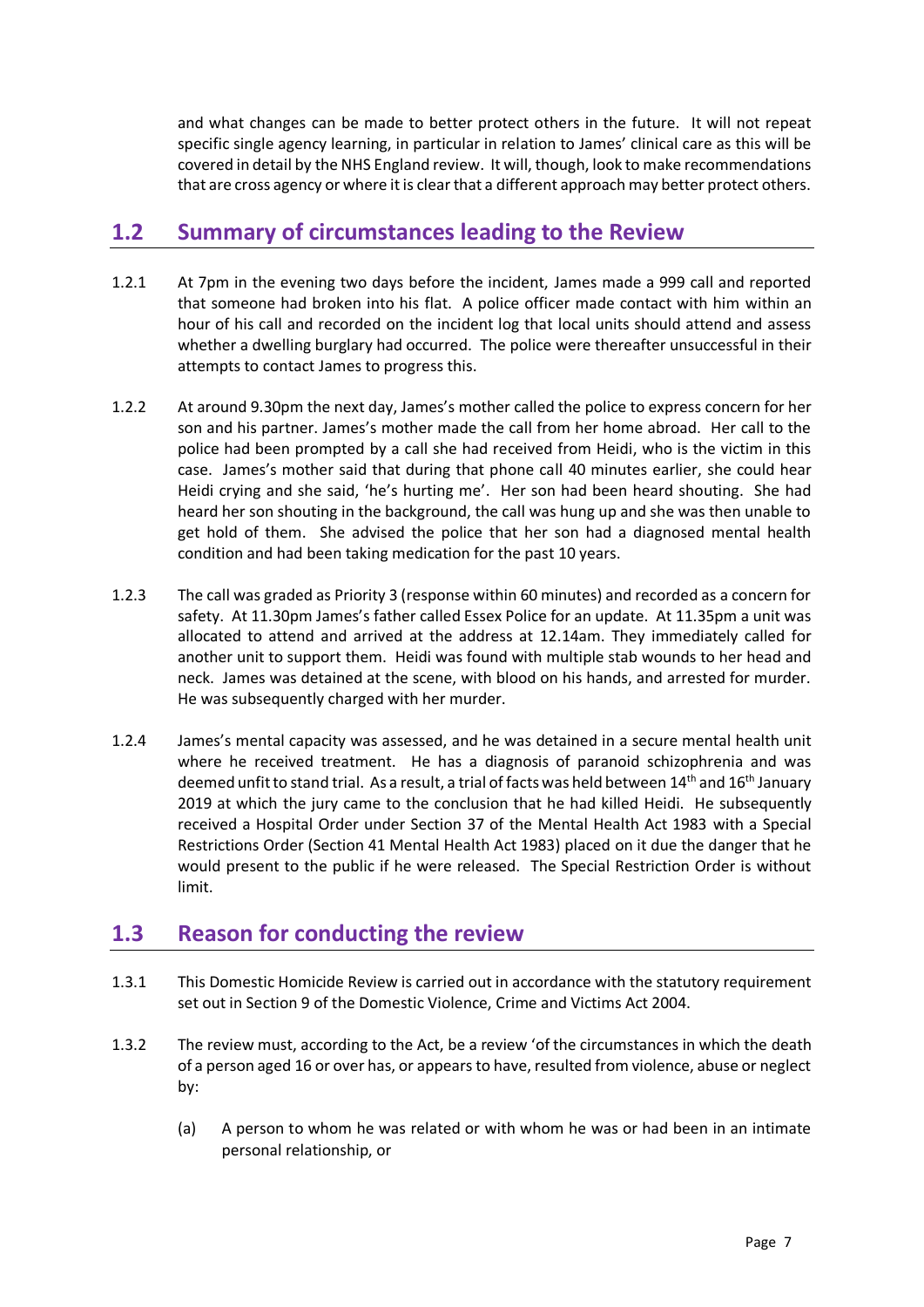- (b) A member of the same household as himself, held with a view to identifying the lessons to be learnt from the death'.
- 1.3.3 A court case has established that James took the life of Heidi and therefore, the criteria for a review was met.
- 1.3.4 The purpose of a DHR is to:
	- Establish what lessons are to be learned from the domestic homicide regarding the way in which local professionals and organisations work individually and together to safeguard victims
	- Identify clearly what those lessons are both within and between agencies, how and within what timescales they will be acted on, and what is expected to change as a result
	- Apply these lessons to service responses including changes to policies and procedures as appropriate
	- Prevent domestic violence and homicide and improve service responses to all domestic violence and abuse victims and their children by developing a co-ordinated multi-agency approach to ensure that domestic abuse is identified and responded to effectively at the earliest possible opportunity
	- Contribute to a better understanding of the nature of domestic violence and abuse
	- Highlight good practice.

### **1.4 Timescales**

- 1.4.1 The police notified the Community Safety Partnership of the death on 18<sup>th</sup> December 2017. On 12th January 2018 a meeting of the Southend, Essex and Thurrock Domestic Abuse Core Group was held. It was decided that a Domestic Homicide Review would be undertaken, and the Home Office was notified of the decision on  $17<sup>th</sup>$  January 2018. This demonstrates a timely response to the death.
- 1.4.2 The independent Chair and Report Author were appointed at the beginning of January 2018 and the Review Panel met for the first time on 2<sup>nd</sup> July 2018. There followed three further panel meetings and individual meetings between the Chair of this Review, the IOPC and NHS England appointed investigators
- 1.4.3 The review was completed in August 2019.
- 1.4.4 It was not possible to complete the review within the six months set out within the Home Office Statutory Guidance for the following reasons:
	- As a result of on-going criminal proceedings and following liaison between the Chair of the Review and the senior police investigator it was agreed that the Review would continue in limited scope until the conclusion of those proceedings. This was due to the nature of the evidence that was likely to be needed in any forthcoming trial. Due to the medical condition of James this was delayed for some time.
	- The review continued in limited scope whilst waiting for the outcome of the IOPC investigation and the independent review undertaken by NHS England.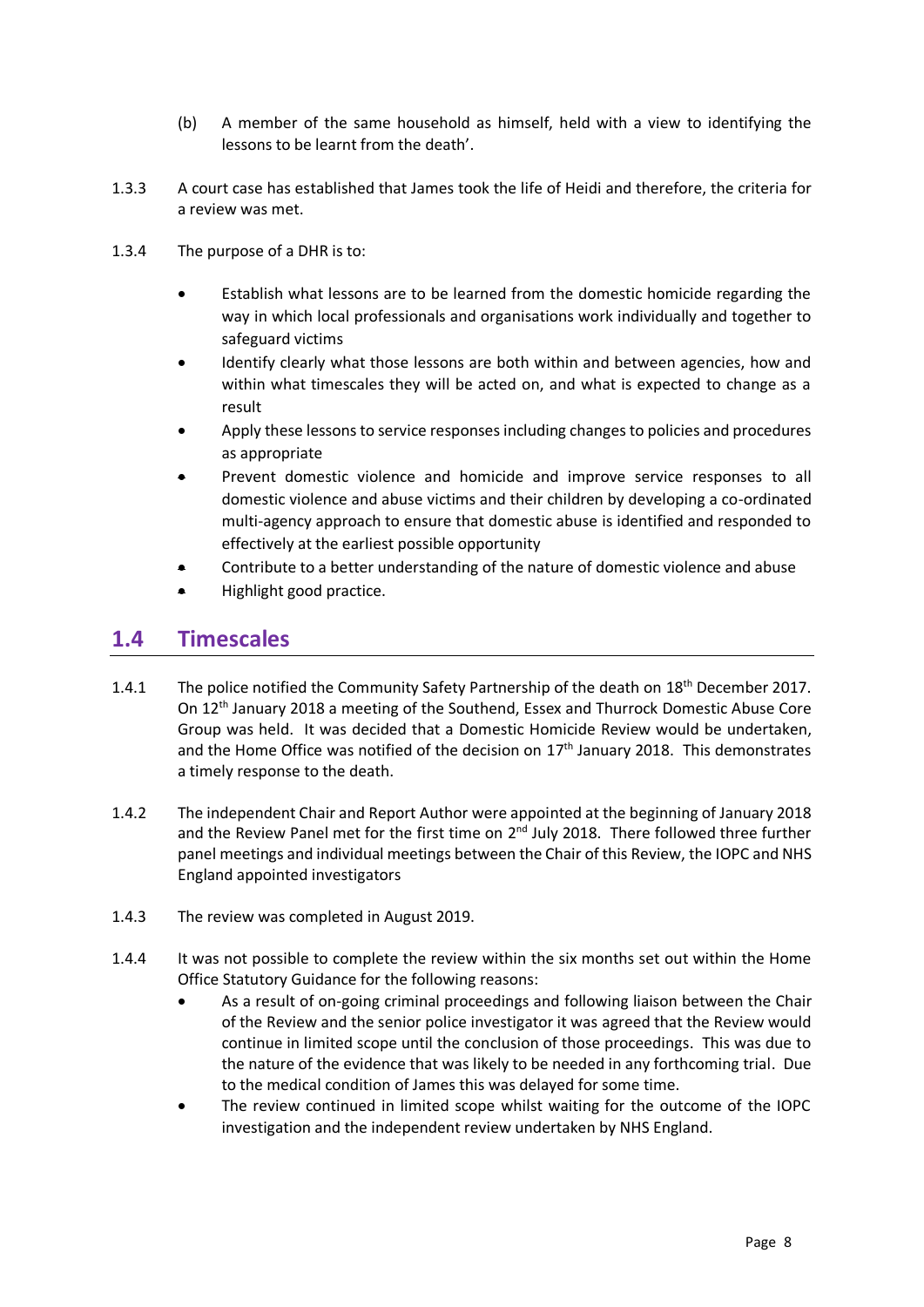1.4.5 It was intended to include the NHS England Review within the body of this report. However, the legal process that surrounds it means that the timescales for the completion of that report remain unclear and thus this review is submitted with the acknowledgement that a detailed review of James' clinical care will follow. However, wXe have included what we feel are recommendations that include the mental health service providers and that we feel are pertinent to this DHR. It is James's care that is the focus of the forthcoming inquest.

# **1.5 Confidentiality**

- 1.5.1 The findings of this review are confidential. Information is available only to participating officers and professionals and their line managers until the review has been approved by the Home Office. Following approval, the report should be shared appropriately within and between organisations in order to disseminate the learning.
- 1.5.2 To protect the identity of those involved the following pseudonym has been used throughout this report:

Heidi was 33 years old at the time of her death. She was of white British ethnicity. James was 36 years old at the time of the incident. He was of White/North European ethnicity.

# **1.6 Terms of Reference**

### **Terms of Reference for the Review into the death of Heidi**

#### **1 Introduction**

- 1.1 This Domestic Homicide Review (DHR) is commissioned by Braintree Community Safety Partnership (BCSP) in response to the death of Heidi which occurred in December 2017.
- 1.2 The review is commissioned in accordance with Section 9, The Domestic Violence, Crime and Victims Act 2004.
- 1.3 The Chair of the BCSP has appointed Mr Gary Goose MBE to undertake the role of Independent Chair for this Review. Mr Goose will be supported by Mrs Christine Graham who will be the Overview Author in this case. Neither Christine Graham nor Gary Goose are employed by, nor otherwise directly associated with, any of the statutory or voluntary agencies involved in the review.

#### **2 Purpose of the review**

The purpose of the review is to:

- 2.1 Consider the circumstances surrounding the death of Heidi and whether there are any lessons to be learned from the case about the way in which local professionals and agencies worked together to safeguard the family.
- 2.2 Identify what those lessons are, how they will be acted upon and what is expected to change as a result.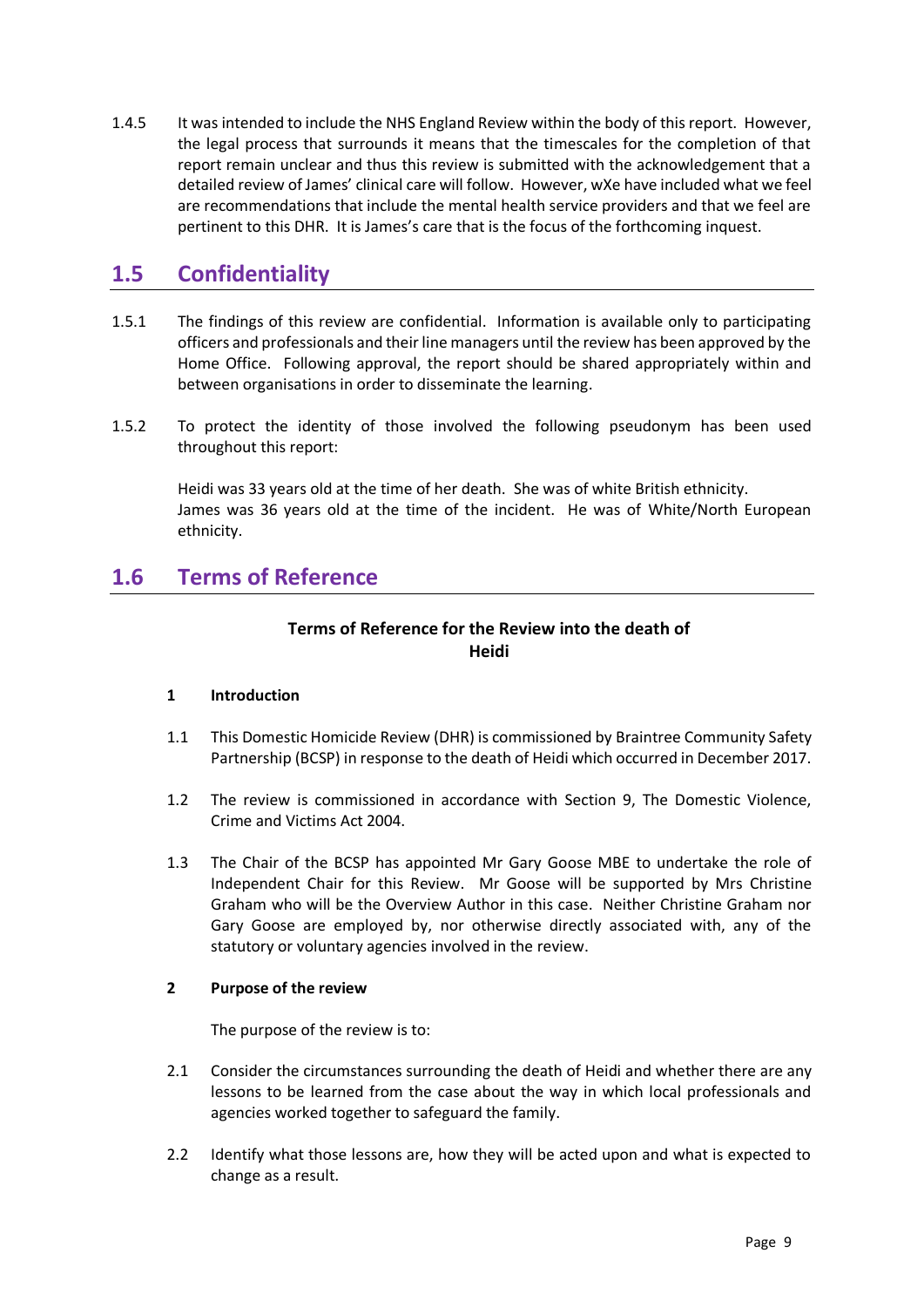- 2.3 Establish whether the agencies or inter agency responses were appropriate leading up to and at the time of her death; suggesting changes and/or identifying good practice where appropriate.
- 2.4 Establish whether agencies have appropriate policies and procedures to respond to domestic abuse and to recommend any changes as a result of the review process.
- 2.5 Contribute to a better understanding of the nature of domestic violence and abuse; and
- 2.6 Highlight good practice.

#### **3 The review process**

- 3.1 The review will follow the Statutory Guidance for Domestic Homicide Reviews under the Domestic Violence, Crime and Victims Act 2004 (revised 2016).
- 3.2 This review will be cognisant of, and consult with:
- o The criminal investigation being undertaken by Essex Police into the death of Heidi.
- o An inquiry by the Independent Office for Police Conduct into the police handling of the incident and a call made by the other person suspected of involvement in the death to police in days leading up to the incident.
- o An independent review by NHS England into prior care provided to the person suspected of involvement in the death by Mental Health services
- 3.3 The review will liaise with the other parallel processes named above to: where possible, avoid duplication; minimise the impact upon the families involved in the case; appropriately share information to ensure cross-agency local, regional and national learning.
- 3.4 Domestic Homicide Reviews are not inquiries into how the victim died or who is culpable. That is a matter for coroners and criminal courts.

#### **4 Scope of the Review**

The review will:

- 4.1 Seek to establish if the death of Heidi could have been reasonably predicted or prevented.
- 4.2 Consider the period from the beginning of January 2000.
- 4.3 Request Individual Management Reviews by each of the agencies defined in Section 9 of The Act and invite responses from any other relevant agencies, groups or individuals identified through the process of the review.
- 4.4 Seek the involvement of family, employers, neighbours & friends to provide a robust analysis of the events.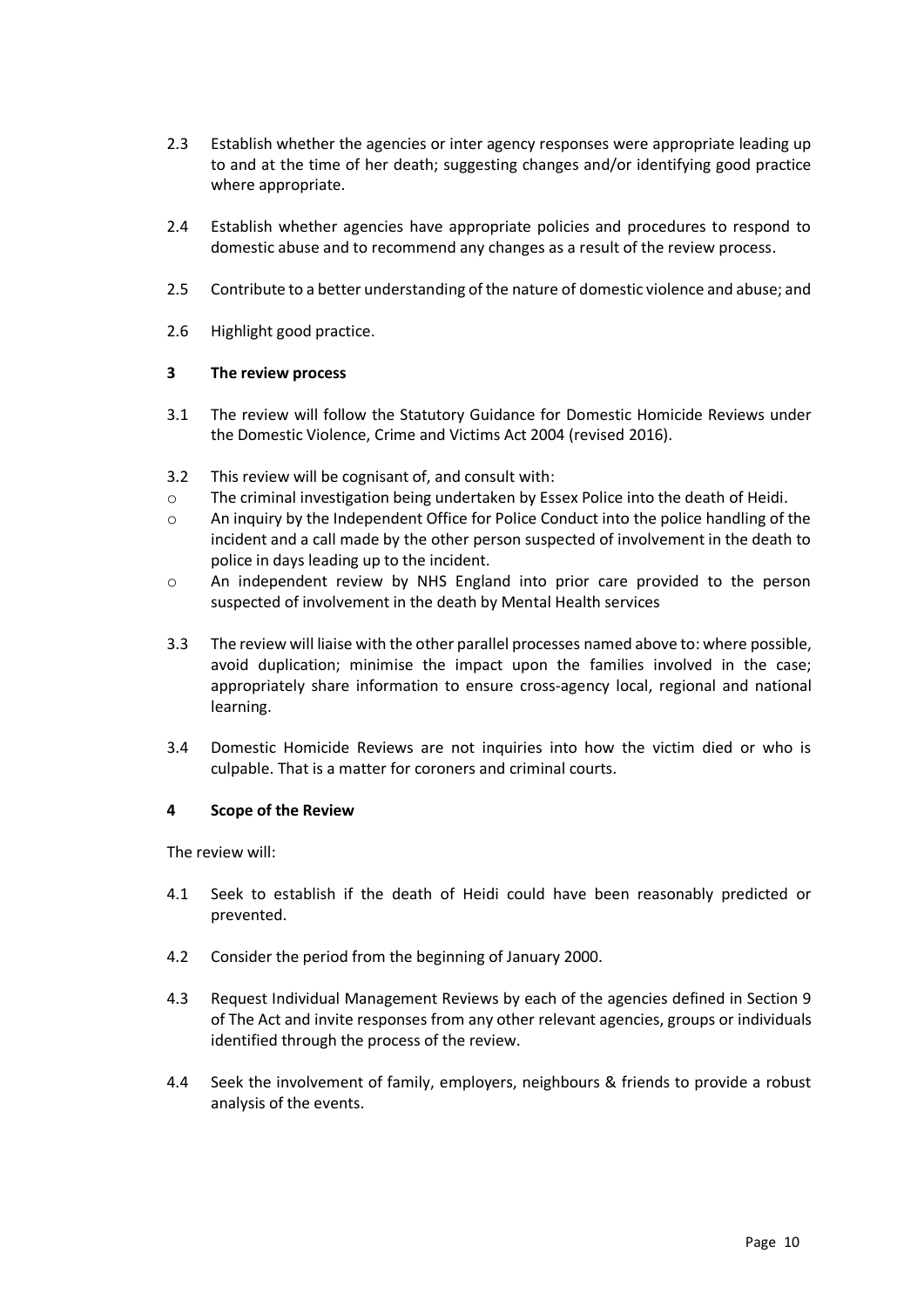- 4.5 Produce a report which summarises the chronology of the events, including the actions of involved agencies, analyses and comments on the actions taken and makes any required recommendations regarding safeguarding where domestic abuse is a feature.
- 4.6 This DHR will not cover the specific areas being reviewed by other processes set out 3.2 above, rather it will draw upon the information and learning identified by those processes to inform its outcomes. This Review will thus look at the totality of information available to agencies and services and report accordingly.
- 4.7 Aim to produce the report within the timescales suggested by the Statutory Guidance subject to:
- guidance from the police as to any sub-judice issues,
- sensitivity in relation to the concerns of the family, particularly in relation to parallel enquiries, the inquest process, and any other emerging issues.

#### **5 Family involvement**

- 5.1 The review will seek to involve the family in the review process, taking account of who the family may wish to have involved as lead members and to identify other people they think relevant to the review process.
- 5.2 We will seek to agree a communication strategy that keeps the families informed, if they so wish, throughout the process. We will be sensitive to their wishes, their need for support and any existing arrangements that are in place to do this.
- 5.3 We will work with the police and coroner to ensure that the family are able to respond effectively to the various parallel enquiries and reviews avoiding duplication of effort and without increasing levels of anxiety and stress.

#### **6 Legal advice and costs**

- 6.1 Each statutory agency will be expected and reminded to inform their legal departments that the review is taking place. The costs of their legal advice and involvement of their legal teams is at their discretion.
- 6.2 Should the Independent Chair, Chair of the CSP or the Review Panel require legal advice then BCSP will be the first point of contact.

#### **7 Media and communication**

7.1 The management of all media and communication matters will be through the Review Panel.

#### **ADDITIONAL HEALTH RELATED TERMS OF REFERENCE FOR 2017/\*\*\*\*\***

The investigation is to be conducted in partnership with the Domestic Homicide Review into the death of 'Heidi' Terms of Reference.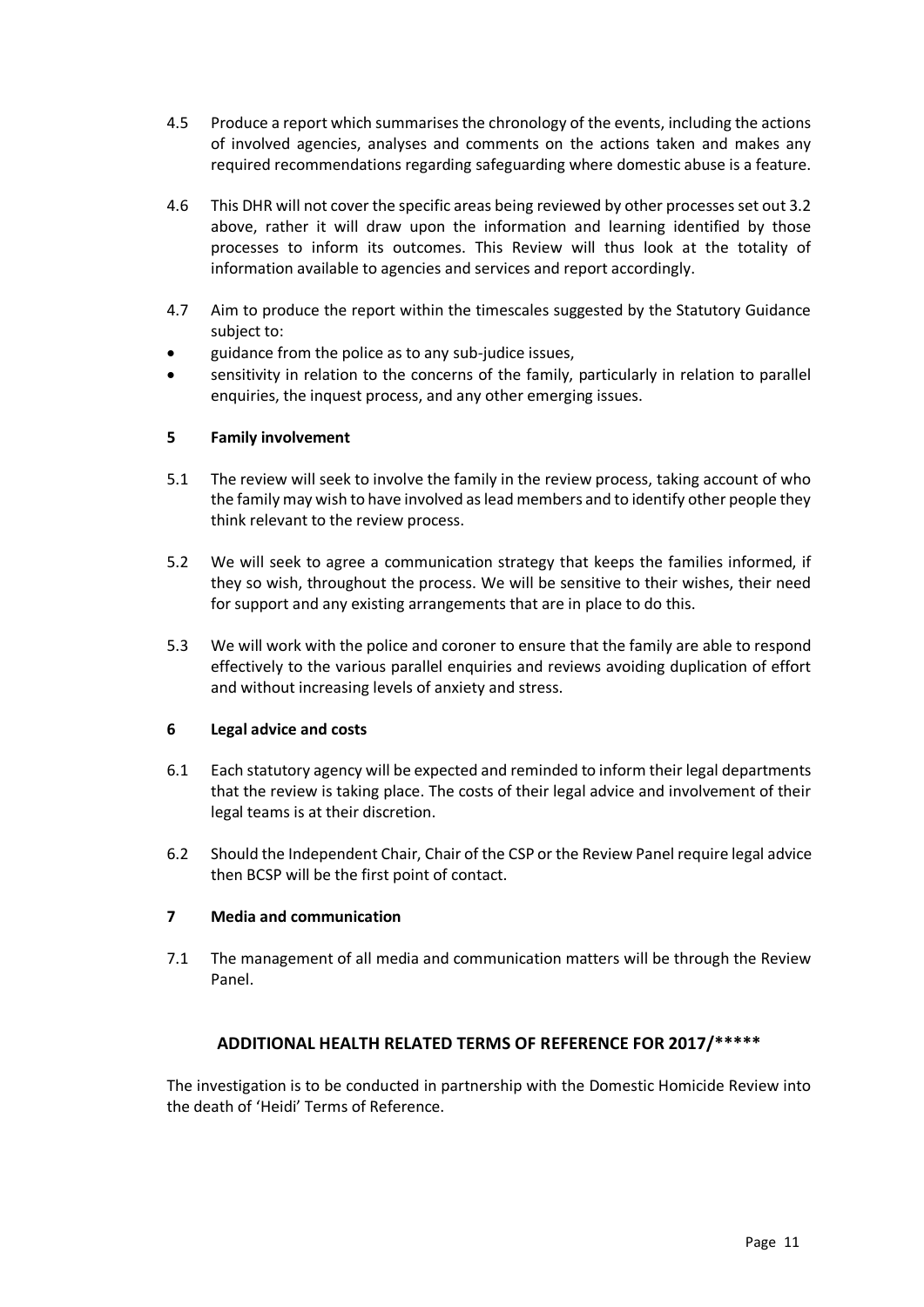The investigation will examine the NHS contribution into the care and treatment of the service user from his first contact with specialist mental health services up until the date of the incident.

- Critically examine and quality assure the NHS contributions to the Domestic Homicide Review
- Examine the referral arrangements, communication and discharge procedures of the different parts of the NHS that had contact with the service user
- Review and assess compliance with local policies, national guidance and relevant statutory obligation
- Examine the effectiveness of the service user's care plan and risk assessment, including the involvement of the service user and his family
- Review the appropriateness of the treatment of the service user in light of any identified health needs/treatment pathway
- To work alongside the Domestic Homicide Review panel and Chair to complete the review and liaise with affected families
- To provide a written report to NHS England that includes measurable and sustainable recommendations to be published either with the multi-agency review or standalone

# **1.7 Methodology**

- 1.7.1 Braintree Community Safety Partnership were notified of the death on 18th December 2017. This was a timely notification and demonstrated a good understanding by the police of the need for a referral at the earliest possible opportunity.
- 1.7.2 As a result of the notification, a meeting was held on  $12<sup>th</sup>$  January 2018. The meeting was chaired by the Southend, Essex and Thurrock Domestic Abuse Partnership Co-ordinator. At this meeting, the police provided a summary of the incident and, at this point, it was believed that there was no history of domestic abuse, but James was known to mental health services. The meeting agreed that the criteria had been met and that a Domestic Homicide Review would be undertaken.
- 1.7.3 Once the decision to hold the review had been taken, the Home Office were advised of the decision on 17<sup>th</sup> January 2018.
- 1.7.4 Gary Goose and Christine Graham were appointed to carry out the review in January 2018. A planning meeting had been held in March 2018.
- 1.7.5 The first review panel meeting took place on  $2^{nd}$  July 2018. The meeting was used to set out the purpose of a Domestic Homicide Review, the standards and ethos by which it would be undertaken and to discuss the information known to that date. The following organisations were present at this first meeting:
	- Southend, Essex and Thurrock Domestic Abuse Partnership
	- **Essex Police**
	- Braintree Community Safety Partnership
	- Safer Places
	- Essex Partnership University Trust
	- Independent Office for Police Conduct
	- Consultant undertaking mental health review on behalf of NHS England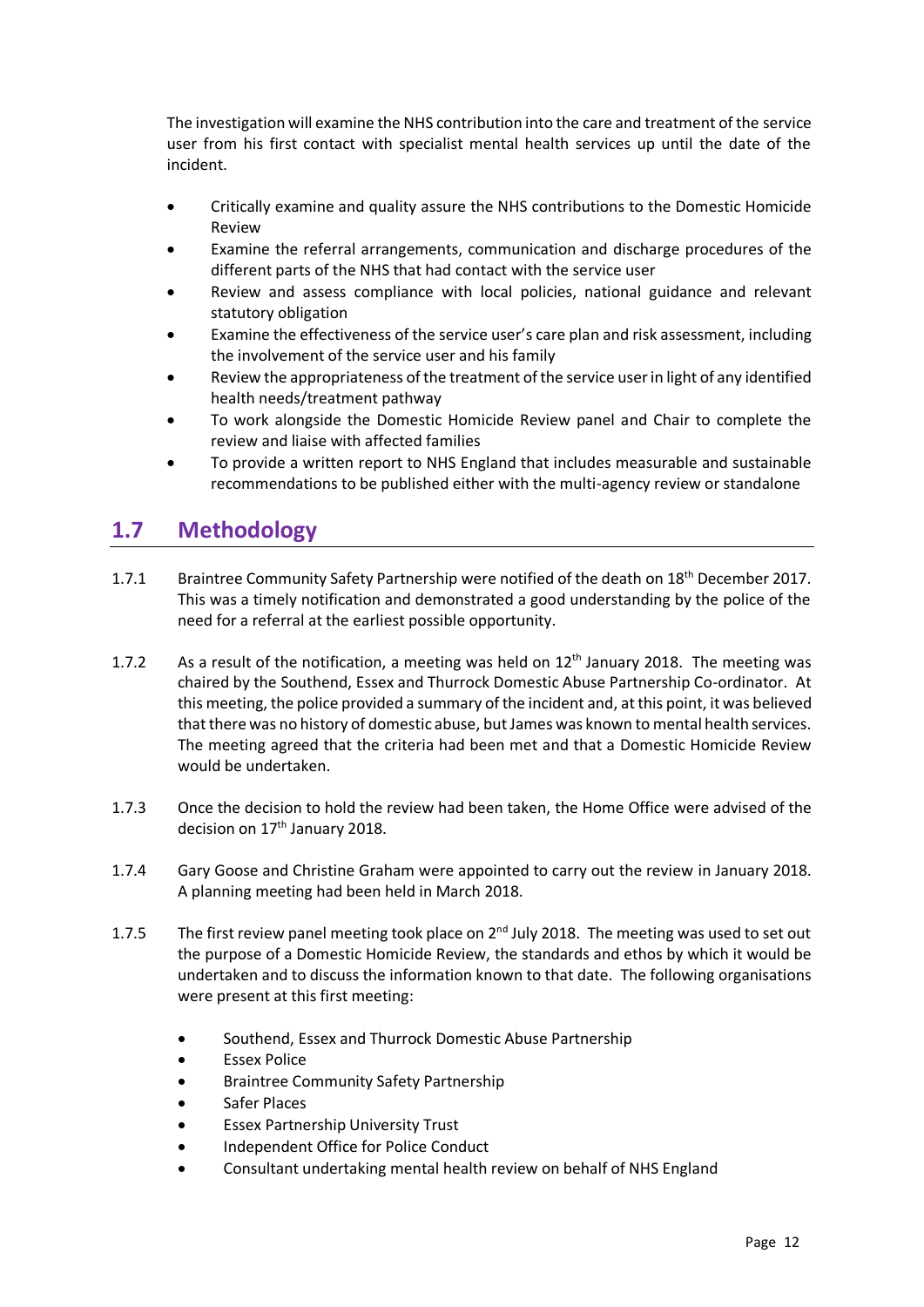- 1.7.6 The meeting were advised that criminal proceedings had been established in this case and that a trial was unlikely to take place until January 2019 due to James receiving medical treatment in a secure mental health unit. As a result of this the Chair of this Review discussed the issue of disclosure with the senior police investigator and it was agreed that the Review would continue in limited scope until the conclusion of those proceedings or until such time that the issues in the criminal case were sufficiently known as to allow the Review to continue in its full scope. Agencies were, however, asked to ensure that all records were secured in preparation for a chronology and Individual Management Review (IMR).
- 1.7.7 The second panel meeting was held on  $19<sup>th</sup>$  September 2018. At this meeting it was acknowledged that the delay to the trial due to James still being unwell had resulted in the review not being able to proceed significantly at this stage. It was acknowledged that it was not possible to talk to the family ahead of the court case but concern was expressed about whether the family understood about the review and so it was agreed that the Chair would meet with the Family Liaison Officer to not only explain the process but also ensure that the family were aware of the specialist support available to them through AAFDA (Advocacy After Fatal Domestic Abuse).
- 1.7.8 This meeting reviewed the progress of the parallel reviews and the information that agencies had identified. At this point there was no suggestion of previous domestic abuse within the relationship, but the panel was clear that this needed to be discussed with the families when the time was right.
- 1.7.9 James was deemed to be unfit to stand trial and therefore on 14<sup>th</sup> January 2019 a trial of facts was commenced and on  $16<sup>th</sup>$  January the jury came to the conclusion that he had killed Heidi. He received a Hospital Order under Section 37 of the Mental Health Act 1983 with a Special Restrictions Order (Section 41 Mental Health Act 1983) placed on it due the danger that he would present to the public if he were released. The Special Restriction Order is without limit.
- 1.7.10 A chronology was prepared with the information known by the different agencies and IMR<sup>2</sup>s were commissioned from:
	- **Essex Police**
	- Essex Partnership University (NHS) Foundation Trust (EPUT) in the form of a Root Cause Analysis Investigation Report
	- Heidi's GP

In addition, a report was requested from Open Road (specialist substance misuse service).

The IOPC reports and the information gathered by the Independent NHS Investigation were also considered as part of this review process.

1.7.11 Information from records used in this review was examined in the public interest and under Section 115 of the Crime and Disorder Act 1998 which allows relevant authorities to share information where necessary and relevant for the purposes of the Act, namely the prevention of crime. In addition, Section 29 of the Data Protection Act 1998 enables information to be shared if it is necessary for the prevention and detection of crime, or the

<sup>2</sup> Individual Management Review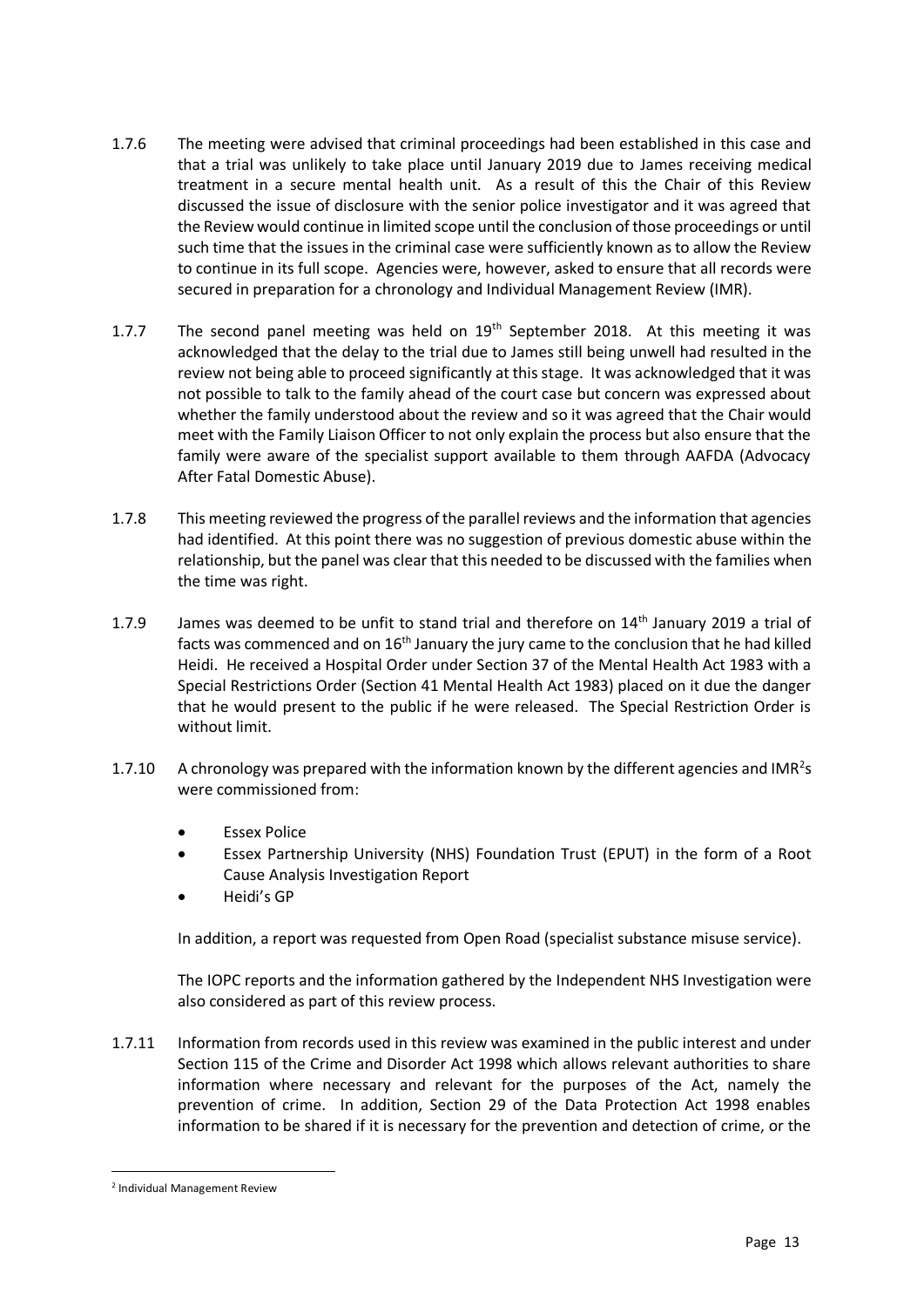apprehension and prosecution of offenders. The purpose of the review is to prevent a similar crime.

1.7.12 The review's active inquiries concluded in August 2019. The report was completed in August 2019 with a final panel meeting on 5<sup>th</sup> August 2019.

# **1.8 Involvement of family, friends, work colleagues and the wider community**

- 1.8.1 It was agreed by the panel that the Chair and Overview Report Author would seek to meet with both families and an introduction would be made by the police Family Liaison Officers.
- 1.8.2 The Chair wrote to the parents of Heidi shortly after appointment introducing and setting out the purpose of the review, the letter included the Home Office prepared leaflet for family and friends, as well as details about AAFDA. The letter also explained that the review would continue in limited scope until the conclusion of the criminal proceedings. A further letter was sent to Heidi's sister at the end of July 2018, having been advised that she was the single point of contact for the family. On 7<sup>th</sup> November 2018 the Review Chair met with Heidi's sister. In early March 2018, the report chair and author met with Heidi's family. At this meeting, they were again reminded about the support that could be provided to them by AAFDA. The Chair and the NHS England investigator met Heidi's family again in October 2019 to update them on the review and following this a referral to the National Homicide Service was made on their behalf.
- 1.8.3 The Review Chair and NHS England investigator travelled abroad to meet with James's family, early in March 2018. Regular contact has been continued since that time.
- 1.8.4 Both the Chair and Report Author would like to thank the families for their engagement and contribution that they have made to this review. It has been invaluable and has helped significantly in our understanding of Heidi and her relationship with James.
- 1.8.5 Heidi and James' family were both provided with a copy of the report before it was concluded to allow them to consider this in private and without time pressures.
- 1.8.6 The Chair considered whether an approach to James was appropriate in this case. Given his acute on-going mental ill-health a decision was made not to make such an approach.

## **1.9 Contributors to the review**

- 1.9.1 Those contributing to the review do so under Section 2(4) of the statutory guidance for the conduct of DHRs and it is the duty of any person or body participating in the review to have regard for the guidance.
- 1.9.2 All panel meetings included specific reference to the statutory guidance as the overriding source of reference for the review. Any individual interviewed by the Chair or Report Author, or other body with whom they sought to consult, were made aware of the aims of the review and referenced the statutory guidance.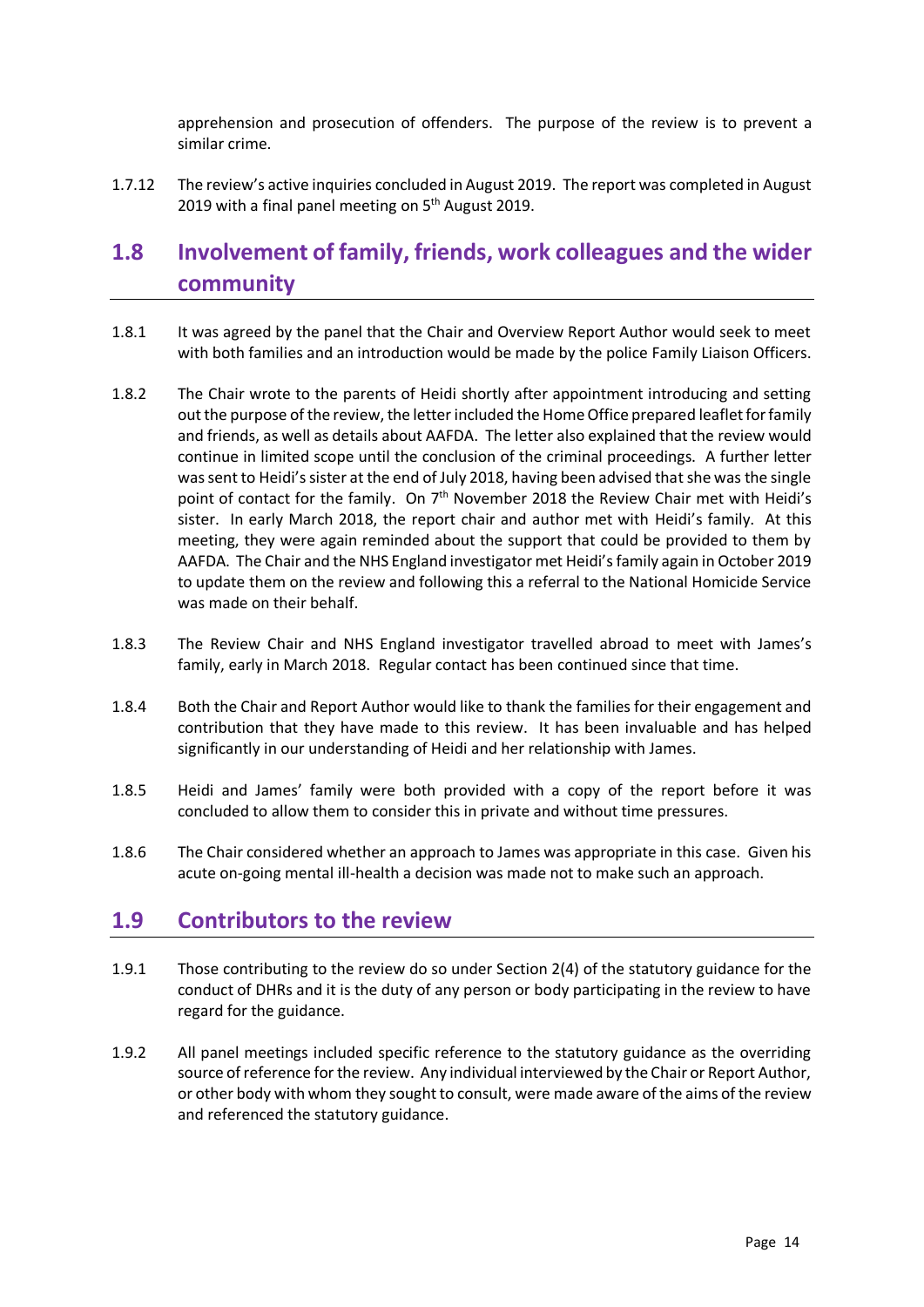- 1.9.3 However, it must be noted that whilst a person or body can be directed to participate, the Chair and the Panel do not have the power or legal sanction to compel their co-operation either by attendance at the panel or meeting for an interview.
- 1.9.4 The agencies who contributed to the review and the nature of their contribution is listed below:
	- Essex Police Chronology and IMR
	- Essex Partnership University (NHS) Foundation Trust (EPUT) Chronology and IMR
	- Heidi's GP Chronology and IMR
	- Heidi's employer written response
	- IOPC made available their two investigation reports
	- NHS England made available their independent investigation draft report
- 1.9.5 The following individuals contributed to the review:
	- Heidi's family
	- James' family

### **1.10 Review Panel**

| 1.10.1 | The members of the review panel were: |  |
|--------|---------------------------------------|--|
|--------|---------------------------------------|--|

| <b>Braintree Community Safety</b><br>Partnership              | <b>Tracey Parry</b> | <b>Community Sevices</b><br>Manager                                                       |
|---------------------------------------------------------------|---------------------|-------------------------------------------------------------------------------------------|
| <b>Essex Partnership University</b><br>Trust (EPUT)           | Tendayi Musundire   | <b>Head of Safeguarding</b><br><b>EPUT</b>                                                |
| <b>Essex Police</b>                                           | Alison Hooper       | Detective Inspector<br>Strategic Centre,<br><b>Crime and Public Protection</b><br>Command |
| Independent Office for<br><b>Police Conduct</b>               | <b>Rachel Dwek</b>  | Lead Investigator                                                                         |
| Mid Essex Clinical<br><b>Commissioning Group</b>              | Leila Francis       | Safeguarding LEad                                                                         |
| Niche Consultancy                                             | Carol Rooney        | Independent Investigator                                                                  |
| Safer Places                                                  | Jo Majauskis        | Director of Practice and<br>Development                                                   |
| Southend, Essex and<br>Thurrock (SET) Domestic<br>Abuse Board | Val Billings        | <b>SET Domestic Abuse</b><br>Coordinator                                                  |
| West Essex Clinical<br><b>Commissioning Group</b>             | Philippa Uren       | West CCG                                                                                  |

1.10.2 The review panel met four times, with significant correspondence by email to keep members abreast of developments.

# **1.11 Chair and Overview Report Author**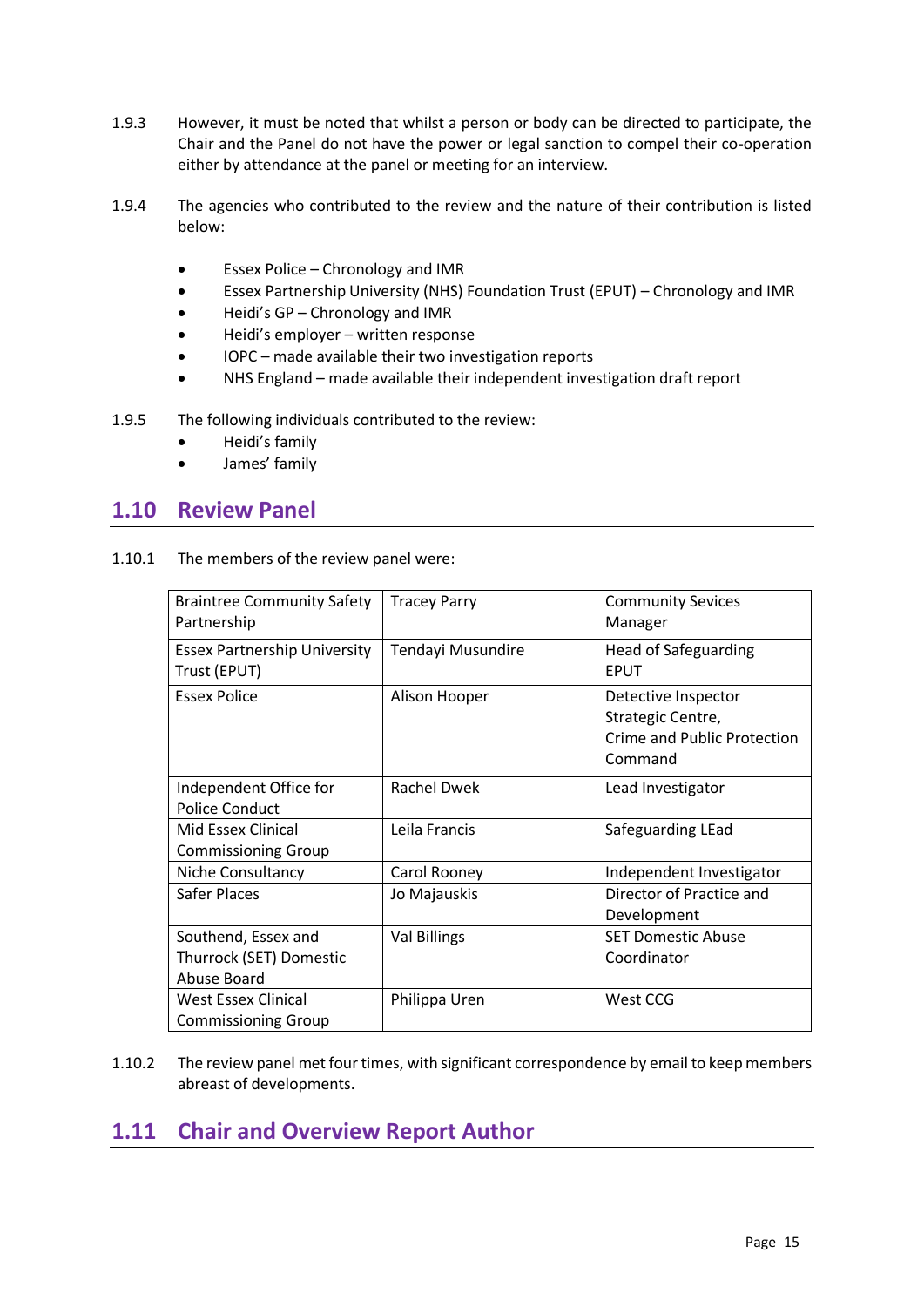- 1.11.1 Gary Goose served with Cambridgeshire Constabulary rising to the rank of Detective Chief Inspector, his policing career concluded in 2011. During this time, as well as leading highprofile investigations, Gary served on the national Family Liaison Executive and led the police response to the families of the Soham murder victims. From 2011 Gary has been employed by Peterborough City Council as Head of Community Safety and latterly as Assistant Director for Community Services. The city's domestic abuse support services were amongst the area of Gary's responsibility. Gary concluded his employment with the local authority in October 2016. He was also employed for six months by Cambridgeshire's Police and Crime Commissioner developing a performance framework. Gary has undertaken a number of Domestic Homicide Reviews as Overview Report Author or combined Overview Report Author/chair.
- 1.11.2 Christine Graham worked for the Safer Peterborough Partnership for 13 years managing all aspects of community safety, including domestic abuse services. During this time, Christine's specific area of expertise was partnership working – facilitating the partnership work within Peterborough. Christine was seconded to the Home Office for 12 months as part of their Tackling Violent Crime Programme. Since setting up her own company, Christine has worked with a number of organisations and partnerships to review their practices and policies in relation to community safety and anti-social behaviour. Christine also delivers Partnership Healthchecks which provide an independent view of partnership arrangements. Christine also served, for seven years, as a Lay Advisor to Cambridgeshire and Peterborough MAPPA which involved her in observing and auditing Level 2 and 3 meetings as well as engagement in Serious Case Reviews. Christine is Chair of the Safer off the Streets Partnership in Peterborough.
- 1.11.3 Working together, Christine and Gary have worked on a number of reviews across the country in the capacity of Independent Chair and Author. In addition, Gary has completed six reviews working alone. These reviews have included may different circumstances including murder/suicide, murder, manslaughter, suicide, male victims and many where mental health was a factor.
- 1.11.4 Christine and Gary are independent of, and have no connection with, any agencies in the Braintree Community Safety Partnerships or the county of Essex.

## **1.12 Parallel Reviews**

- 1.12.1 The following parallel reviews were undertaken:
	- Independent Office for Police Conduct (2 investigations)
	- NHS England Mental Health Review
- 1.12.2 The Coroner held an initial inquest and, towards the end of this review, the Panel was advised that the Coroner intended to hold an Article 2 Inquest, with a jury, in March 2020.
- 1.12.3 The Review Chair and Report Author worked closely with these reviews to reduce duplication.

## **1.13 Equality and Diversity**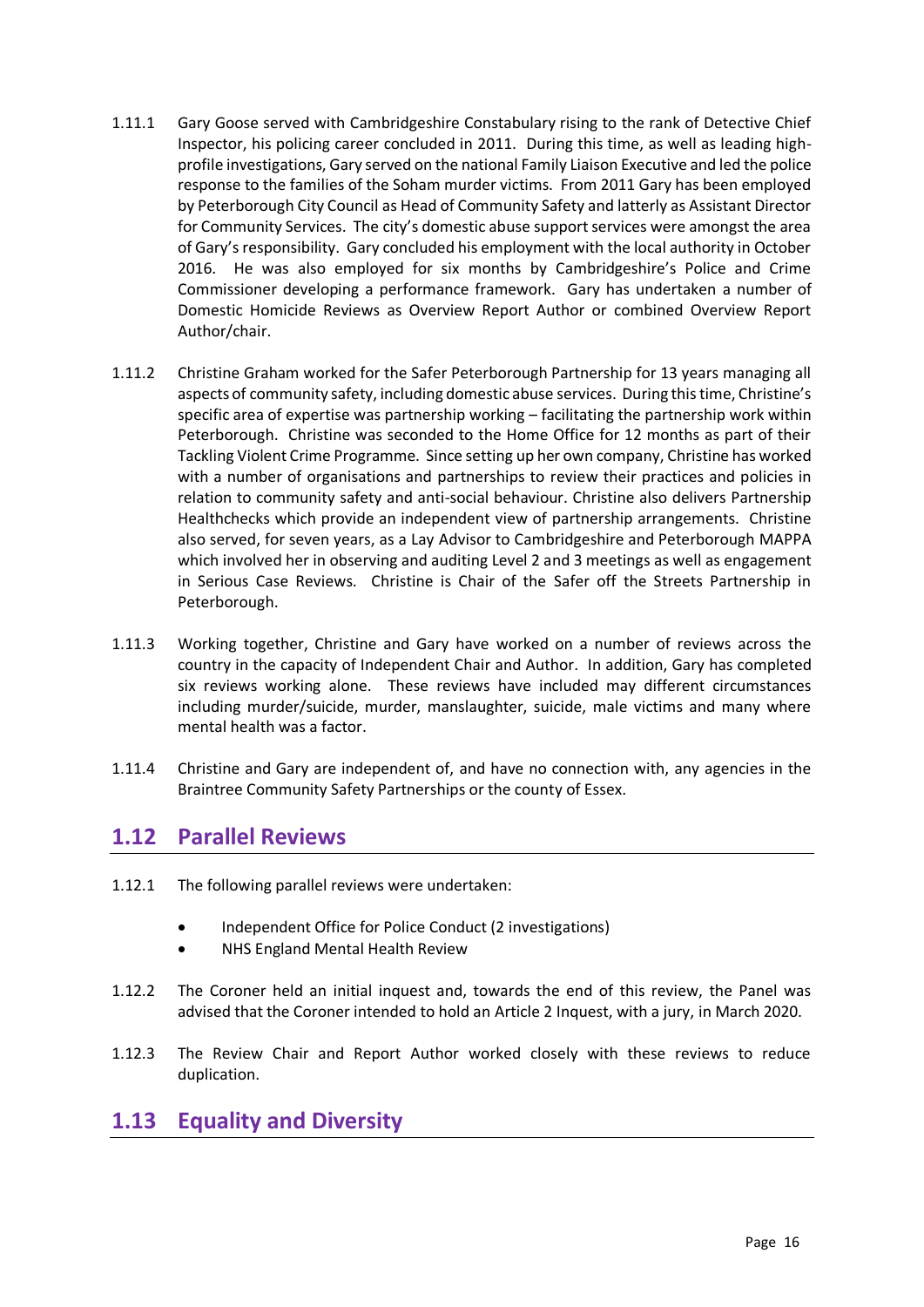- 1.13.1 Throughout this review process the Panel has considered the issues of equality in particular the nine protective characteristics under the Equality Act 2010. These are:
	- Age
	- Disability
	- Gender reassignment
	- Marriage or civil partnership (in employment only)
	- Pregnancy and maternity
	- Race
	- Religion or belief
	- Sex
	- Sexual orientation
- 1.13.2 Women's Aid state '*domestic abuse perpetrated by men against women is a distinct phenomenon rooted in women's unequal status in society and oppressive social*  constructions of gender and family'.<sup>3</sup> Women are more likely than men to be killed by partners/ex-partners. In 2013/14, this was 46% of female homicide victims killed by a partner or ex-partner, compared with 7% of male victims.<sup>4</sup>
- 1.13.3 Whilst not registered as disabled, Heidi suffered from multiple health issues which some may consider would have made her more vulnerable, but her family are very clear that these did not impede her life and she would not, in any way, consider herself to be vulnerable. She was also the carer for James. This Review has considered specifically whether Heidi's health and her position as carer for James caused any barriers to reporting. These are considered throughout the report.
- 1.13.4 James was being seen by the mental health services and had a number of diagnoses Paranoid Schizophrenia, Generalised Anxiety Disorder and Mental and Behavioural Disorders due to the use of alcohol, dependence syndrome, episodic use (Dipsomania). The effect of these issues upon his behaviour and the couple's relationship is featured in detail throughout this report.

## **1.14 Dissemination**

- 1.14.1 The following individuals/organisations will receive copies of this report:
	- The family of Heidi
	- The family of James
	- Senior managers of all participating agencies
	- The Office of Police, Fire and Crime Commissioner

<sup>3</sup> (Women's Aid Domestic abuse is a gendered crime, n.d.)

<sup>4</sup> (Office for National Statistics, Crime Statistics, Focus on Violent Crime and Sexual Offences, 2013/14 Chapter 2: Violent Crime and Sexual Offences – Homicide, n.d.)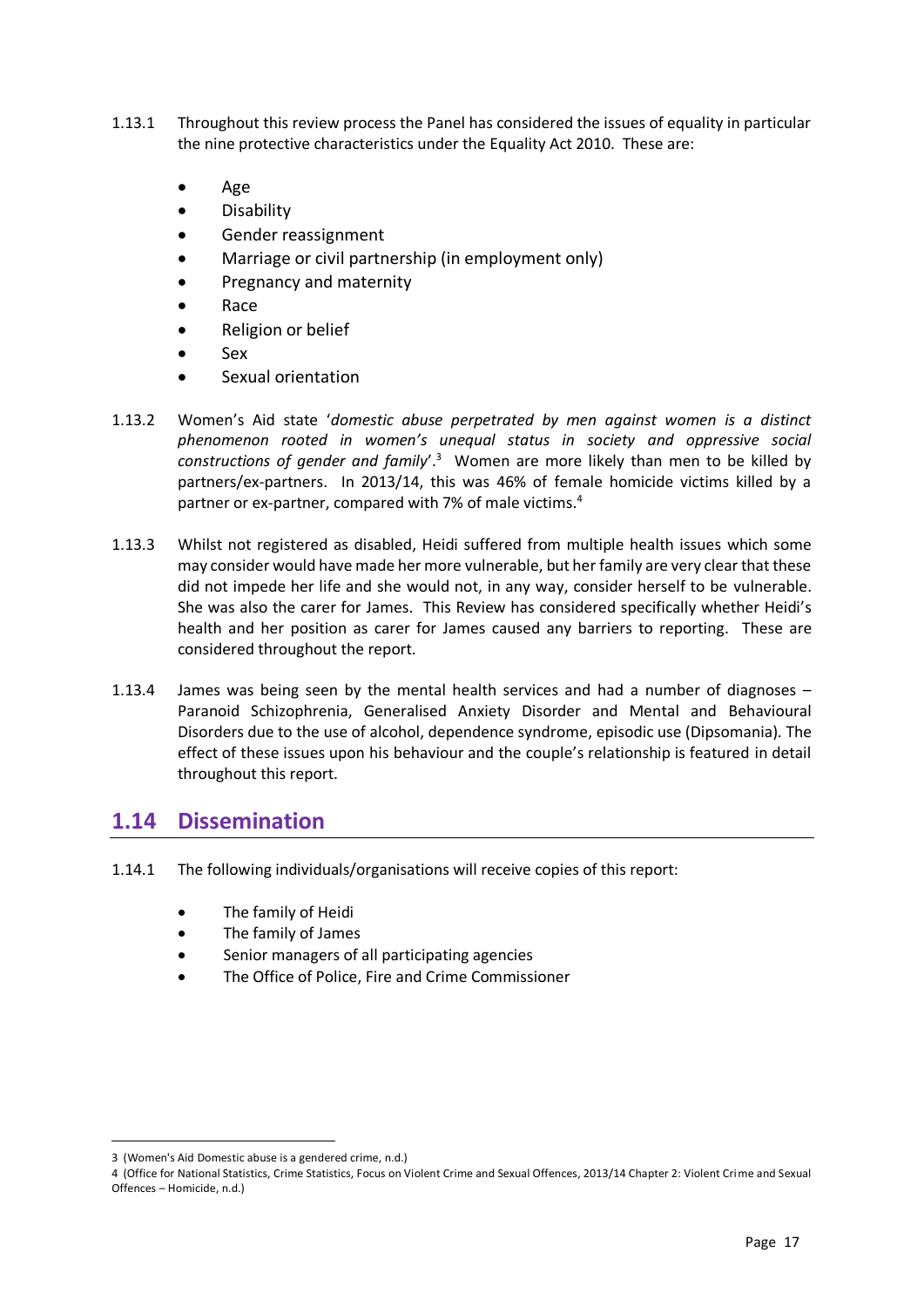### **Section Two – The Facts 2.1 Introduction to the facts of the case**

- 2.1.1 Both Heidi and James had long-standing family ties to Essex. They had been living together for approximately ten years at the time of Heidi's death.
- 2.1.2 Heidi worked as a nursery nurse and worked well with the children in her care. She was described as always having a good bond with them all and she was a favourite to many of them. She was seen as a valued member of the nursery team and described as being liked by everyone she worked with.
- 2.1.3 Heidi was described by one of her friends as one of the kindest people she had met and always had a positive attitude to life and any difficulties she faced.
- 2.1.4 Whilst James did not have a permanent job because of his ongoing health problems he managed to build up a small window cleaning round, which he worked at when his health allowed.
- 2.1.5 In May 2017 the couple moved to a flat in mid-Essex, which they purchased with the help of James' parents. They both continued with their existing work and did not seek jobs in their new home town.
- 2.1.6 A full chronology of events and a summary of information known by family and agencies will follow within this report.

### **2.2 Chronology**

#### 2.2.1 **Background information**

- 2.2.2 At the time of her death Heidi was 33 years old.
- 2.2.3 She had lived in their new flat with James since May 2017.
- 2.2.4 James was 36 years old at the time of the incident. He had experienced mental health problems since he was 17 years old and this was exacerbated by illicit drug use whilst at university. At the time of this incident, he had several diagnoses which include Paranoid Schizophrenia, Generalised Anxiety Disorder and Mental and Behavioural Disorders due to the use of alcohol, dependence syndrome and episodic use (Dipsomania).

### **2.3 Detailed chronology from 2000 to December 2017**

#### 2.3.1 **Prior to 2000**

- 2.3.2 James described the onset of mental health issues when he was 17 and that he started taking illicit substances to overcome being bullied at school. He said his mental health worsened when he moved to university and continued to take illicit drugs.
- 2.3.3 At the age of 18, James was discovered in bed with a girl by the girl's mother. They were part of a group that had been drinking, and neither apparently had any recollection of events. He was, however, reported to the police by her parents and then James was arrested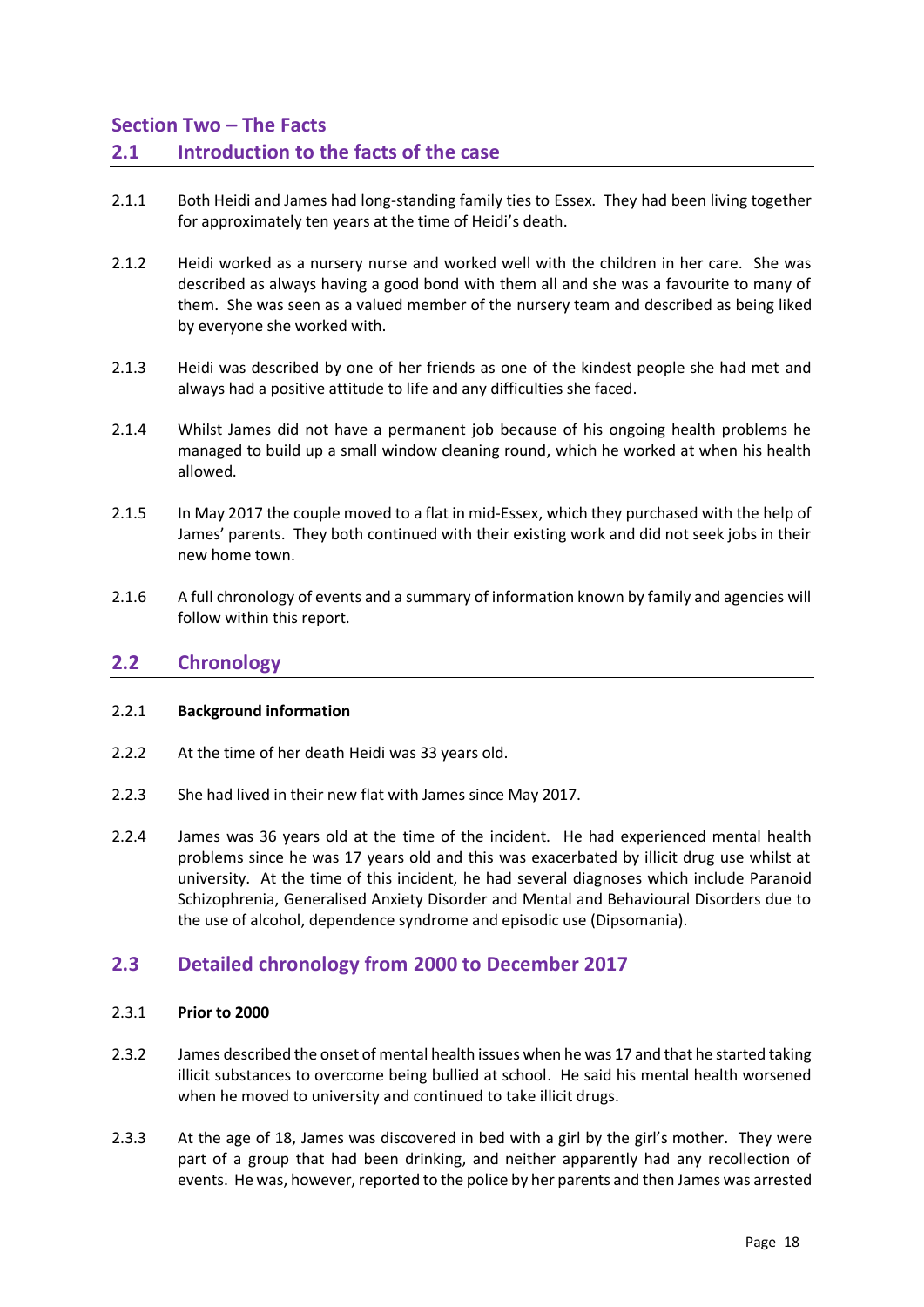on suspicion of rape. He was not charged with any criminal offence but it is noted in health records that he remained shocked and extremely anxious following that incident.

2.3.4 One of James's psychotic episodes related to fears that two men who ran a club in Birmingham had found out about the rape allegation, and he was going to be kidnapped, tortured and killed by these people. He believed they may have recruited others, and he thought Chinese 'triads' may be involved. These delusional beliefs continued through until the incident.

#### 2.3.5 **2000 - 2002**

- 2.3.6 In 2000 James was admitted voluntarily to the Acute Mental Health Unit in the east of the county for two weeks due to drug induced psychosis. This was his first admission. He was discharged after two weeks.
- 2.3.7 Following his discharge, he was followed up by the community drug and alcohol service who referred him to the Community Mental Health Team and a joint assessment was undertaken. It was concluded that he was not exhibiting any evidence suggestive of a psychotic process. It was identified that he was struggling to cope with various stresses in his life and he was recommended to continue with counselling. He was also referred for Stress and Anxiety Management training.
- 2.3.8 He attended two outpatient appointments in 2000 where it was documented that he continued to misuse both drugs and alcohol.
- 2.3.9 From December 2000 to March 2001 he failed to attend subsequent follow up appointments and was eventually discharged from Mental Health Services to the care of his GP.
- 2.3.10 In 2001 he reported to the police that he had been the victim of an assault by a number of unknown assailants during which he received a black eye and cuts. The police raised a crime report which was later re-classified to 'no offence'.
- 2.3.11 In December 2002 he was referred for review at the Psychiatric outpatient clinic and he was prescribed an antidepressant by his GP. His father also raised concerns about his deteriorating mental state. When he was spoken to, James confirmed feeling low in mood with some delusional beliefs such as his computer had been hacked and that his personal details had been shared. He did not report feeling suicidal and did not feel that he needed to be seen urgently. He was referred for a follow up appointment in the new year.

#### 2.3.12 **2003 - 2017**

2.3.13 From 2003 until the beginning of 2017 James was almost entirely under the care of specialist mental health services. It is summarised within this paragraph because appointments were voluminous. A diagnosis of paranoid schizophrenia was first considered in early 2003 when he reported feeling people were watching him, checking his computer, sending messages and planting his garden lawn with microphones. Thereafter, he was admitted to psychiatric wards on six separate occasions. His paranoia and delusions grew stronger and he was diagnosed additionally with persistent delusional disorder. He reported at times a decline in his functioning which affected sleep, eating and feeling unsafe at home because he believed that he was being watched. He believed that people were saying he was a rapist and that his mobile phone was bugged. During this period he was often non-compliant with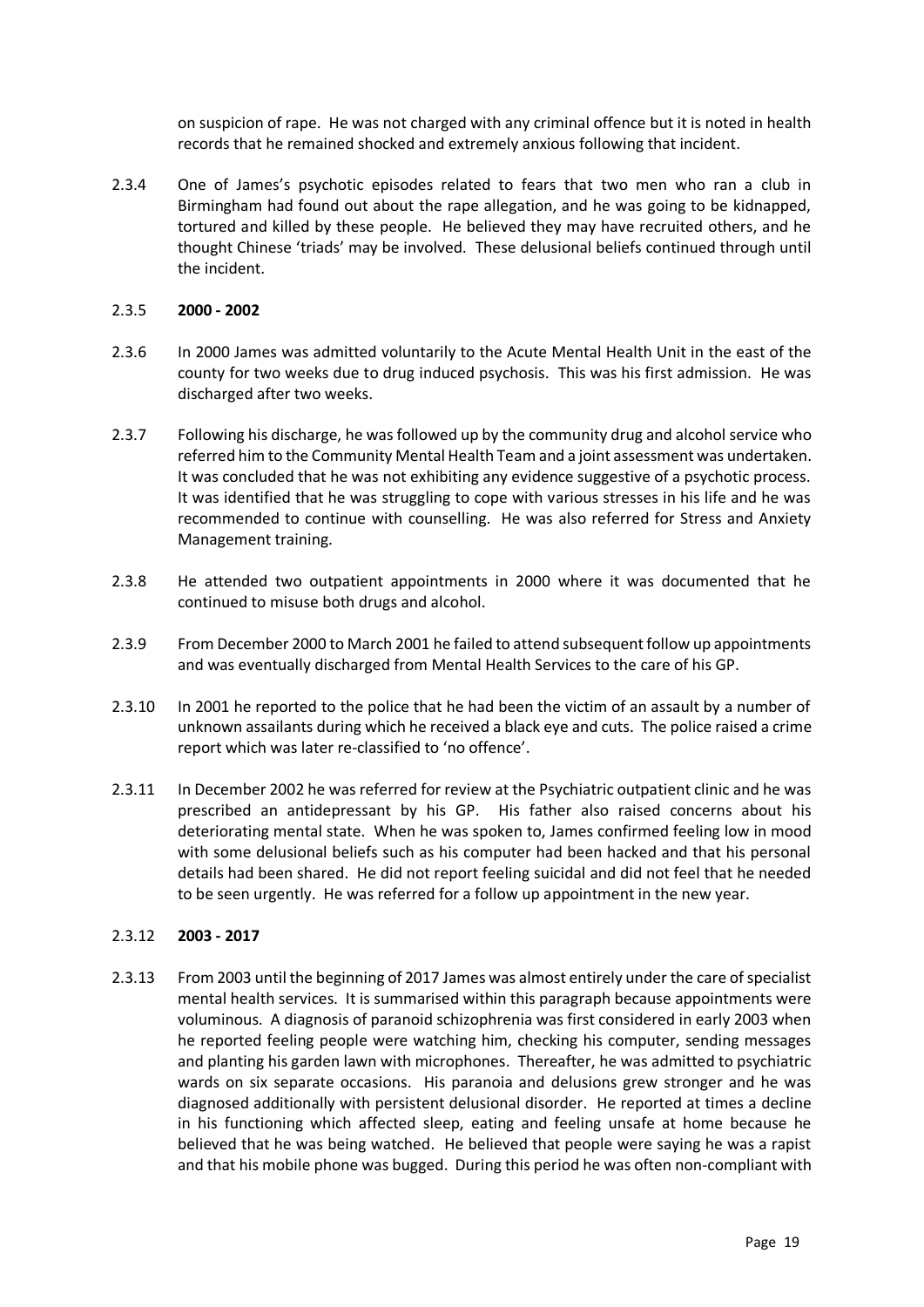his medication and admitted alcohol and drug misuse (cocaine). During 2008 he was started on clozapine<sup>5</sup> which he took until just before the incident. It was noted that he did not seem to be making progress on clozapine and, at the time same time, his parents were concerned that he was worsening and responded to his delusion by flooding the house. By 2015 James was considered to be increasingly anxious. This was after two triggers – the death of his grandmother and a serious health issue for his girlfriend, Heidi (this victim). In 2016 James and Heidi had the opportunity to move to a new flat in another part of Essex. This was done with the financial assistance of his parents. It was something that was discussed by James and Heidi at his mental health appointments during 2016.

- 2.3.14 In 2003 James was arrested for driving whilst unfit through drink or drugs and taken into custody where he was later charged. He appeared in court and received a Community Rehabilitation Order for 12 months and was disqualified from driving for 24 months reduced by 6 months at the conclusion of his Rehabilitation Order.
- 2.3.15 In 2006 James received a formal caution by the police in Essex for criminal damage following an incident where he was seen to smash the window of a residential property. The police records suggest that 'he was upset as the daughter of the home owner refused to go out with him'. He said, in interview, that he suffered from paranoia which caused him to become delusional and commit the offence which he greatly regretted. Medical records suggest that he said that he had deliberately smashed the window because he believed the woman was an impostor and was part of a conspiracy to harm him. He described feeling paranoid and had some beliefs that appeared delusional but did not want to discuss these.
- 2.3.16 Heidi and James began their relationship some time in 2006.
- 2.2.17 In mid-June 2007 there was an incident, recorded in health records, when James reportedly hit his parents. This was not reported to the police.
- 2.3.18 In April 2008 James made a non-emergency call to the police to say that he was being stalked by two males. He told the police that he had left his flat earlier that day with the TV switched on to a particular channel. Upon his return to the flat he found that the channel had been changed. Before the police could despatch an officer to his address, James called the police again to say that he did not now believe that anyone had been into his flat but that his mental state was not as it should be, and he would be seeking professional help.

#### 2.3.19 **2017<sup>6</sup> - This is now a detailed date driven chronology in the build up to the incident**

- 2.3.20 By 2017 James had several diagnoses including Paranoid Schizophrenia, Generalised Anxiety Disorder and Mental and Behavioural Disorders due to the use of alcohol, dependence syndrome and episodic use (Dipsomania).
- 2.3.21 James was monitored at the clozapine clinic throughout 2017, initially at the clozapine clinic in the West of the county and was then moved across to the East of the county as a result of the house move. The move of service is relevant and thus this report will continue to use the terms West and East to denote the two different service areas. He was also seen regularly by his Care Co-ordinator West and, latterly, by his Care Co-ordinator East. He was also seen by a Consultant Psychiatrist for regular reviews.

<sup>5</sup> Prescribed to treat schizophrenia in patients unresponsive to, or intolerant of, conventional antipsychotic drugs

<sup>6</sup> From 2017 James was in regular contact with mental health services. The medical details of these interactions are covered in detail in the independent investigation and are not explained in detail here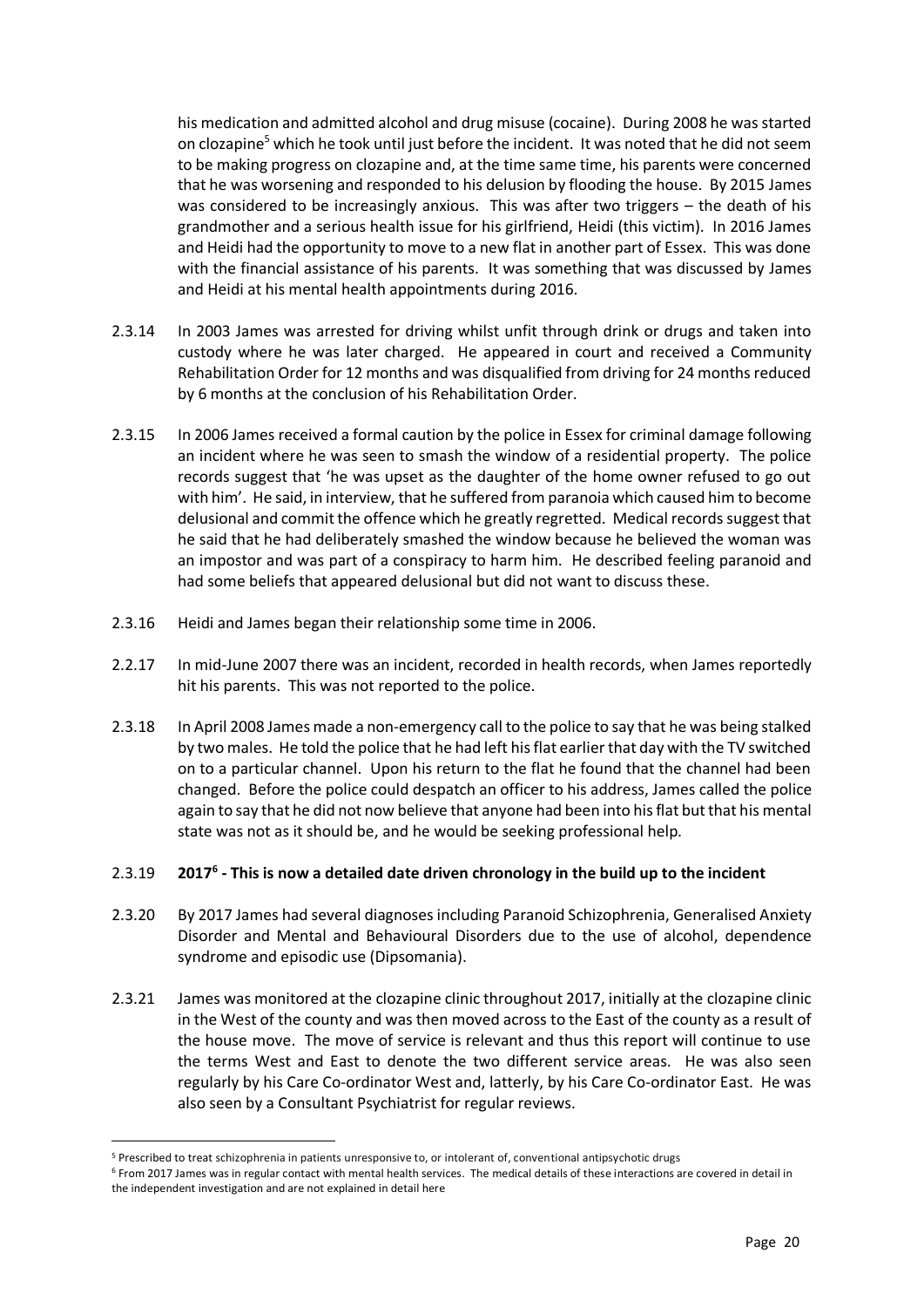- 2.3.22 In May, Heidi and James moved to their new home. He was seen by his Care Co-ordinator on 8th June, after attending the East clozapine clinic. Future attendance at the clozapine clinic in mid-Essex was discussed with him, and he seemed unsettled by this. He told his Care Co-ordinator that since the move about four weeks earlier he had been feeling *'about the same*' but also feels better about himself now that he is a home owner. He said he felt more able to be free in mid-Essex, as he felt '*under siege*' in the West and felt less worried about who he may bump into. He did, however, still express anxiety and concern about being stopped by the police and followed by Chinese people. He apparently saw a Chinese person when driving back to the East after picking up the flat keys and wondered about this. He continued to sleep until lunchtime most days, then usually watched TV until Heidi came home from work.
- 2.3.23 On 10<sup>th</sup> July Heidi transferred back to her original GP in the West.
- 2.3.24 James was seen regularly by the Care Co-ordinator West. On  $3^{rd}$  August he reported feeling very anxious, which was agreed was usual for him. However, he reported feeling that this anxiety was different somehow; he appeared more aware of the physical symptoms of anxiety such as dizziness and shortness of breath, rather than his usual paranoid thoughts. James disclosed some personal relationship issues between himself and Heidi and was asked if it would be helpful for them to be assisted to discuss this as a couple. James was noted to say they don't talk about it, and he said he might talk to his GP about seeing Relate locally. James identified that the stressors he was feeling at the time were around his parents moving abroad, and Heidi having an upcoming operation. He said he was unsure how he felt about this, as it may impact on their ability to have children. He said Heidi was optimistic, although he said that he was '*barely able to look after myself*'.
- 2.3.25 In August, James was referred to the East Specialist Psychosis Team. It is known that James was very anxious about moving his care from the team in the West to the East Psychosis Team and that this featured in many of his conversations with his Care Co-ordinator at this time.
- 2.3.26 James was seen again in late August by his Care Co-ordinator. He reported ongoing severe anxiety, and difficulty getting to sleep, although then sleeping late. He had been referred to a gym by his GP and was due to start, which he was looking forward to. He reported trying to reduce his alcohol intake, and had not drank any that week so far, and was doing some part time window cleaning. He was also anxious about a planned operation for Heidi and visiting his parents abroad; he said he didn't like flying or going on the Eurostar. James was referred to the East Specialist Psychosis Team.
- 2.3.27 James was seen by his Care Co-ordinator West on 21<sup>st</sup> September when he spoke about a number of people that he knew who had died of cancer recently. He felt that life was short, so he was thinking of proposing to Heidi at Christmas. He also said that her mother did not like him, and someone may object at the wedding.
- 2.3.29 On 2<sup>nd</sup> October James was first seen by the East Psychosis Team in the clozapine clinic. On 4<sup>th</sup> October he rang his Care Co-ordinator West saying he was finding it stressful and asking if he could attend the previous clinic or just fill in a form.
- 2.3.30 James had a number of blood tests between  $5<sup>th</sup>$  and  $7<sup>th</sup>$  October when he was told to stop taking clozapine and his parents were contacted too.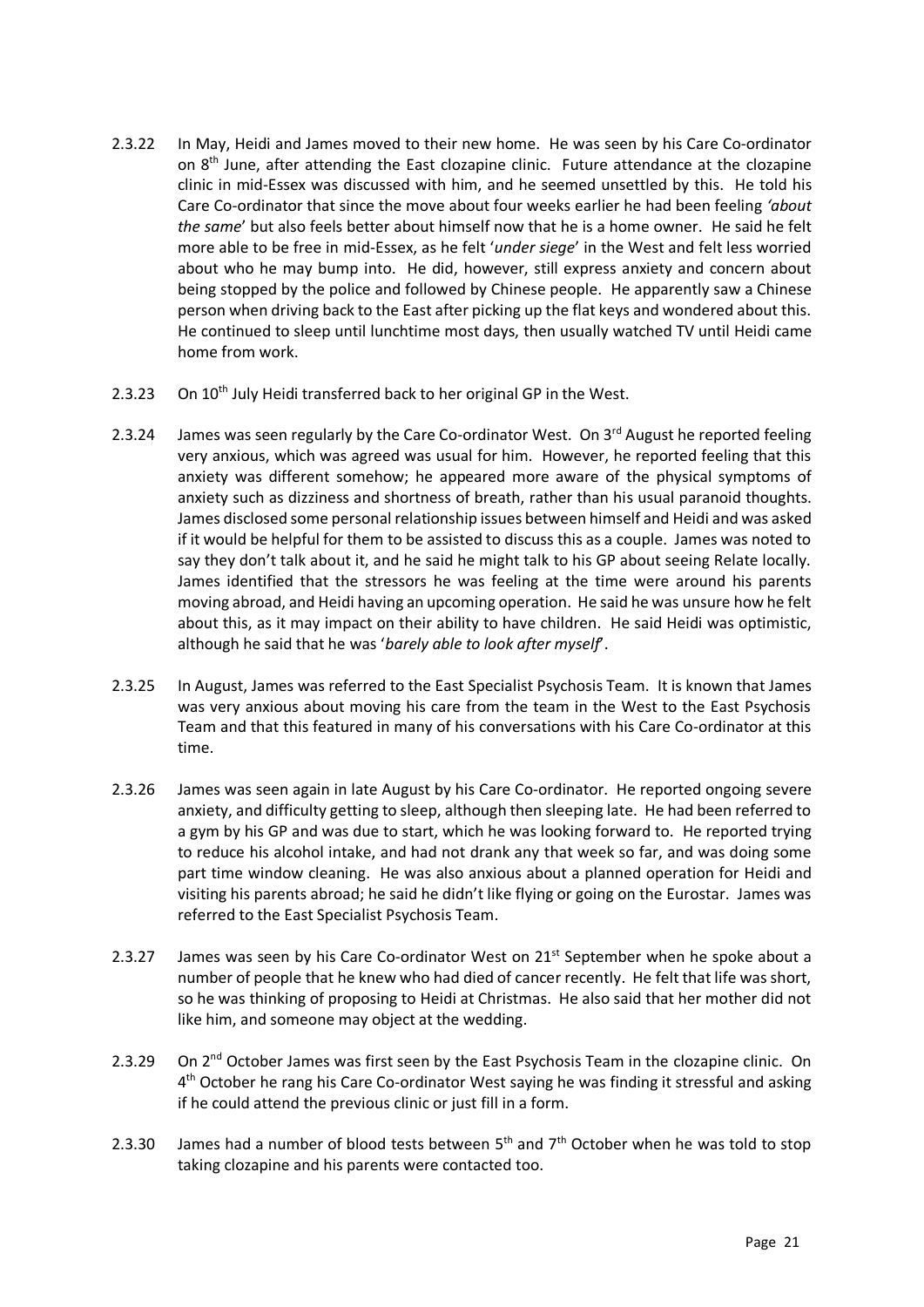- 2.3.31 James told the psychiatrist on  $9^{th}$  October that he had an appointment with Open Road<sup>7</sup> for support for his alcohol use. That day, Heidi contacted the Care Co-ordinator West as James had been having a bad week. It was arranged for James to be seen by the psychiatrist that day as an emergency. James was then followed up by Care Co-ordinator West on  $11<sup>th</sup>$  and 13<sup>th</sup> October.
- 2.3.32 On 12<sup>th</sup> October James referred himself to Open Road as he had concerns around his drinking and an assessment was undertaken.
- 2.3.33 James called NHS 111 on 24<sup>th</sup> October stating he was worried because his feet were ice cold and had been for three days, and he had unexplained bruises on his shin. He was advised to see his GP in the next three days. He saw his usual GP on the 25<sup>th</sup> October, nothing untoward was found and he was advised to wear thicker socks.
- 2.3.34 On 25<sup>th</sup> October James met with his Care Co-ordinators from both the West and East team. James then called the Care Co-ordinator East on 1<sup>st</sup> November.
- 2.3.35 On 31<sup>st</sup> October James attended his first key working appointment at Open Road and reported being alcohol free for one month. He said that he did not want to attend any groups and had tried AA in the past but did not feel comfortable attending these meetings. James reported to his Care Co-ordinator East on  $1<sup>st</sup>$  November that the Open Road advisor suggested a joint meeting to discuss plans and possible anti-craving medication, which was to be discussed further.
- 2.3.36 He attended a further key working appointment with Open Road on  $2^{nd}$  November 2017.
- 2.3.37 Also on  $2^{nd}$  November James had his last meeting with his Care Co-ordinator West and he was discussed at the Multi-Disciplinary Team (MDT) meeting in the East Psychosis Team.
- 2.3.38 When he met with his Care Co-ordinator on  $8<sup>th</sup>$  November, he reported that he had a very bad day, the day before, describing racing thoughts which were not necessarily bad or paranoid in nature. James said he had spoken to his parents, as he called them frequently, and that he could talk to Heidi about his concerns. He said he often called her at work and her employer understands that he has mental health issues. He said he only felt comfortable talking to people he can trust and would be reluctant to call his Care Co-ordinator West.
- 2.3.39 On 10<sup>th</sup> November his keyworker (at Open Road) tried, unsuccessfully, to contact him by phone to arrange another appointment and a letter was sent offering him an appointment on 14<sup>th</sup> November.
- 2.3.40 On 11<sup>th</sup> November an unscheduled home visit was conducted by the Care Co-ordinator following concerns from Heidi. It was observed that James was visibly anxious, reporting that he was experiencing racing thoughts that had been negative. He felt that he had been going downhill with regards to his mental health for the past few days. It was noted that, since ceasing clozapine, he should have been taking a higher dose of Quetiapine, but he had, because of the side effects, stayed on the lower dose. He reported experiencing fleeting thoughts of suicide which was not unusual for him and they had not increased over recent

<sup>7</sup> Open Road provides drug and alcohol treatment services across Essex and Medway in Kent. They work on behalf of authorities and agencies including local, district and County councils, NHS Clinical Commissioning Groups, other charities, Community Safety Partnerships, the Police and crime reduction agencies.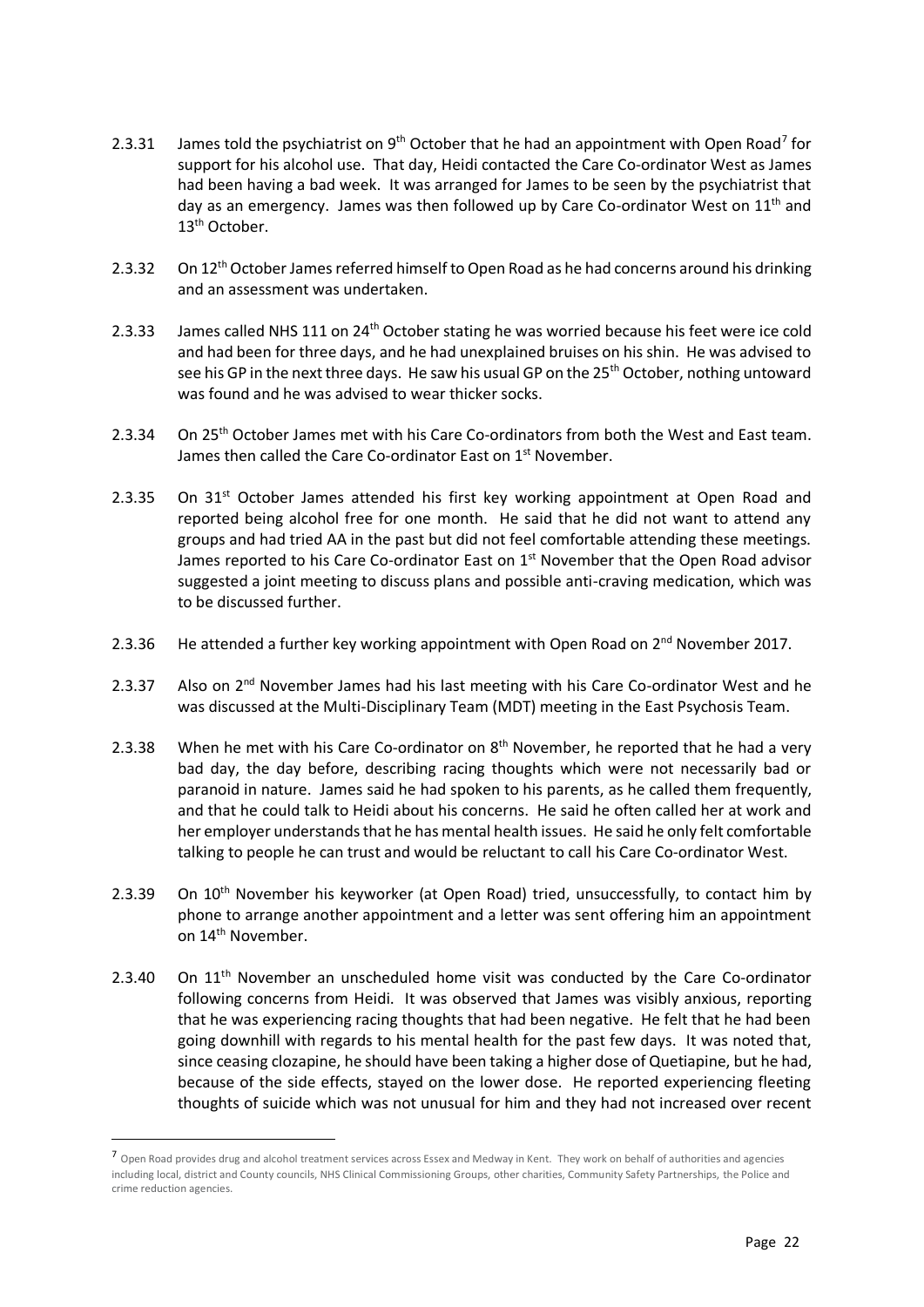days. He said that he was able to keep himself safe and that Heidi had returned from work the previous day to support him and this was beneficial. He did not have any plans or intention to act on these fleeting thoughts. He said he felt that he was not fully in a crisis but that he might be heading for one. Following this conversation, a medical review was arranged with the Consultant Psychiatrist and James and Heidi were reminded of the numbers to call for help.

- 2.3.41 On 14<sup>th</sup> November he contacted his keyworker at Open Road about his appointment that morning and it was rearranged for the afternoon. He attended this appointment and reported that he had not drunk alcohol for 6 weeks. He disclosed that his mental health was not good but that he was engaging with the mental health team and that he had an appointment with them the next week. He confirmed that going forward he would like weekly telephone appointments.
- 2.3.42 On that same day, Heidi contacted his Care Co-ordinator West saying James was having a very bad day. The Care Co-ordinator West went to their home to see them, James was visibly anxious and said he felt his mental health had gone downhill. He said he had racing thoughts all day which have turned negative. He was easily moved to tears earlier in the day and had called Heidi who came home from work to be with him. He said he had fleeting thoughts of suicide but although not unusual these had increased over the last few days. He said he could keep himself safe with Heidi's support, and had no plan or intent. The Care Coordinator West planned to arrange an urgent review with the psychiatrist and request further diazepam. Crisis numbers were provided, and the couple were advised if they were really concerned about a crisis they could go to A&E.
- 2.3.43 On 15<sup>th</sup> November James' Care Co-ordinator East called him. He was provided with a further prescription and an urgent appointment with the psychiatrist was arranged.
- 2.3.44 The next day James called his Care Co-ordinator West. He explained that he understood that his Care Co-ordinator had changed but he wanted to talk it through. James was also called by his Care Co-ordinator East and he said that he planned to write everything down so that he could discuss it with the psychiatrist.
- 2.3.45 James saw his GP for a medication review on  $17<sup>th</sup>$  November.
- 2.3.46 On 20<sup>th</sup> November James called his Care Co-ordinator West as he had tried to call his Care Co-ordinator East, but he could not get hold of him. He said that he wanted to write to the Care Co-ordinator West rather than attend the appointment. He also said that his parents had offered to pay for him to attend the Priory or see a private counsellor. James was encouraged to discuss this with his Care Co-ordinator East.
- 2.3.47 James called on  $21^{st}$  November and spoke to his Care Co-ordinator East. He said that he wanted to make complaints about the clozapine clinic, and he offered to support him with this. It was confirmed to James that a medical review was going ahead on  $27<sup>th</sup>$  and had not been cancelled as James thought.
- 2.3.48 James' mother called the West Psychosis Team as she wished to speak to his Care Coordinator West. She was concerned that moving teams and coming off the clozapine had been too much for James. He was feeling as though he should not have moved to his new flat. His Care Co-ordinator West explained to her that James needed to take more responsibility for dealing with and managing his problems. There was, it was explained, only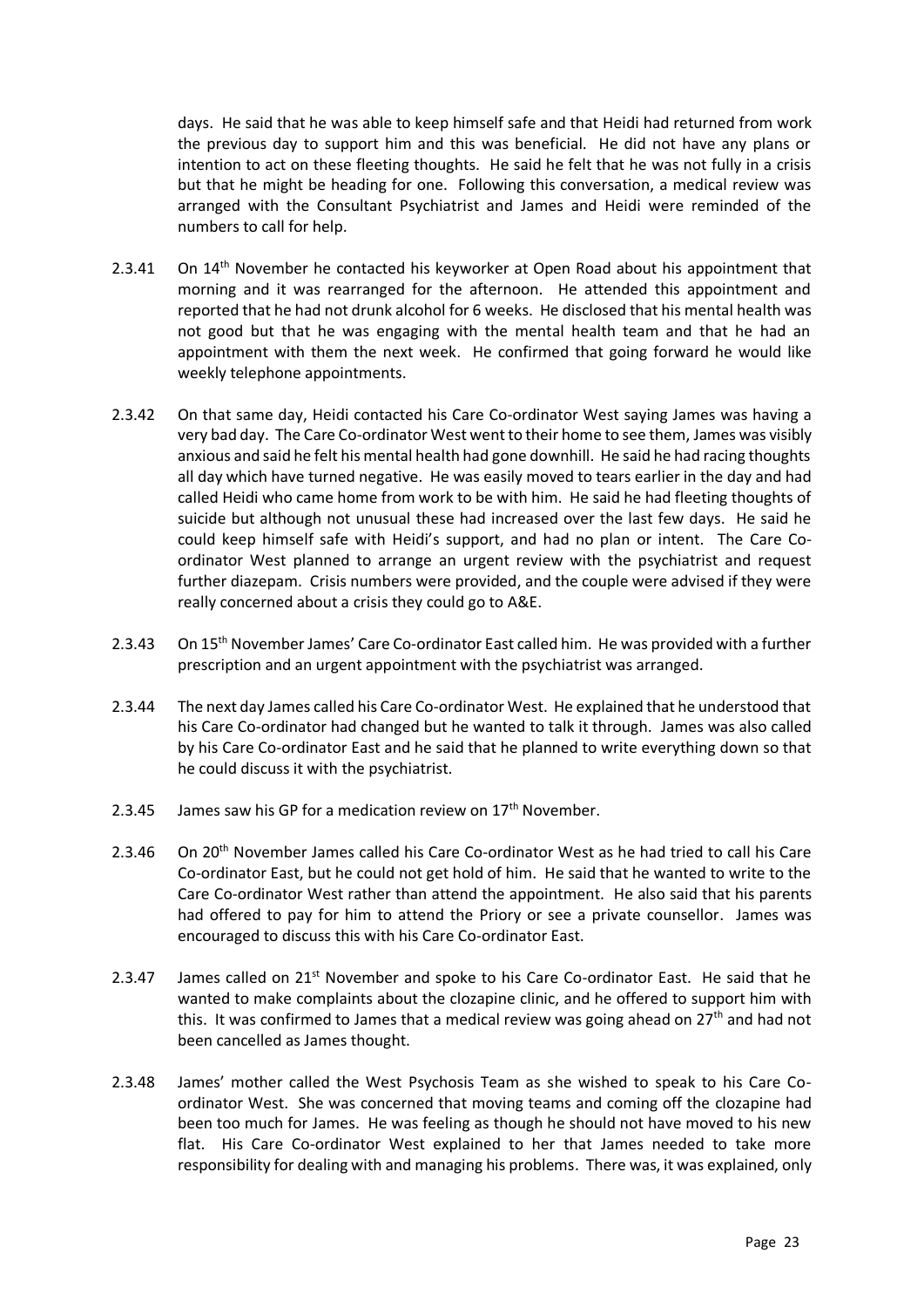so much that the service could do beside prescribing medication if someone does not want to engage with managing their problems.

- 2.3.49 James was discussed at the East MDT meeting and it was noted that he had stopped taking clozapine and had a review scheduled for 27<sup>th</sup> November.
- 2.3.50 James did not answer the phone for his weekly appointment with Open Road on  $23^{rd}$ November.
- 2.3.51 On 25<sup>th</sup> November James called the duty team asking for extra support but there is no record of what was offered or given.
- 2.3.52 During the weekend of  $26<sup>th</sup>$  and  $27<sup>th</sup>$  November, after having called NHS 111 James attended the Accident and Emergency Department at a hospital in the East of the county with complaints of urinary retention and constipation. He was given medication to aid his discomfort and it is noted that the catheter had been fitted for two weeks at this point.
- 2.3.53 On 27<sup>th</sup> November, his Care Co-ordinator East called James in order to obtain feedback from the medical review. He explained that he had not attended due to some physical health issues over the weekend. On 28<sup>th</sup> November Heidi contacted the Care Co-ordinator East to say that James had become anxious as he realised that he had accidentally taken double the dose of Quetiapine the week before. This had been worrying him as he felt that this might have contributed to his urinary problems.
- 2.3.54 Also on 28<sup>th</sup> November, the Consultant Psychiatrist contacted James as he had not attended his medical review. She wanted to check on him as she was concerned that he was showing signs of relapse. At this time, he was at his father's in Norfolk. For the first time, he mentioned bouts of rage that he had not suffered with after he gave up illicit drugs 10 years previously. During this conversation, James also asked for a carer's assessment to be undertaken for Heidi.
- 2.3.55 He did not answer the telephone for his weekly appointments with Open Road on  $28<sup>th</sup>$ November. When a call was made on 30<sup>th</sup> November it was answered by a lady who said that he was not well, and it was agreed that the keyworker would call again next week.
- 2.3.56 On 29<sup>th</sup> November, he and Heidi were visited by his Care Co-ordinator East. The carer's assessment for Heidi was completed. The Care Co-ordinator East recorded that James was at risk of a decline in his mental state following his physical issues.
- 2.3.57 James had his monthly meeting with his Care Co-ordinator West planned for 30<sup>th</sup> November but he called to cancel this at the last minute. Heidi spoke to the Care Co-ordinator West and said that James had seen his GP who thought that he was physically and mentally drained. James then came to the phone and asked the Care Co-ordinator West not to speak to his parents about his care as they kept calling him to ask how he was and what was happening. The same day, Heidi phoned the Care Co-ordinator East and said that they were happy with the support they were receiving from the East team. She requested that staff do not discuss James' care with his parents. James was offered a medical review with the psychiatrist on 8th December.
- 2.3.58 On 2<sup>nd</sup> December James called NHS 111 as he had a rectal lump and swelling, and he was given advice. He called back later as he had now had a rectal bleed. He was seen by an out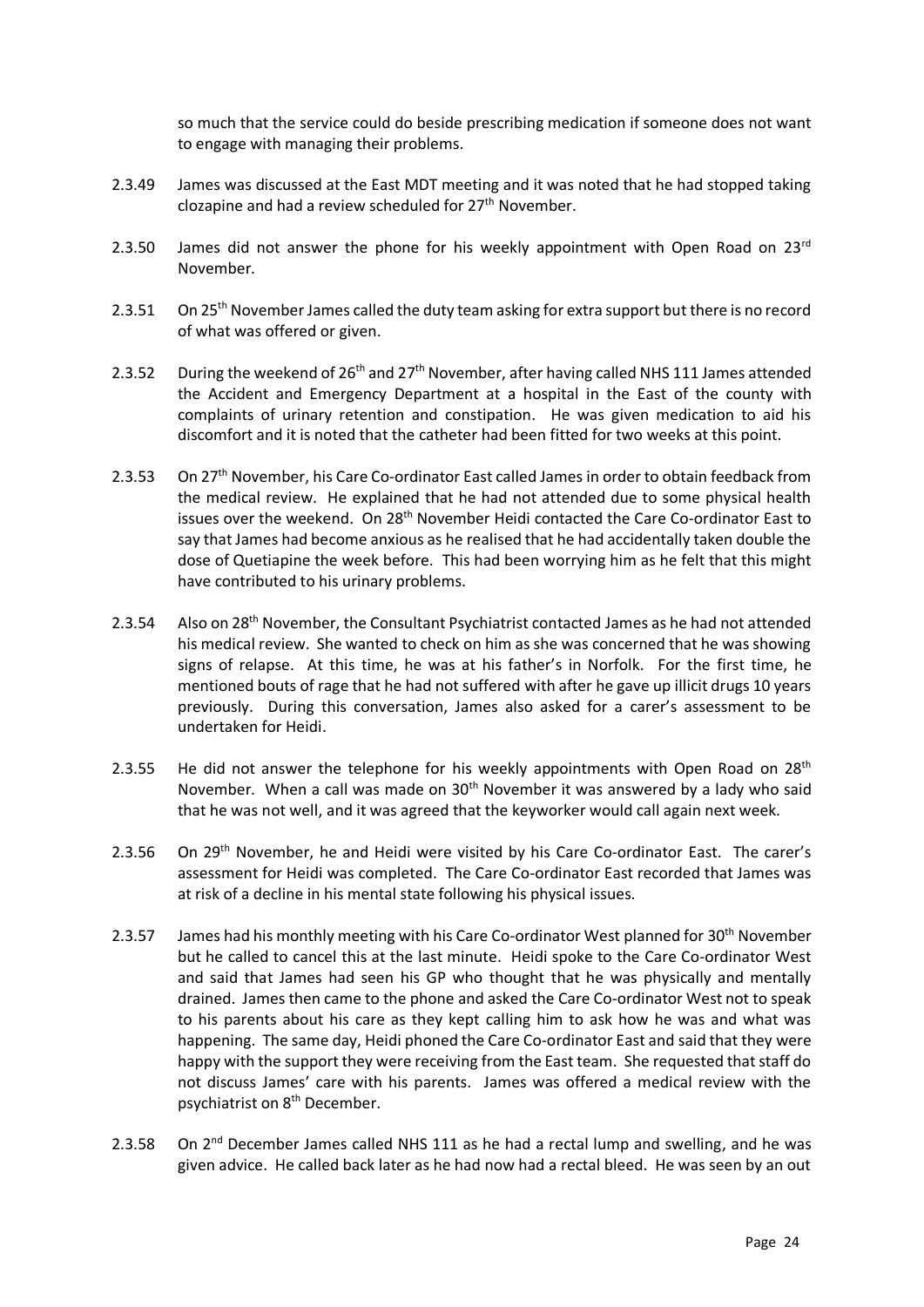of hours GP at home who gave advice, but James wanted to go to A&E which he and Heidi did, attending Hospital. He was given medication for constipation and he requested a mental health assessment due to his anxiety. James and Heidi were seen by a Community Psychiatric Nurse on behalf of EPUT. James was looking for a change in his medication, but he was advised to discuss this at his review on 8<sup>th</sup> December and staff agreed to see if he could be seen sooner.

- 2.3.59 James spoke to his Care Co-ordinator East and told him that he had been to A&E. He did say, however, that he could manage until his review, but he needed a prescription for diazepam. The prescription was given, and the medication was taken to the flat.
- 2.3.60 On  $7<sup>th</sup>$  December the GP received a referral for catheter care for James and he attended the next day. (His catheter was now recorded as having been in for three months).
- 2.3.61 James and Heidi were seen by the psychiatrist on  $8<sup>th</sup>$  December. James gave him four written pages which had taken him three hours to write. This detailed all that had happened going back to university days. The psychiatrist noted that this appeared to indicate that James was having a relapse. James again said that he did not believe that he had paranoid schizophrenia but was due to his substance misuse. The psychiatrist explained that the diagnosis was well established. It was agreed that the Care Co-ordinator East would continue to see James in the community. Later that day, after midnight, James called the out of hours team and said that he was experiencing bad mood swings. He was advised that this would be passed to the Access & Assessment Service (AAS).
- 2.3.62 The next day,  $10^{th}$  December, James called AAS again. He asked the staff to speak to Heidi as she said he was behaving oddly. After speaking to her, he was advised to take extra medication. Heidi agreed that she would telephone the East Specialist Psychosis Team the next day and also seek help from the GP.
- 2.3.63 James' Care Co-ordinator East telephoned to see how he was on  $11^{th}$  December and James identified that he was feeling unwell and asked for a change to his medication. The Care Coordinator East agreed to email the psychiatrist and said he would see him at home later in the week. James left a message with his Care Co-ordinator West to call him and he spoke to her for about 15 minutes. No follow up meetings were planned as James was not well enough to travel to the East team.
- 2.3.64 On 11<sup>th</sup> December, in a telephone appointment with Open Road he explained that he had experienced a reaction to his medication and that he was still not drinking. He said that he would like his case closed as he was no longer drinking. The case was closed on  $14<sup>th</sup>$ December 2017.
- 2.3.65 On 14<sup>th</sup> December the Care Co-ordinator East visited James's home but there was no response. He contacted Heidi at work who reported that he was 'up and down' but that she had no immediate concerns about his mental state. The Care Co-ordinator East advised Heidi that he was on leave next week and that they should contact duty, or the Crisis Team as needed. The same day James called 999 and said that he wanted to make serious allegations and requested an escort to the police station. When asked for more information he was reluctant to give this but stated that someone had been coming into his house. He stated that he saw someone, noticed the door was open and that things had been moved around whilst he was asleep. James was provided with advice about preserving the scene and was advised that an officer would attend. He asked for the name of the call handler and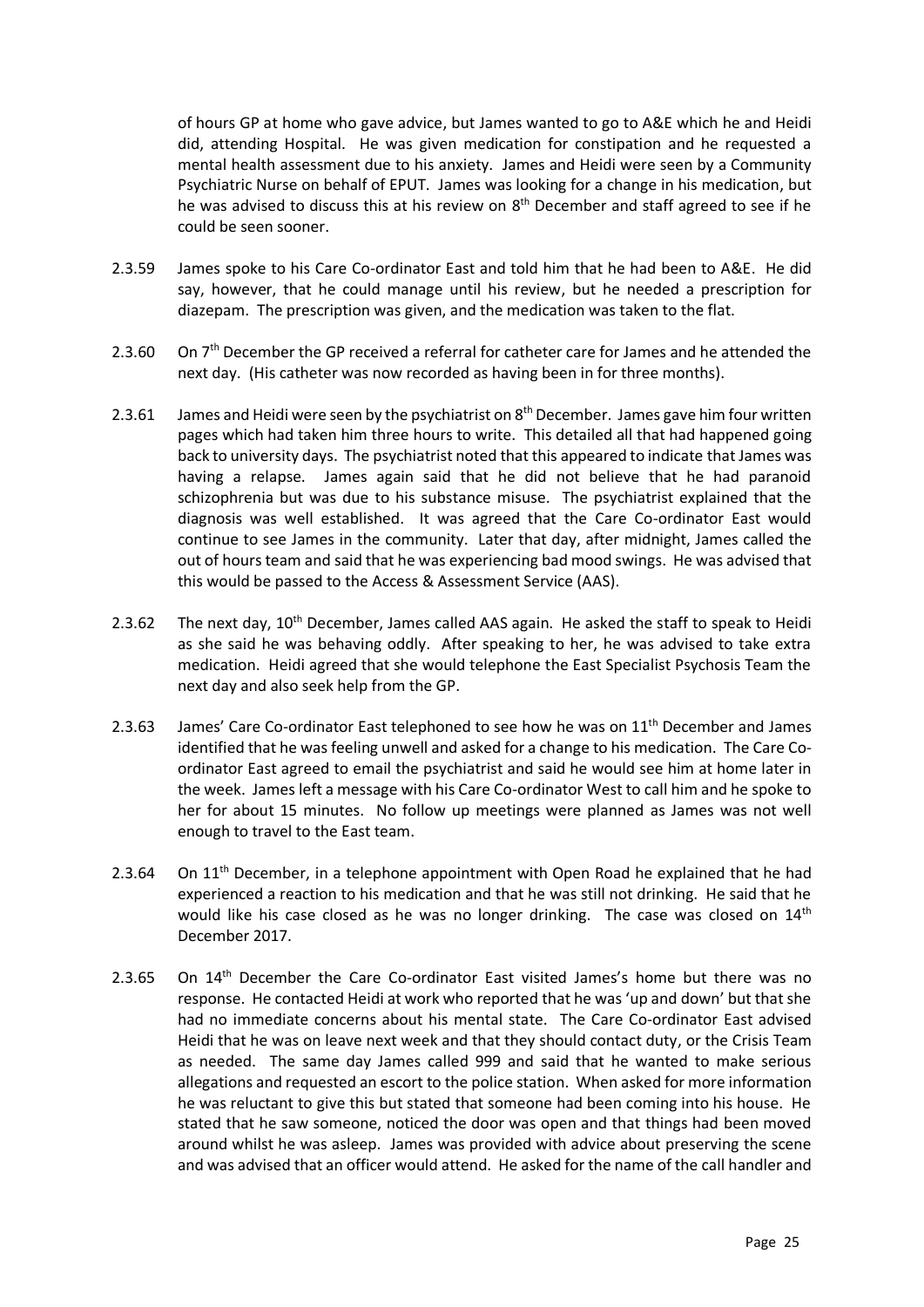asked if he would need a legal representative present and was advised that this was not usually the case.

2.3.66 The call was classified as a residential burglary which required police attendance within 48 hours and James was told officers would be round as soon as they could. At 7.51pm hours the officer in the case called James. She introduced herself and he said that he needed to get legal representation and he would get it in the morning. When asked by the officer why he needed legal representation if he was a victim of crime, James said that he had confidential medical issues and needed legal representation. He then thanked the officer and hung up. Over the next few hours a number of officers tried to call James but there was no reply.

#### **2.3.67 The day of the incident**

- 2.3.68 Just after midnight, James rang the contact centre to speak to his Care Co-ordinator East and provided Heidi's mobile number stating that if he was sleeping, they could speak to her as she had taken the day off. He explained that she could not take any more time off work, so he needed to speak to his Care Co-ordinator East.
- 2.3.69 At some point during the day, the Care Co-ordinator East went to see James at home. He explained that he had called the police the night before because he felt that someone was moving things in the flat. He reported having no thought of suicide or self-harm. The Care Co-ordinator noted that James appeared to be suffering a relapse in his mental state. It was agreed that Heidi would supervise his medication at home. It was also agreed that James would go on to stepped care<sup>8</sup> with the East Specialist Psychosis Team. James would not accept daily visits but would accept daily phone calls with a joint visit booked for the  $4<sup>th</sup>$ January 2018.
- 2.3.70 In the evening James' father called the Crisis Team from Spain stating that he had tried to call his son to no avail, and he suspected that he may be having problems. He requested that someone check on him at home. The nurse explained that if he had concerns and he thought he might be in danger, or putting other people in danger, he needed to call the police.
- 2.3.71 About 30 minutes later James' mother dialled 999 and spoke to a call handler in Essex Police Force Control Room. She said that she had been told by the Crisis Team to call the police. She explained that she was calling from a European country and was calling about her son who had mental health problems. She said that Heidi had called her about 40 minutes earlier was hysterical and she could hear her son shouting in the background. She said that Heidi had hung up the phone and that she had tried repeatedly to ring Heidi and James. She was not able to get through to them and both phones were now switched off and she was worried for their safety.
- 2.3.73 James's mother was asked if there had been any problems other than his mental health and she said that he had been very ill recently. When asked if James had ever tried to harm himself, she said, 'not really, no' but then went on to state that he had recently stopped taking his medication and since then his health had deteriorated. She said that his psychiatrist and social worker were aware but that this was a critical situation. James' mother asked for a call back to tell her what was happening as she was 'really, really worried'.

<sup>8</sup> The NHS Independent Investigation could find no reference to a description of what this entails in the Mid Essex policy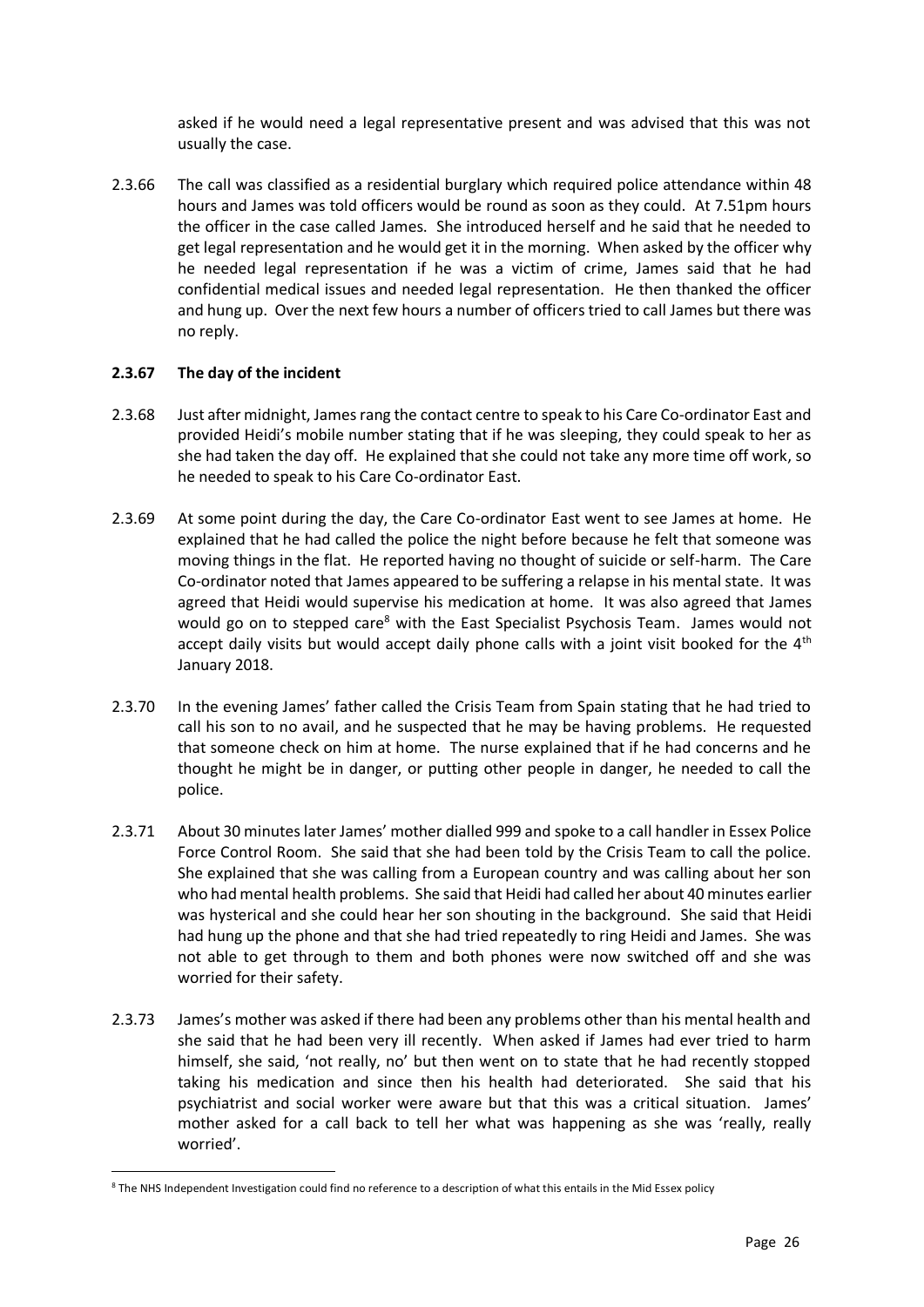- 2.3.74 Immediately after this call from James' mother, the incident was allocated to an officer to attend but then it was immediately unallocated as it had been assigned in error. The call handler completed a THRIVE risk assessment<sup>9</sup> in which the risk was classified as high. The call was classified as 'concern for safety' and given a 'priority 3' grading requiring police attendance within 60 minutes. The officer linked this entry to the report of the burglary the day before and stated that 'when CID made contact with him, he was not making much sense so this could all be mental health related'. The call was then allocated to the night shift but at this point it was not allocated to an officer.
- 2.3.75 About an hour later James' mother called the police again to chase attendance at her son's home and was told police had not yet attended. She stressed how important it was for them to attend.
- 2.3.76 At 11.30pm James' father called to request an update. He was told that the police would call him when they had attended.
- 2.3.76 At 11.34 pm a police unit was assigned to attend. Two officers arrived at the address at just after midnight. They found Heidi with multiple stab wounds and she later died at the scene. James was arrested at the scene and later charged with murder.
- 2.3.77 A few minutes after the police unit had been assigned, James' father called the police and requested an update. He was told that officers would call him when they had attended.
- 2.3.78 When officers attended the scene at just after mid-night, they found Heidi deceased. She had been stabbed multiple times. James was arrested and the criminal investigation commenced.

<sup>9</sup> This is a risk assessment used by Essex Police which looks at Threat/Harm/Risk/Investigation/Vulnerability/Engagement/Prevention + intervention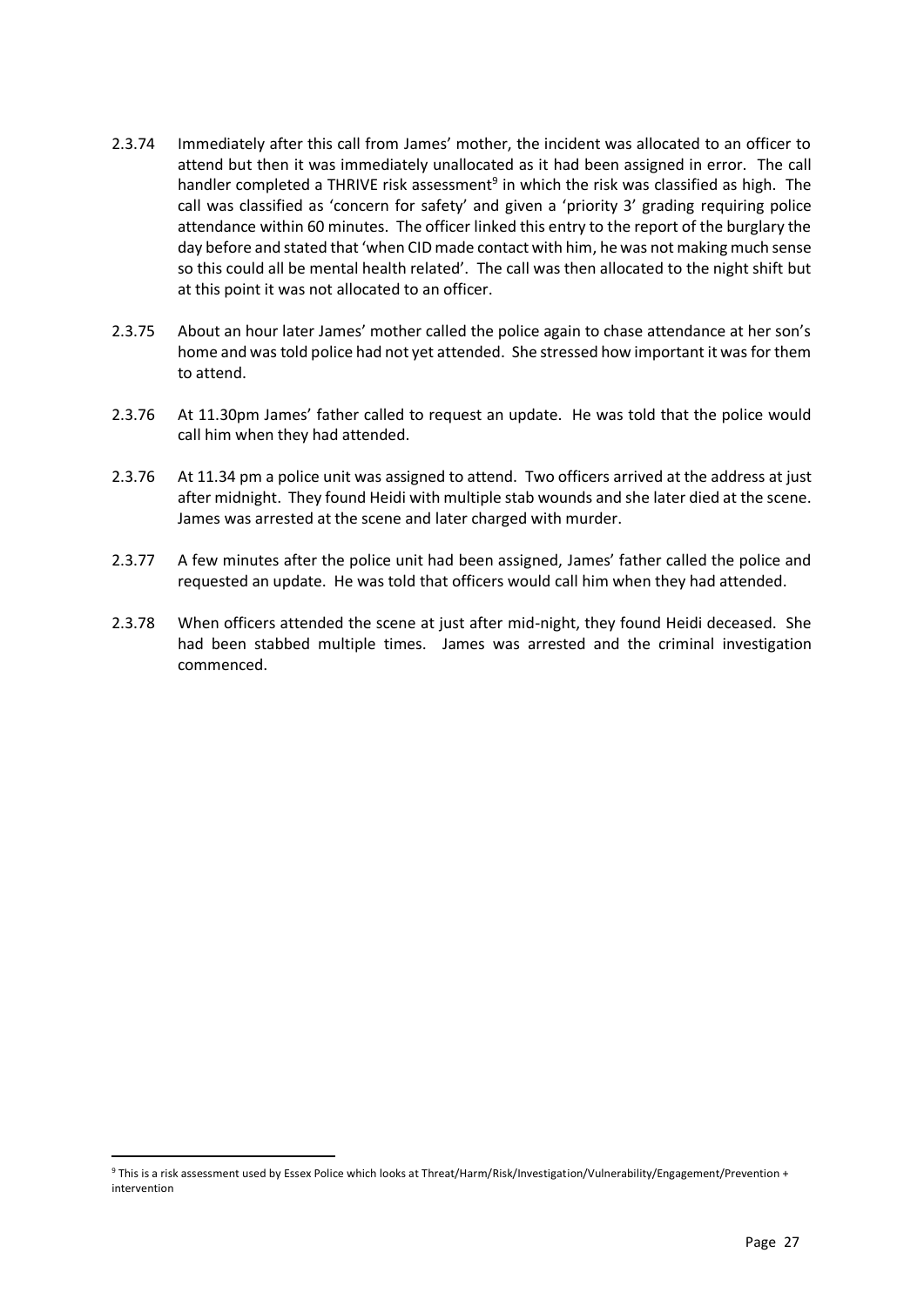### **Section Three – Overview and Analysis**

# **3.1 Summary of information known to agencies, family, friends and colleagues**

- 3.1.1 Heidi was a woman who came from a loving and close family. She had been born with underdeveloped kidneys which necessitated a kidney transplant when she was 13 years old. She experienced ongoing medical issues and was experiencing medical problems up to the time of her death. We know from her family and her work colleagues, that although her pain had an impact upon her life, she did not allow this to limit her life. She was 'always smiling and never complained'. She went to work every day and if she was in severe pain, she would just ask the GP to increase her pain relief.
- 3.1.2 Heidi had a lot of contact with her family and with nieces and nephews; regularly having them to stay over with her and James. They have been left devastated by her loss.
- 3.1.3 Her relationship with James will be discussed in more detail later in the report; as will the impact of James' illness upon her.

### **3.2 Detailed analysis of agency involvement**

The chronology set out in Section 2 details how the information known to agencies evolved. This section summarises the totality of the information known to agencies and others with influence during the years leading up to Heidi's death. The detailed chronology will not be repeated here; rather this section will provide an analysis of agency involvement. The timeframe considered in the Individual Management Reviews was 12<sup>th</sup> May 2001 to 14<sup>th</sup> December 2017.

#### **3.2.1 Essex Police**

- 3.2.1.1 The IOPC investigation into Essex Police's handling of this issue covered the period from the report of burglary the day before the incident, through to the incident itself. They have made a number of police only recommendations relating to control room procedure. They are contained within their now published reports and are not repeated here as they are largely procedural and do not consider the relationship between Heidi and James.
- 3.2.1.2 During the relevant period, Essex Police had only five contacts with Heidi and James prior to 14<sup>th</sup> December 2017 which are detailed in the chronology. Only two of these contacts resulted in an investigation and these therefore were analysed.
- 3.2.1.3 The criminal damage investigation of 28<sup>th</sup> July 2006 has been analysed. It is noted that when James declared to the Custody Sergeant that he was taking medication a healthcare professional was contacted and attended and examined James. He was declared fit to be interviewed without the need for an appropriate adult. It was noted by the IMR author that it was not recorded in the custody record if the healthcare professional suggested a referral to be made to a Mental Health Team or his GP. It is not clear from the records if this was considered or done by the case officer. That said, it is acknowledged that the paperwork in relation to this incident has been weeded and such a referral or consideration may have been made.
- 3.2.1.4 The incident of 25<sup>th</sup> April 2008 met the National Standard of Incident Recording (NSIR).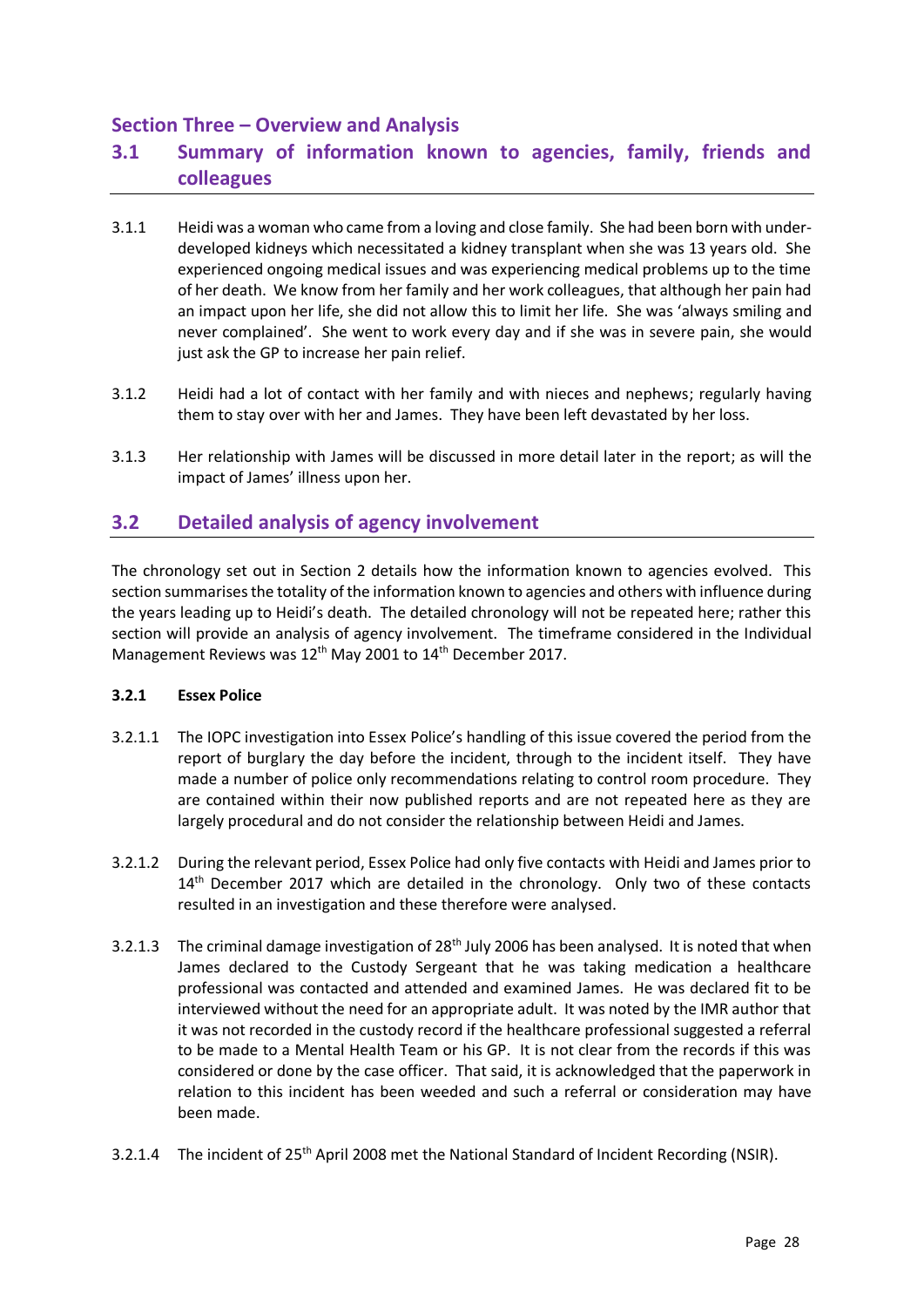- 3.2.1.5 It is acknowledged that although these two incidents were two years apart and were nine years, or more, prior to the homicide. That said, the IMR does acknowledge that both have the mental health of James at their root.
- 3.2.1.6 Since these incidents, Essex Police has undergone a fundamental review with regards to how it approaches all aspects of vulnerability including mental health and the training for all officers has now been enhanced.
- 3.2.1.7 Essex Police has introduced the Mental Health Street Triage Team (MHST) with police officers working alongside staff from the Essex Partnership University Trust (EPUT) providing support to frontline officers when dealing with an individual who may be experiencing a mental health crisis<sup>10</sup>.

#### **Recommendation One**

**The review reiterates the recommendation made in previous DHRs published in 2017 that a formal process should be developed by which the police can notify mental health professionals of an individual's deteriorating mental health where it does not meet the threshold for Section 135/136 of the Mental Health Act 1983 or the Mental Capacity Act 2005.**

- 3.2.1.8 James called the police on  $14<sup>th</sup>$  December and this call was categorised as a burglary which necessitated a 48-hour response. The 48 hours had not elapsed at the time of the call from James's parents on 15<sup>th</sup> December. It is noted that the police did try, on a number of occasions, to make further contact with James but that he did not answer his phone.
- 3.2.1.9 The call from James's mother at 9.28pm on the night of the incident was categorised as a 'concern for safety' and NOT as a domestic incident.
- 3.2.1.10 Following categorisation the call was given a priority grading which required attendance within 60 minutes. A priority grading can include circumstances where there is 'a genuine concern for someone's safety' including domestic incidents.
- 3.2.1.11 It was also identified by the IOPC that because the call was not categorised as a domestic incident this may have affected how it was resourced. Specifically, it meant that the call was not flagged to a control room supervisor, the domestic violence auto template questions were not asked and the assessment team did not receive a notification so that the incident could be risk assessed at the time of reporting.
- 3.2.1.12 The police accept that this was an error and that it should have been categorised as a domestic incident. This review agrees with the IOPC, given the fact that James' mother said that Heidi was hysterical, James was shouting in the background and he had a mental illness that had recently deteriorated an emergency rating would have been more appropriate, which would have required a response within 15 minutes. The IOPC found that although she did not specifically say that she believed that there was a danger to life or serious injury, the officer did not ask further questions to establish whether this was her concern.
- 3.2.1.13 The police, and the officer who categorised the call, accept that the call from James' mother should have been categorised as a domestic incident. The IOPC and this Review have considered why that error was made and if it is indicative of a training need in respect of control room staff and other officers recognising the signs of domestic abuse. Having

<sup>10</sup> Between April 2017 and April 2018, the MHST assessed 2,384 people to ensure that they received the appropriate treatment, prevented 543 attendances at A&E and prevented more than 390 people being sectioned under Section 136 of the Mental Health Act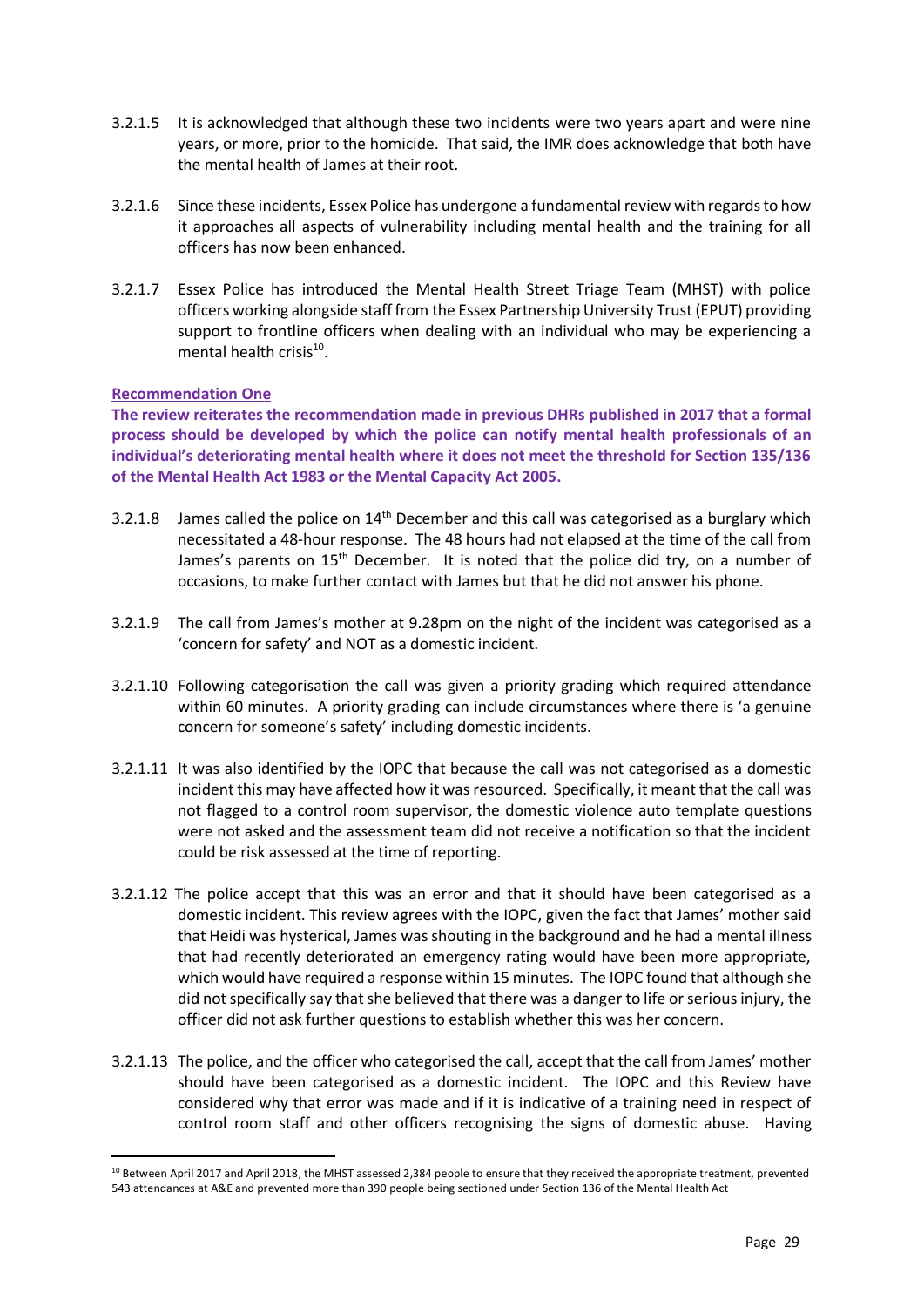reviewed the available documents in this case we come to the conclusion that the call from James' mother appeared to centre around her concerns for her son's safety and wellbeing. The officer who took that call followed that line of conversation and asked about his state of mind, thoughts of self-harm etc. They were aware that James' mother had spoken with the mental health team and also that the call from Heidi to her had happened around an hour previously. The questions asked focussed upon James, none of the questions appeared to consider the risk to Heidi. Vitally, the fact that James' mother could not longer get any response from Heidi seems to have been missed. This seems to have been a tragic but genuine error.

- 3.2.1.14 The fact that this was not categorised as a domestic incident with an emergency grading meant that officers were not dispatched in a timely manner. The fact that the systems in place for alerting officers that the 60 minute target time was then subsequently missed is also considered by the IOPC within their report but that is not a matter for this review.
- 3.2.1.15 Essex police have a procedure in place within their control room specifically for domestic abuse and its initial grading and attendance. They will want to ensure that this case reinforces that procedure.
- 3.2.1.16 The review notes that the Police National Computer (PNC) record for James contained warning markers for 'Ailment (claims to have panic attacks)' and 'Ailments (claims to suffer from psychosis)' which were added to the record when he was arrested in 2003. Although this information was held by Essex Police it was not accessed until after the incident. It is noted that IOPC report states that, whilst it is there it is a responsibility to check PNC, the procedure<sup>11</sup> does not state the point at which this should be done. If, however, the call had been classified as a domestic incident, there would have been a responsibility for 'all necessary intelligence checks are completed to assess prioritisation'.

**The review concludes that, had the phone call by James' mother, been classified as a domestic incident then more information would have been available, and a more immediate response could have been provided which may have resulted in officers arriving at the home some two hours earlier than they did. This was a missed opportunity.**

3.2.1.17 Moreover, this review comes to the conclusion that under current arrangements the police are asked to make decisions about dispatch based upon wholly incompete information. They had no access to records that may have helped them understand the deterioration in James' condition and thus the danger that Heidi faced. A simple check of James' mental health team's record would have flagged up that this was a case that required an urgent attendance by either the police, or in fact the police together with an appropriately trained mental health practioner to intervene. This is a situation that should not continue. This review comes to a very clear conclusion that a greater access to an individual's whole circumstances would enable a more considered and informed response and thus afford all a greater level of protection. This review does not advocate police having access to an individual's mental health record, however, it does recommend that mental health staff with access to mental health records should be sited in police control rooms to aid in decision making. This has been trialled successfully in other police force areas (including a neighbouring police area of Cambridgeshire) and Essex police should examine it for introduction in its force area.

 $11$  Essex Police Procedure – Responding to Incidents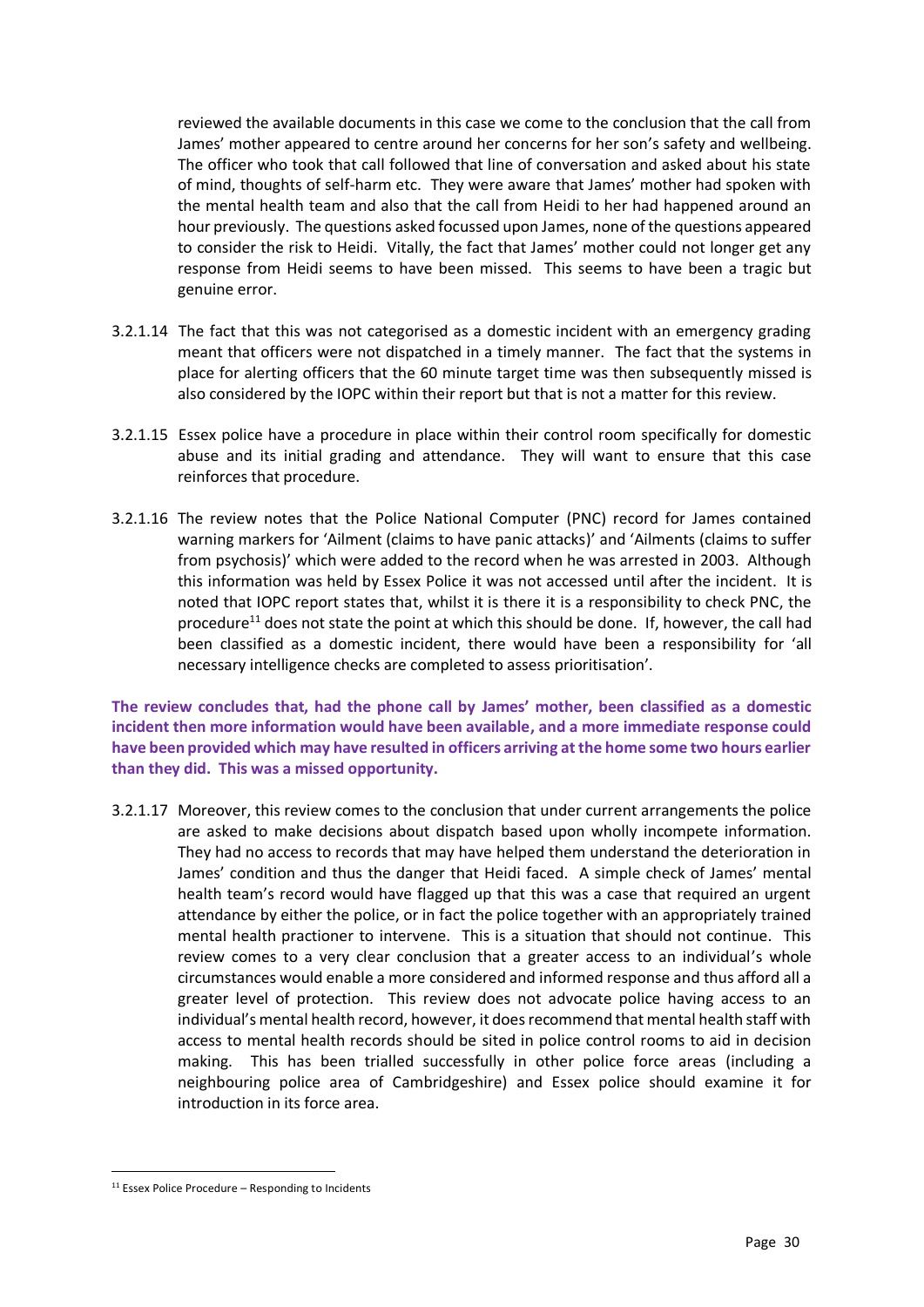#### **Recommendation Two**

**Whilst acknowledging the work of the Mental Health Street Triage Team, the review recommends that Essex Police and EPUT consider basing a mental health practitioner in the force control room with access to mental health records. Had this been in place on the night of the incident, then the force control room would have been able to assess the concerns of James's parents alongside his mental health history enabling a much more informed decision about the urgency of attendance by officers.**

#### **3.2.2 Mid Essex Clinical Commissioning Group (CCG)**

- 3.2.2.1 James was registered with the same GP in West Essex from 2005 to 2017 when he transferred to a GP in Mid Essex in July and remained with this GP until the time of the incident.
- 3.2.2.2 The details of interactions with James are set out within the chronology (section 2) and the analysis of his mental health (section 3.3).
- 3.2.2.3 The IMR provided by the CCG makes clear that James was fully supported by the West-Essex GP for many years with his mental health issues. He made contact with the surgery and attended appointments with this GP or practice nurse regarding 'general' health issues. There is little evidence of James not attending appointments that had been made.
- 3.2.2.4 Within the GP records there is no evidence of a mental health capacity assessment having been undertaken at any point.
- 3.2.2.5 There is no evidence in the GP records of them having been advised when James did not attend appointments with other services.
- 3.2.2.6 As James had only been registered with the GP in Mid Essex for six months relationships had not become fully established and it appears that the mental health services were in the early stages of development within Mid Essex. It is clear that James was determined that these services should continue following his move.
- 3.2.2.7 His medical records show a deterioration in his physical health during late 2017 following his move to Mid Essex. This deterioration may have affected his mental and emotional health. It is noted in the IMR that his medications and drug and alcohol dependence will have also impacted on his physical health. The IMR notes that there appears to be a reduction in information sharing following the move to Mid Essex.
- 3.2.2.8 The review notes the effective practice highlighted in the IMR. He received a continuity of care from the GP in West Essex who made referrals to appropriate services with James' consent. James was well-known by the GP practice and appears to have been involved in his plan of care according to his current health status.
- 3.2.2.9 The IMR notes that the Care Package Approach (CPA) in West Essex had provided James with support for his mental health/recovery. This resulted in good information sharing between the GP and mental health services which, in turn, led to actions required of the GP being implemented. That said, the IMR identifies that there are times when expected feedback to the GP from agencies was not provided. Had this been done, the GP would have had an even greater picture of James from the perspective of those agencies involved in his care.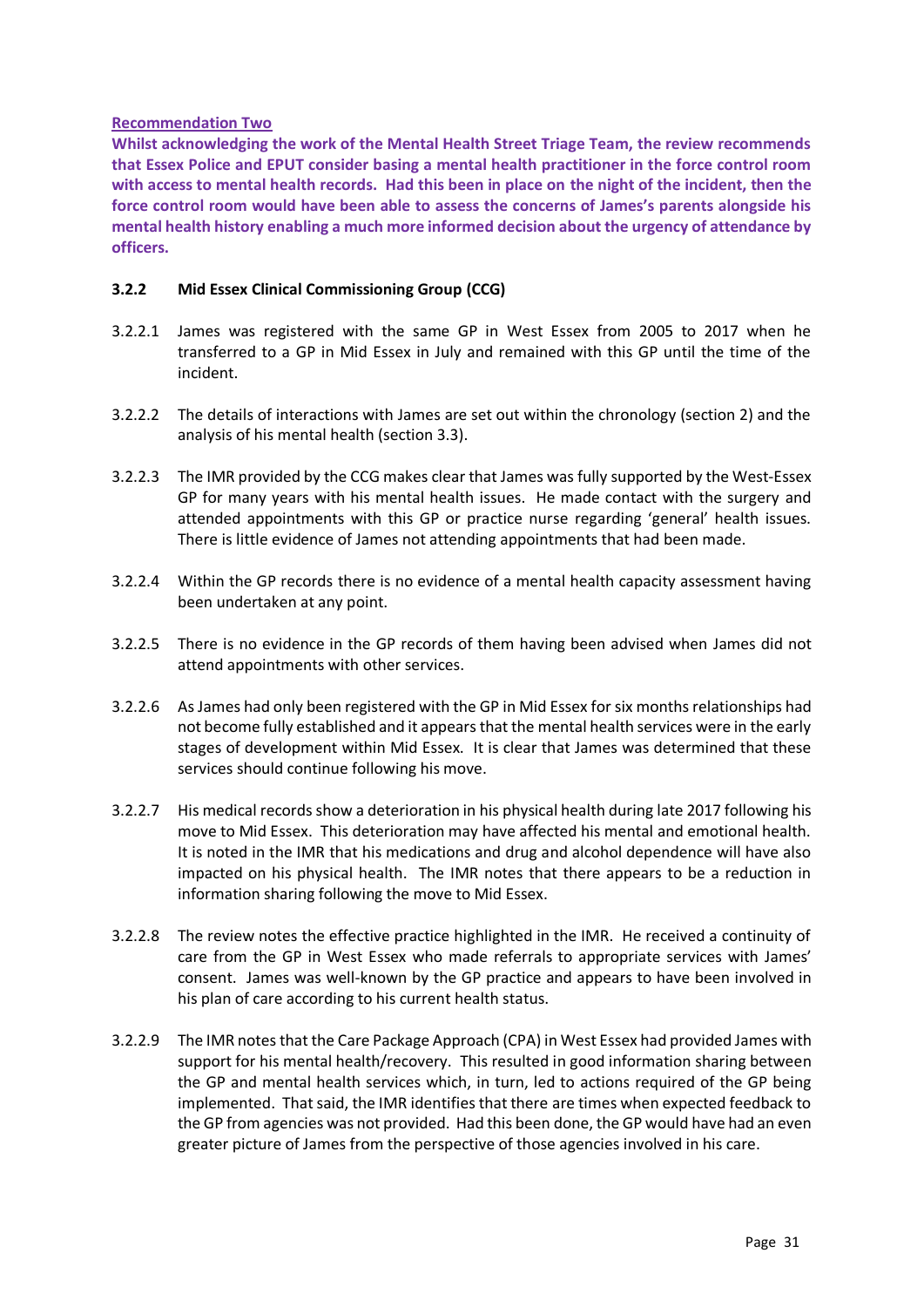#### 3.2.2.10 The IMR identifies a number of lessons learned from this case:

- GPs have an important role to play in the support, management and treatment of patients with mental health and chronic illness.
- Continuity of care from GPs (and other core services) is imperative to patients who have been diagnosed with mental health illness as this will provide trusting relationships and provide a good knowledge base for all professionals involved.
- Involvement of family  $-$  take into consideration the concerns that family members/partners may express/highlight to those health professionals involved with vulnerable adults with complex mental health issues as they will know their relative/s well.
- The significance of information sharing between professionals following each episode/new episode of care from all agencies. It is of equal value to share information surrounding any non-attendance at appointments or discharge from services. These issues are of great importance especially to those who are vulnerable in society.
- When a patient leaves a GP practice, the services involved with that patient are not automatically 'transferred' with them to their new location. Therefore, a patient will require their 'new' GP to re-refer them to the appropriate service in the locality.

#### **Recommendation Three**

**That NHS England and CCGs remind primary care services to complete a transfer summary in the electronic medical records (regarding patients with mental issues) when a surgery becomes aware that a patient is moving to a new locality.** 

#### **Recommendation Four**

**That all health agencies are reminded of the significance of information sharing with primary care services (GPs) to ensure clarity of information and continuity of care. It would be helpful if GPs are made aware when patients do not attend (DNA) appointments with other services.** 

#### **Recommendation Five**

**That NHS England and CCGs remind GPs to complete a mental capacity assessment when there appears to be a lack of capacity.**

#### **3.2.3 Essex Partnership University NHS Foundation Trust (EPUT) and the NHS Independent Investigation**

- 3.2.3.1 The care provided to James by EPUT is subject of an Independent Investigation carried out by Niche Health and Social Care Consultants commissioned by NHS England. That report will consider in detail the care (clinical and support) that was provided to James and make recommendations to the organisation involved. The Chair of this Review though, has been involved in joint meetings with both families and the Niche investigator and information has been appropriately shared between the Reviews. At this stage that Investigation has still to be published.
- 3.2.3.2 Whilst this Review will not comment upon the clinical care provided to James, it is aware of the level of investigation carried out by the NHS Investigator. A number of joint discussions have been held to determine whether any information existed within the medical records, medical staff's interactions with James and Heidi, and the organisations practice and policy that would assist this Review in identifying a trail of abuse or other factors that could assist this Review. Any relevant information has been included within the body of this report.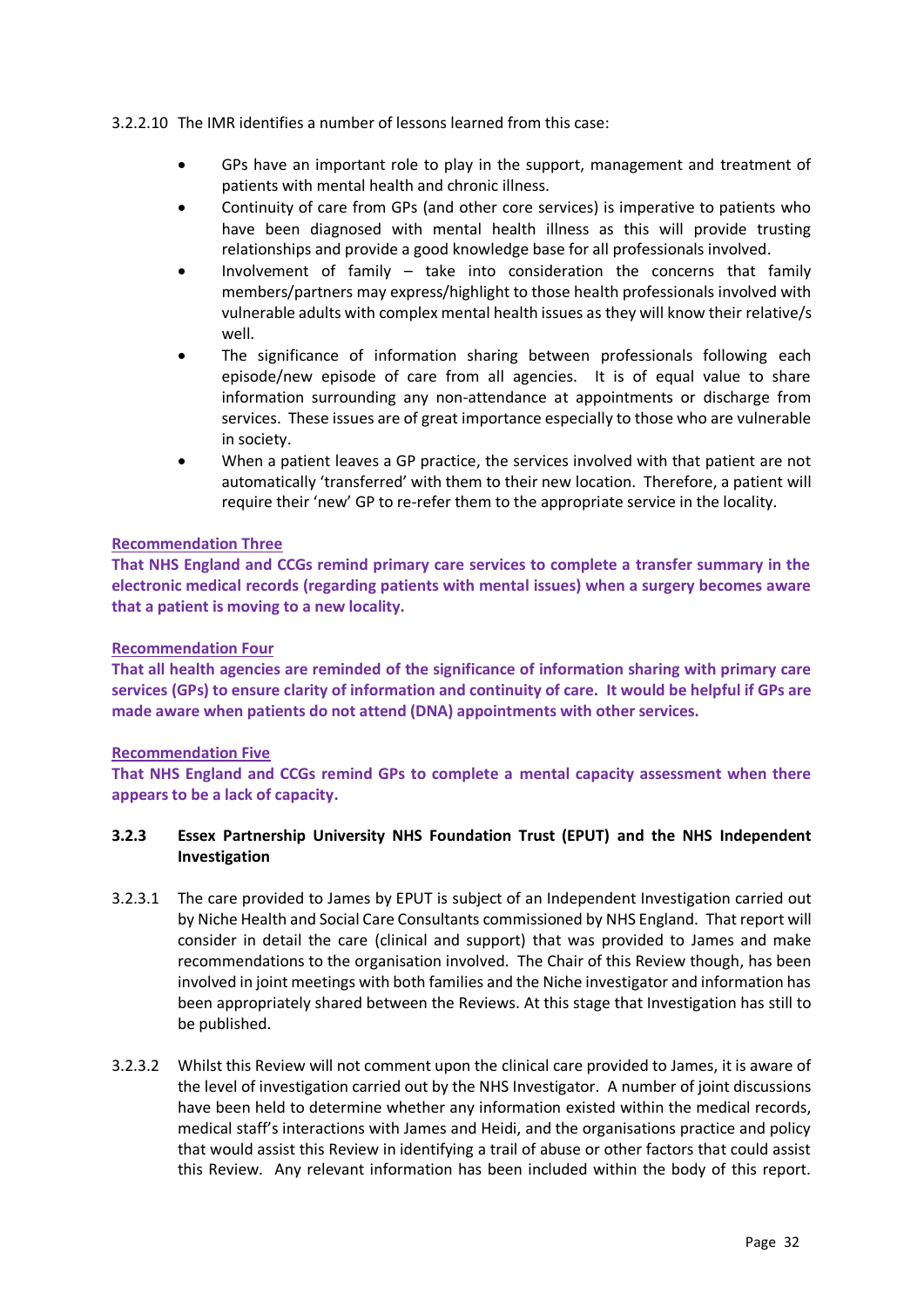However, we both agree that the adoption of Recommendation 2 (aforementioned at 3.2.1.12) could make risk assessments by the emergency services more informed and thus better protect others in the future.

3.2.3.3 This Review is grateful, however, for sight of the conclusions of the Independent Investigation and they are documented here for completeness:

#### **Findings (NHS England)**

It is clear that James had a serious mental illness that was treated over many years by the Trust. He was never symptom free but had access to medical and psychological care which supported him to maintain a level of wellbeing and independence. He was provided with consistent care for over 10 years.

He continued to abuse alcohol until October/November 2017, and his engagement with psychological care tended to focus on coping skills rather than attitude change. He continued to question his diagnosis and suffered ongoing anxiety as a consequence of his paranoia.

James had a supportive partner and family who provided emotional and practical assistance. He was able to maintain independent living with his partner, although the choices he made about the use of alcohol could be said to be unwise.

The move to the Mid Essex team took place months after they moved house, and this was largely because of James' anxiety about change. The handover was not structured, and was not supported by a full care plan and risk assessment review. Because of service changes, he did not have a medical review between September 2016 and October 2017.

The management of the cessation of clozapine (medication) following the red result in October 2017, did not offer sufficient support to James and Heidi. It was recognised that he was relapsing in November and December 2017, this should have triggered MDT discussion, and a clear care and risk management plan that considered the presenting risks.

#### **3.2.4 Open Road**

- 3.2.4.1 Open Road is a drug and alcohol recovery support charity providing services in Essex and Medway, Kent. James self-referred himself to the service in October 2017 and a level 2 assessment was undertaken. He reported that he had concerns about his drinking and recent blood test results. He had, when the assessment was undertaken, not drunk for 8 days.
- 3.2.4.2 Initially James attended two key working sessions on  $31^{st}$  October and  $2^{nd}$  November. He was offered an appointment (by letter) for 14<sup>th</sup> November. Having rearranged the time of this appointment, he attended and reported that he had not drunk for six weeks. He disclosed that his mental health was not good, but he was engaging with CMHT. It was agreed that he would have weekly telephone appointments from this point. However, he did not answer when called on the next two weeks. When Open Road called on the third week, a woman answered the telephone and said that James was not well, and it was agreed that they would ring again the following week.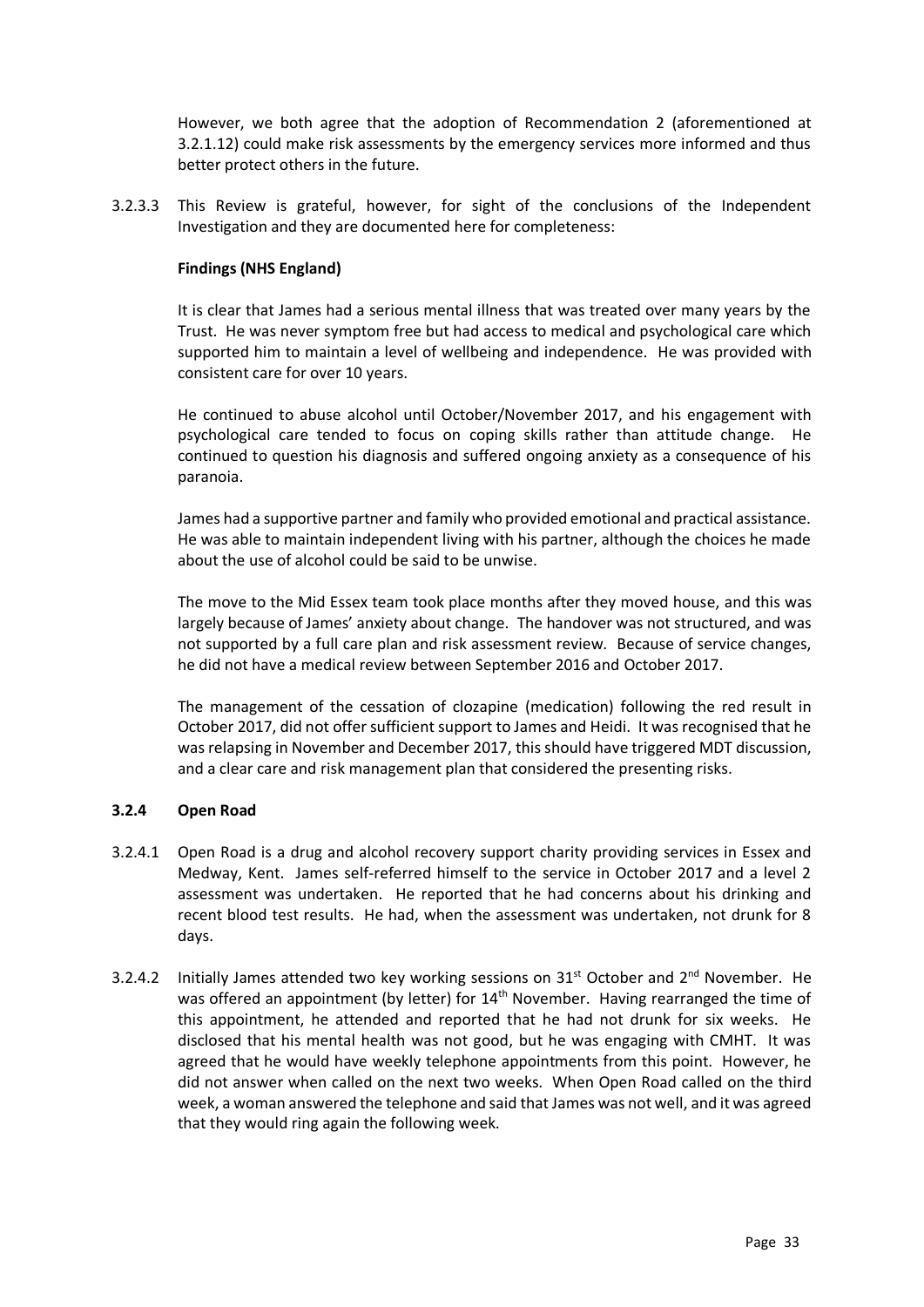- 3.2.4.3 When James spoke to his keyworker on the phone the following week, he said that he had experienced a bad reaction to his medication, and that he was still not drinking. He said that he would like his case to be closed as he was no longer drinking.
- 3.2.4.4 On  $14<sup>th</sup>$  December his case was closed, at his request, as he was no longer drinking.

**Given the limited interaction with James by Open Road, there are no specific recommendations for the organisation.**

### **3.3 Information from family and friends about Heidi and her relationship with James**

- 3.3.1 Key to this Domestic Homicide Review was the desire to identify if there was a trail of domestic abuse that existed in Heidi and James's relationship. It has been decided to consider this after the review of James's mental health as his illness is key to understanding their relationship and identifying any indicators of abuse that might exist.
- 3.3.2 The review is grateful to the family and friends of both Heidi and James who have helped us to understand their relationship.
- 3.3.3 James and Heidi met on a night out and their relationship developed quickly. Heidi knew about James' mental health issues and this did not deter her from entering into a relationship with him.
- 3.3.4 Heidi's family found that James was quiet and quite withdrawn at family events. They attributed this to his illness and accepted that Heidi loved him. Given that Heidi was such a caring person, she did not feel that James's illness was a burden and did not consider that she was 'caring' for him. She was very supportive of him and we can see, from agency records, that she was very involved in his care planning and attended many appointments with him. Her friends also said that, although there were pressures due to James's illness, she never complained about this and showed no resentment for the things that she, or they as a couple, could not do.
- 3.3.5 One of the questions that the review has sought answer is whether this was an abusive relationship prior to the events that led to Heidi's death. Her family were asked directly if they thought he had ever been physically abusive towards her and they were adamant that James loved her and would not do anything to hurt her. There are no records of Heidi disclosing to anyone that James was violent towards her. Heidi's manager (who was also a close friend) also told the review that she never had any reason to believe that James was physically abusive towards her. She says that they never saw any signs of physical abuse.
- 3.3.6 There was no sense of Heidi hiding from her family and friends (some of whom were also work colleagues) the extent of James' illness. She was always open and honest about what he was going through and if he was having a difficult time.
- 3.3.7 We know that domestic abuse is much more than just physical violence and it was noted, when talking to her family, that they referred to him not liking them visiting the flat. They would go around when he was out. They also talked about times when Heidi went out without him saying that he would ring her constantly, every five minutes or so. She would seek to reassure him about when she was coming home but, sometimes, she would say something along the lines of 'I have told you when I will be home, please don't ring me again'.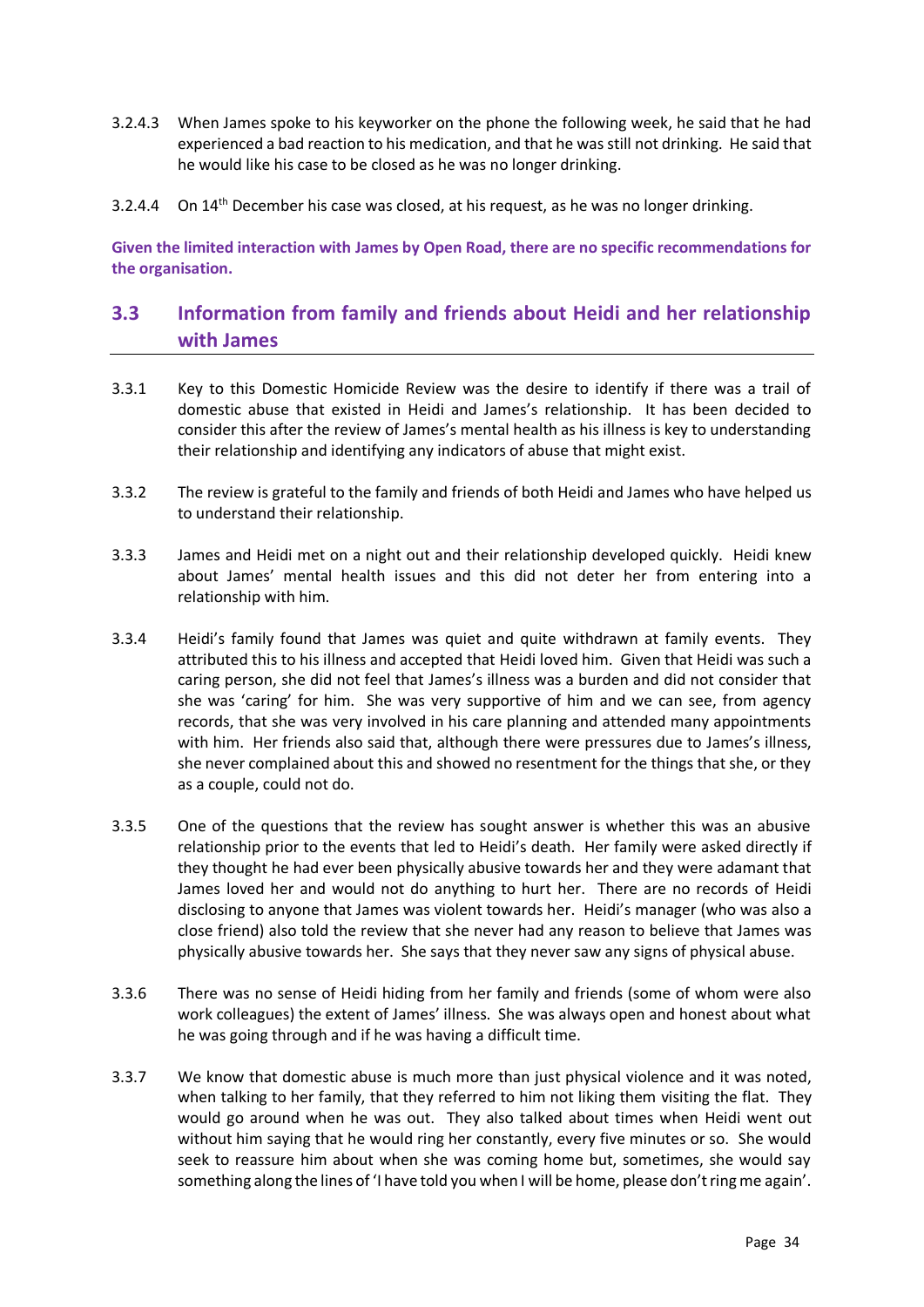- 3.3.8 Heidi's employer also referred to Jamesringing Heidi at work. She said that he would always ring at some point during the day, but it was usually only once or twice. She did say that, at times, it could become more frequent and leading up to the incident there were days when multiple calls were made. If he did call at an inappropriate time, he would be asked to call back and this did not cause any difficulties. This review has considered whether this behaviour could be an example of control and coercion by James. Equally though, they could be symptoms of his paranioa caused by his level of mental ill-health. There is little other evidence of other examples of control and coercion.
- 3.3.9 Heidi's colleagues referred to her not attending social functions because James was not well. There was no sense, in the way that they spoke of this, of her being 'prevented' from going out with her friends but, rather, that she wanted to stay with him to make sure he was OK.
- 3.3.10 There is a reference in Heidi's medical notes to her moving GP when they moved from West Essex and then returning to this GP saying, 'it did not work out'. The review considered if this might indicate that Heidi had moved away from James at some point but is satisfied that this is not the case. Her sister was able to inform the review that she had wanted to go back to her original GP because she was still working in the area. Her sister had told her to say this so that she could go back to the GP and she gave her sister's address who lived in the catchment area of that GP.
- 3.3.11 Earlier in this report, reference has been made to the medical staff feeling that the stress of moving had an impact on James and was responsible for his relapse. Both families do not accept this view and believe that James was stable when they moved and that it was not the stress of the move that caused him to deteriorate but the change in his medication.
- 3.3.12 Whilst not wishing to doubt or undermine the evidence of Heidi's family and friends, this must be held against the evidence that we have of James having been violent in the past. We also know that victims of domestic abuse will often hide this from everyone, even those who are closest to them.
- 3.3.13 The review concludes that we cannot say with certainty whether James was abusive towards Heidi. There are indications of troubling behaviour but these are undoubtedly exacerbated by James mental ill-health (see section 3.5). There are only two people who know what went on within that relationship. What we can say is that everyone who knew the couple described them as very much in love and that Heidi was very supportive of James during his illness.

### **3.4 Heidi's employer**

- 3.4.1 As has previously been discussed in this report, Heidi worked for a local children's nursery. Her employer was very supportive of the stress and pressure that James's illness had on Heidi, but they were clear that Heidi was always open and honest with them about what was going on in her life.
- 3.4.2 The nursery does not have a specific domestic abuse policy but there are references to it within their safeguarding policies. It was very clear that Heidi's colleagues had been very supportive of her but are keen to ensure that they do all that they can to support members of staff in the future who may disclose domestic abuse. The Chair and Report Author have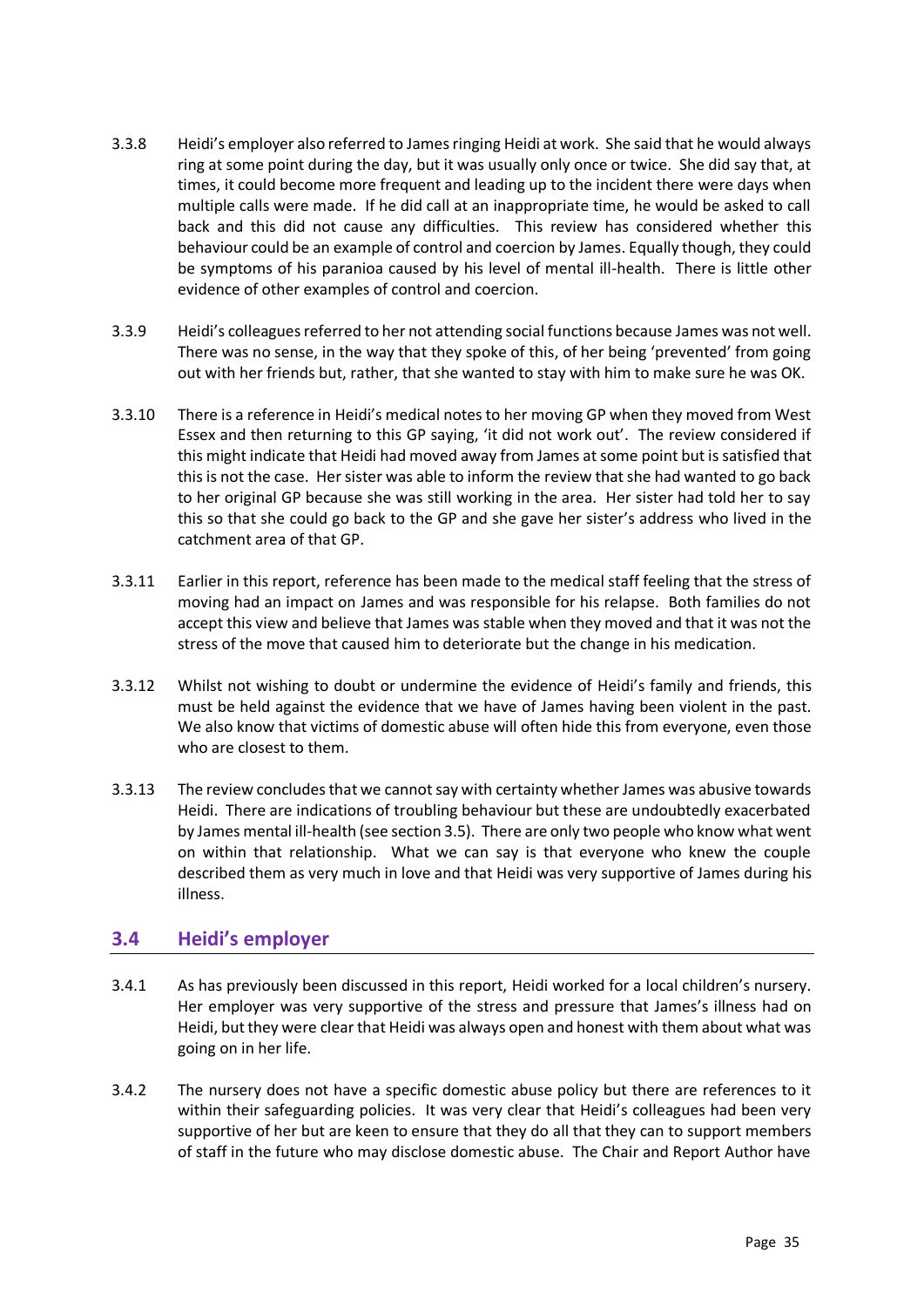therefore shared with the nursery the details about the materials and support available from the Employers Initiative on Domestic Abuse<sup>12</sup>.

3.4.3 In addition, this Review is aware of the work being done within Essex to raise the awareness of domestic abuse to employers and the tools available to them. This is contained within Section 5 of the comprehensive Southend, Essex & Thurrock Domestic Abuse Boards Domestic Abuse Strategy 2020-2025<https://setdab.org/about-us/>

### **3.5 James' mental health**

- 3.5.1 James' first presentation to mental health services was in 2000 when he was 19 when he was admitted voluntarily to an acute inpatient unit in East of the county for two weeks. After discharge he was referred to a Community Mental Health Team (CMHT) in the East of the county. At this assessment, it was concluded that James was not showing evidence of a psychotic disorder but was struggling to cope with various stresses in his life.
- 3.5.2 The review is aware that James had a long history of 'mental and behavioural problems' dating back to 1990 $^{13}$  when he was 9 years old. He was diagnosed with depression in 1997 at the age of 16.
- 3.5.3 The onset of James' mental health problems seemed to start in earnest when he was 17 years old when he started taking illicit drugs to overcome being bullied at school. His mental health worsened when he moved to university and continued to take illicit drugs. At the age of 18 James was discovered in a compromising position with a girl in bed by the girl's mother. They were part of a group that had been drinking, and neither apparently had any recollection of events. He was, however, reported to the police by her parents and then arrested on suspicion of rape. Nothing further came of this allegation, but James remained shocked and extremely anxious. There is no suggestion that the girl was under 16 years of age.
- 3.5.4 Whilst James was at university his experienced a psychotic episode related to fears that two men who ran a club in Birmingham had found out about the rape allegation, and he was going to be kidnapped, tortured and killed by these people. He believed they may have recruited others, and he thought Chinese 'triads' may be involved. These delusional beliefs continued through until 2017.
- 3.5.5 The events surrounding his initial breakdown at university continued to disturb him, and he was regularly preoccupied with concerns about people who had been involved in clubs and drug use in Birmingham. He spoke of wanting to move to other towns, hoping to make a fresh start and avoid the people he believed were following him. He made at least one trip to Cambridge while considering a move there, but said he saw a Chinese man who gesticulated at him.
- 3.5.6 James also has a history of deliberate self-harm having first been identified as taking a deliberate overdose of paracetamol in 2000.

<sup>12</sup> <https://eida.org.uk/>

<sup>&</sup>lt;sup>13</sup> The earliest that medical records are available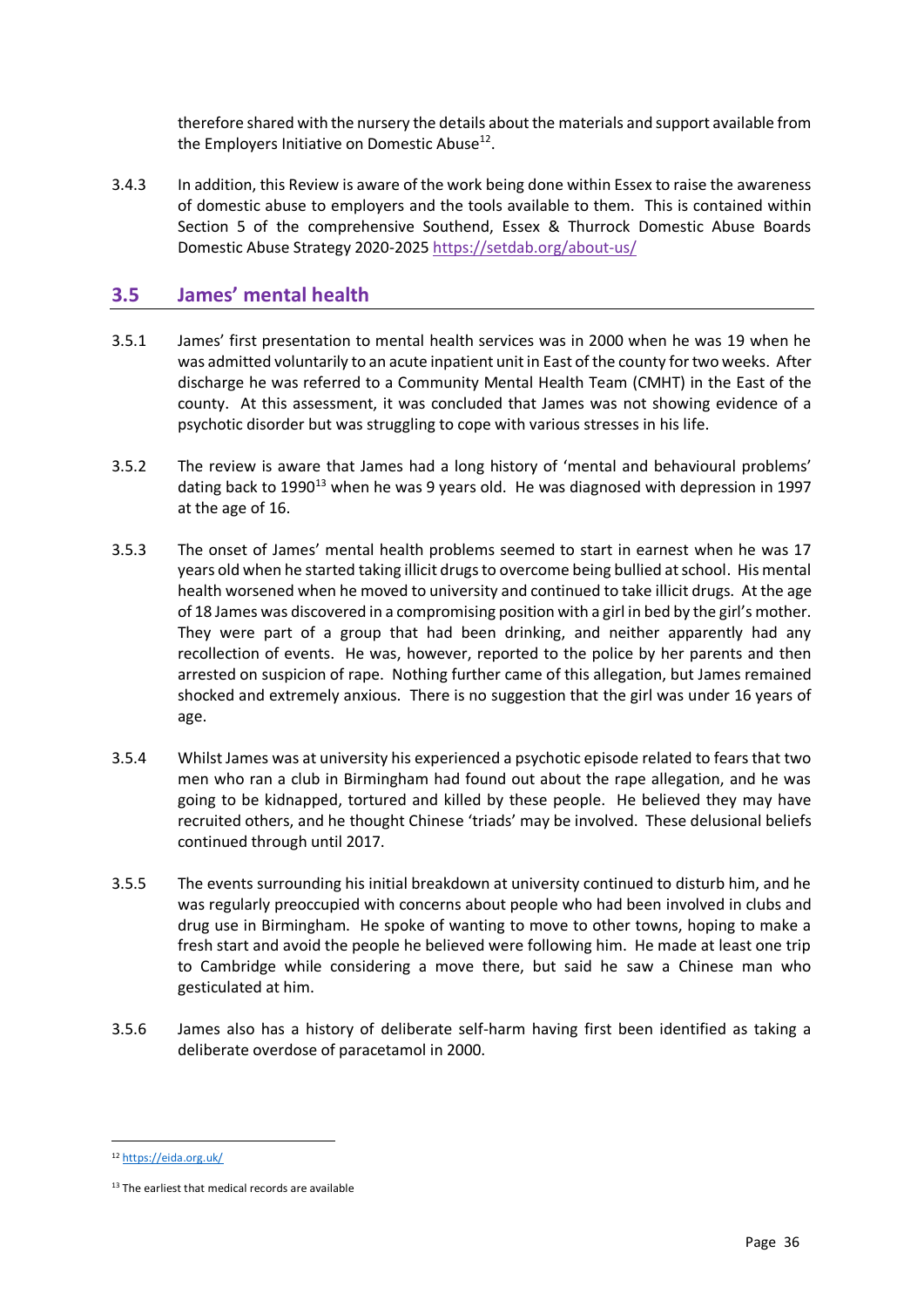- 3.5.7 In July 2006 he was admitted to the Princess Alexander Hospital following his arrest for the incident at a previous girlfriend's home<sup>14</sup>. At this time, he said that he had 'smashed his girlfriend's window in the context of his persecutory delusions'. He was released without charge and without an assessment being carried out. He was seen by the Crisis Resolution Team the following day and noted to be 'floridly psychotic with homicidal thoughts'. There was evidence of 'thought disorder along with acute and intense persecutory delusion'. On this occasion he believed his girlfriend to be 'an imposter and part of a conspiracy to hurt him'. He was then admitted to the Derwent Centre on a voluntary basis. This is the first record of him receiving inpatient treatment. He stayed as an inpatient for two weeks and, on discharge, he received an initial diagnosis of 'persistent delusional disorder'. He was given a range of appointments to be seen on a regular basis.
- 3.5.8 James had the following diagnoses:
	- Mental and Behavioural disorder due to the use of alcohol
	- Paranoid schizophrenia
	- Generalised anxiety disorder
- 3.5.9 James was not comfortable with the diagnosis of paranoid schizophrenia, preferring to consider that he had developed a psychotic illness as a result of drug usage.
- 3.5.10 James received services from a wide range of clinicians including Consultant Psychiatrists, Psychologist, Psychotherapy, Community Psychiatric Nurse (CPN) or Community Mental Health Team (CMHT), Alcohol and Drugs Advisory Service (ADAT), Community Drug and Alcohol Team (CDAT), Consultant Neurologist and the Clozaril (anti-psychotic) clinic. He declined a referral to the National Psychosis Unit (national treatment centre for patients with schizophrenia and other psychotic disorders at the South London and Maudsley Hospital).
- 3.5.11 He was known to the Crisis Resolution and Home Treatment Team (CRHT) and would be admitted to a mental health ward if he required care as an in-patient (due to a deterioration of his mental health). A care plan package would be implemented upon discharge.
- 3.5.12 James' ongoing anxiety was seen as a response to his psychotic and paranoid thoughts, which affected his daily life. He continued to suffer from anxiety and paranoid symptoms which were never fully controlled by medication or psychological therapy. He continued to believe that he was being watched and followed and had particular concerns about being targeted by the police and by Chinese people. He would not talk to Heidi in their flat if their mobile phones were switched on because he believed they were being recorded by phone. When Heidi was at work or out at her parents he would phone her regularly saying there were people breaking in to get at him.

### **3.6 Southend, Essex and Thurrock's approach to tackling domestic abuse<sup>15</sup>**

3.6.1 Southend, Essex and Thurrock's Domestic Abuse Board (SETDAB) is made up of representatives from agencies and organisations working to join up and better facilitate Southend, Essex and Thurrock's vision where everyone lives a life free from domestic abuse. The Board is responsible for designing and implementing the Joint Domestic Abuse

<sup>&</sup>lt;sup>14</sup> This is detailed within the chronology

<sup>15</sup> <https://setdab.org/about-us/>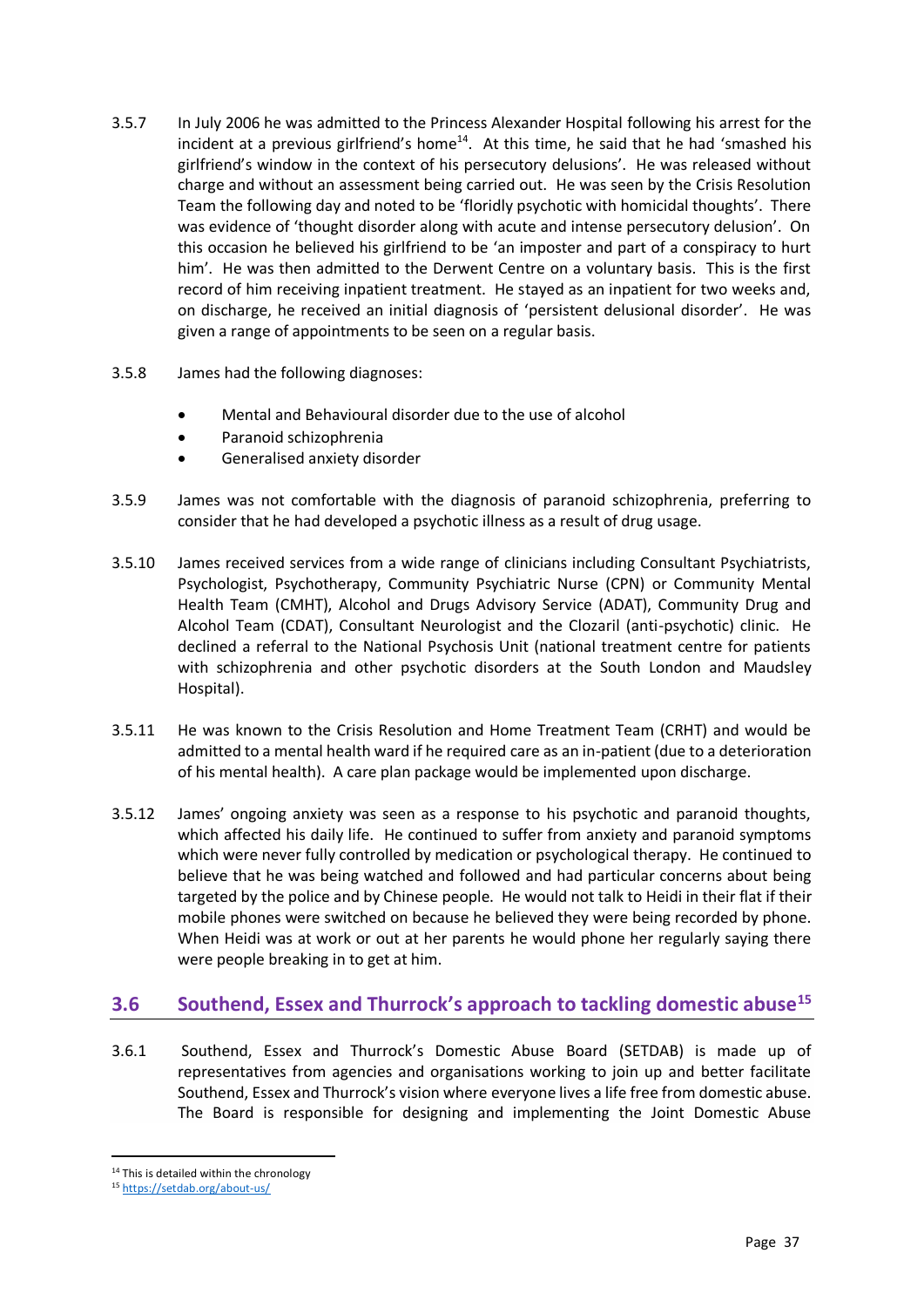Strategy for Greater Essex. SETDAB provides strategic leadership to address domestic abuse by providing a multi-agency framework, common ethos and co-ordinated approach to innovate, drive change and address domestic abuse across Essex, Southend and Thurrock.

- 3.6.2 The Southend, Essex and Thurrock Domestic Abuse Strategy was launched in 2015 and informed by the 2015 Joint Strategic Needs Assessment, domestic abuse chapters and stakeholder consultations. The strategy is segmented into five high level outcomes:
	- Young people enjoy healthy relationships;
	- Victims (Adults and Children) and those at risk of experiencing domestic abuse feel and are safe;
	- Victims (Adults and Children) are able to recover and move on to live independently;
	- Perpetrators are prevented from causing physical and emotional harm;
	- Communities have a greater awareness of what an abusive relationship is and how to report it and as a consequence feel safer.
- 3.6.3 The aim of this Strategy is to lead to consistent and coordinated action, bringing our collective resources together to address the issues of domestic abuse. The Domestic Abuse Board monitors the implementation of the Strategy and its underpinning action/ delivery plans.

### **3.7 National Confidential Inquiry into Suicide and Safety in Mental Health<sup>16</sup>**

3.7.1 The NCISH database is a national case series of suicide, homicide and sudden unexpected death (SUD) by mental health patients over 20 years. The current suicide database stands at almost 127,000 suicides in the general population, including over 33,500 patients. This large and internationally unique database allows NCISH to examine the circumstances leading up to and surrounding these incidents and make recommendations for clinical practice and policy that will improve safety in mental health care. It must be remembered that the majority of violent crimes and homicides in the UK are committed by people who do not suffer from diagnosed mental ill-health. From the period of 2006 – 2016 11% of people convicted of homicide were mental health patients. Across countries, this figure was higher in Scotland and Wales where the general population homicide rates are also higher. 6% of the homicides were by people with schizophrenia (compared to a population rate of schizophrenia of around 1%). The number was broadly similar across the UK countries, taking into account population size.

#### 3.7.2 **Patient homicide**

During 2006-2016, 11% of homicide convictions in the UK were by mental health patients, a total of 785 patient homicides over the report period, an average of 71 homicides per year. 6% were by people with schizophrenia, an average of 37 per year, including both patients and non-patients. In England, the number of patient homicides since 2009 has been lower than in previous years.

#### 3.7.3 Detailed analysis of patient homicide since 1997 has highlighted:

- The victim is most likely to be an acquaintance and less likely to be unknown to the perpetrator than in homicides by non-patients.
- Most patients had a history of alcohol or drug misuse.

<sup>16</sup> <https://sites.manchester.ac.uk/ncish/>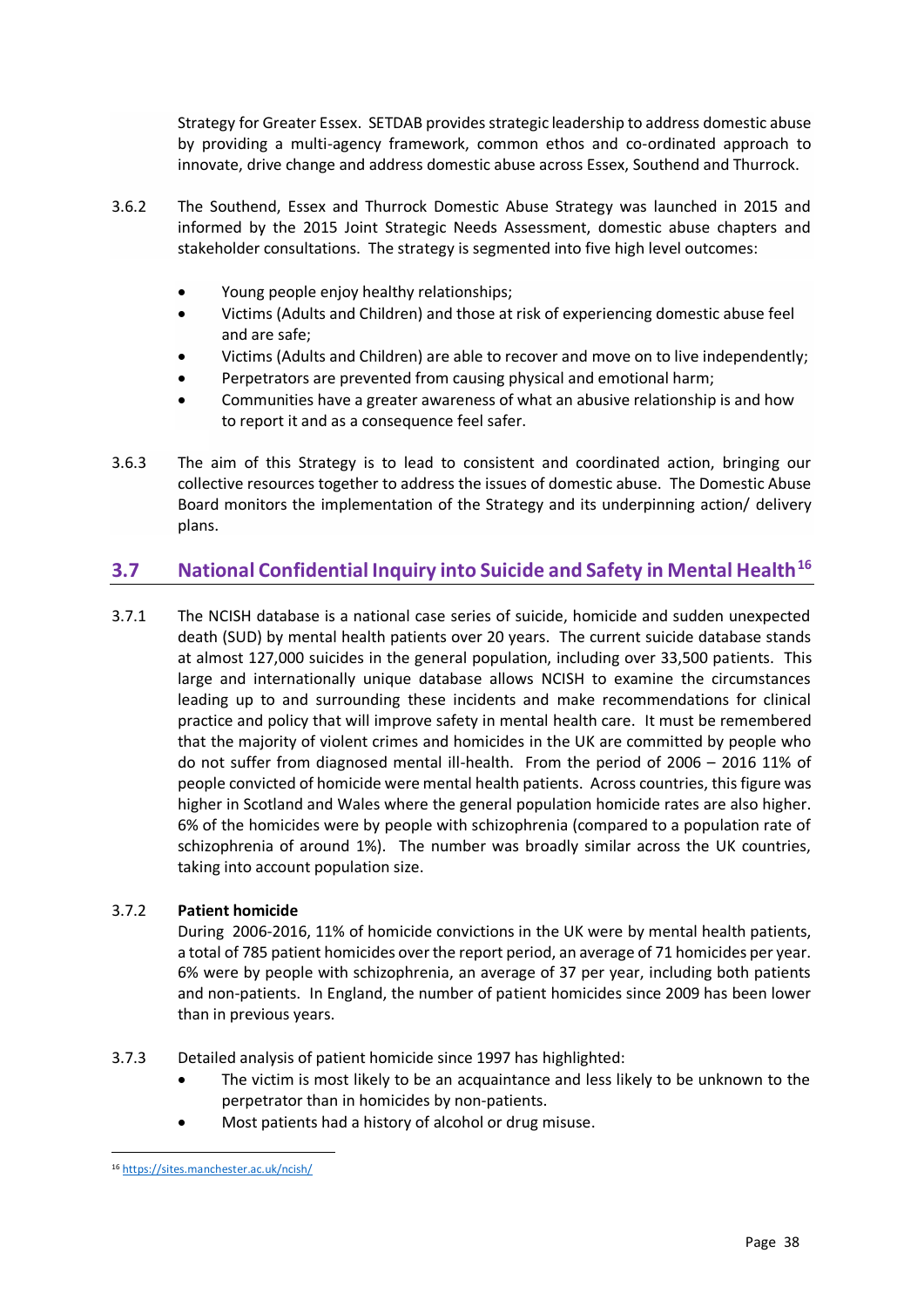- Homicide in the absence of comorbid substance misuse is unusual, around half of patients were not receiving care as intended, either through loss of contact or nonadherence with drug treatment patients are also at high risk of being victims of homicide.
- Most victims of patient homicide were an acquaintance (45%) or a family member including spouse (40%).
- 3.7.4 Research has found patient homicides where the victim was a stranger has fallen over the years and stranger homicides (15%) were less likely to be committed by patients compared to the general population (24%). In a previous study, it was found that patients were 2.6 times more likely to be a victim of homicide compared to the general population.
- 3.7.5 The most common primary diagnosis was schizophrenia and other delusional disorders (29%), followed by drug dependence/misuse (16%). Most patients (89%) convicted of homicide also had a co-existing problem of alcohol or drug misuse.
- 3.7.6 Almost half of all patients (628, 48%) were non-compliant with treatment or had lost contact with services. In a recent study, homicide offenders diagnosed with schizophrenia were more likely to have been disengaged with services prior to the offence. Therefore, services can help by being aware of the risk of losing patient contact as well as the problems of substance misuse and the higher risk of patients being victims of homicide.
- 3.7.7 Sadly, this case mirrors a number of the statistical findings of this valuable study.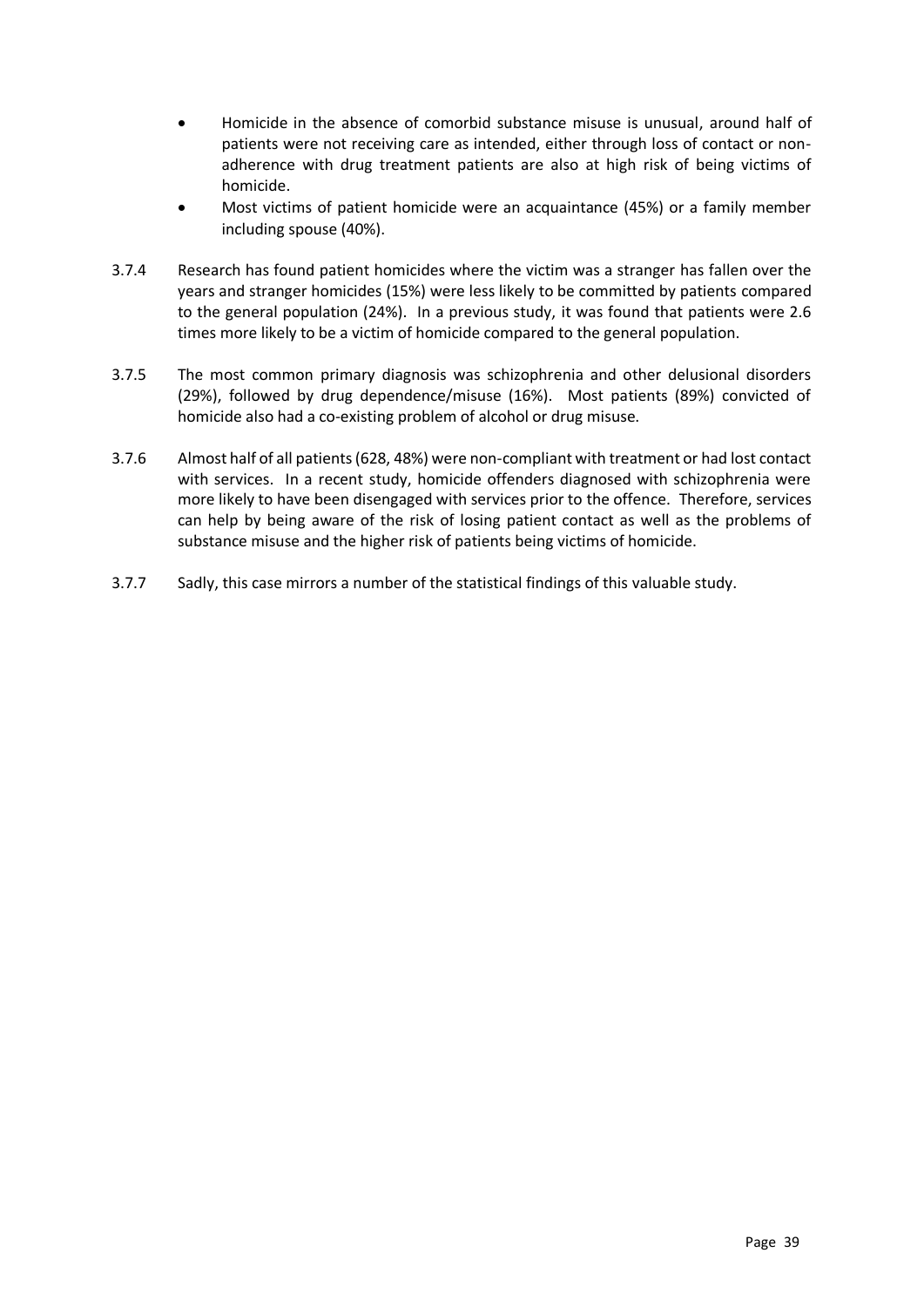### **Section Four – Lessons Learnt**

- 4.1 That, despite it being a recommendation in a DHR published in 2017 there is still not a formal process by which the police can notify mental health professionals of an individual's deteriorating mental health where it does not meet the threshold for Section 135/136 of the Mental Health Act 1983 or the Mental Capacity Act 2005.
- 4.2 Had the incident been correctly graded as a domestic incident then greater priority would have been given to the police response.
- 4.2 If a mental health practitioner had been based in the force control room on the night of the incident, with access to mental health records, then the force control room would have been able to assess the concerns of James' parents alongside his mental health history.
- 4.3 A transfer summary in the electronic medical records (regarding patients with mental issues) was not completed when James moved to a new area.
- 4.4 James' GP was not kept informed the interaction with other medical services with him and was not made aware when when he did not attend (DNA) appointments with other services.
- 4.5 James' GP did not complete a mental capacity assessment at times when, due to his relapse, he may have appeared to lack of capacity.
- 4.6 It is clear that James had a serious mental illness that was treated over many years by the Trust. He was never symptom free but had access to medical and psychological care which supported him to maintain a level of wellbeing and independence. He was provided with consistent care for over 10 years.
- 4.7 James continued to abuse alcohol until October/November 2017, and his engagement with psychological care tended to focus on coping skills rather than attitude change. He continued to question his diagnosis and suffered ongoing anxiety as a consequence of his paranoia.
- 4.8 James had a supportive partner and family who provided emotional and practical assistance. He was able to maintain independent living with his partner, although the choices he made about the use of alcohol could be said to be unwise.
- 4.9 The move to the Mid Essex team took place months after they moved house, and this was largely because of James' anxiety about change. The handover was not structured, and was not supported by a full care plan and risk assessment review. Because of service changes, he did not have a medical review between September 2016 and October 2017.
- 4.10 The management of the cessation of clozapine (medication) following the red result in October 2017, did not offer sufficient support to James and Heidi. It was recognised that he was relapsing in November and December 2017, and this should have triggered MDT discussion, and a clear care and risk management plan that considered the presenting risks.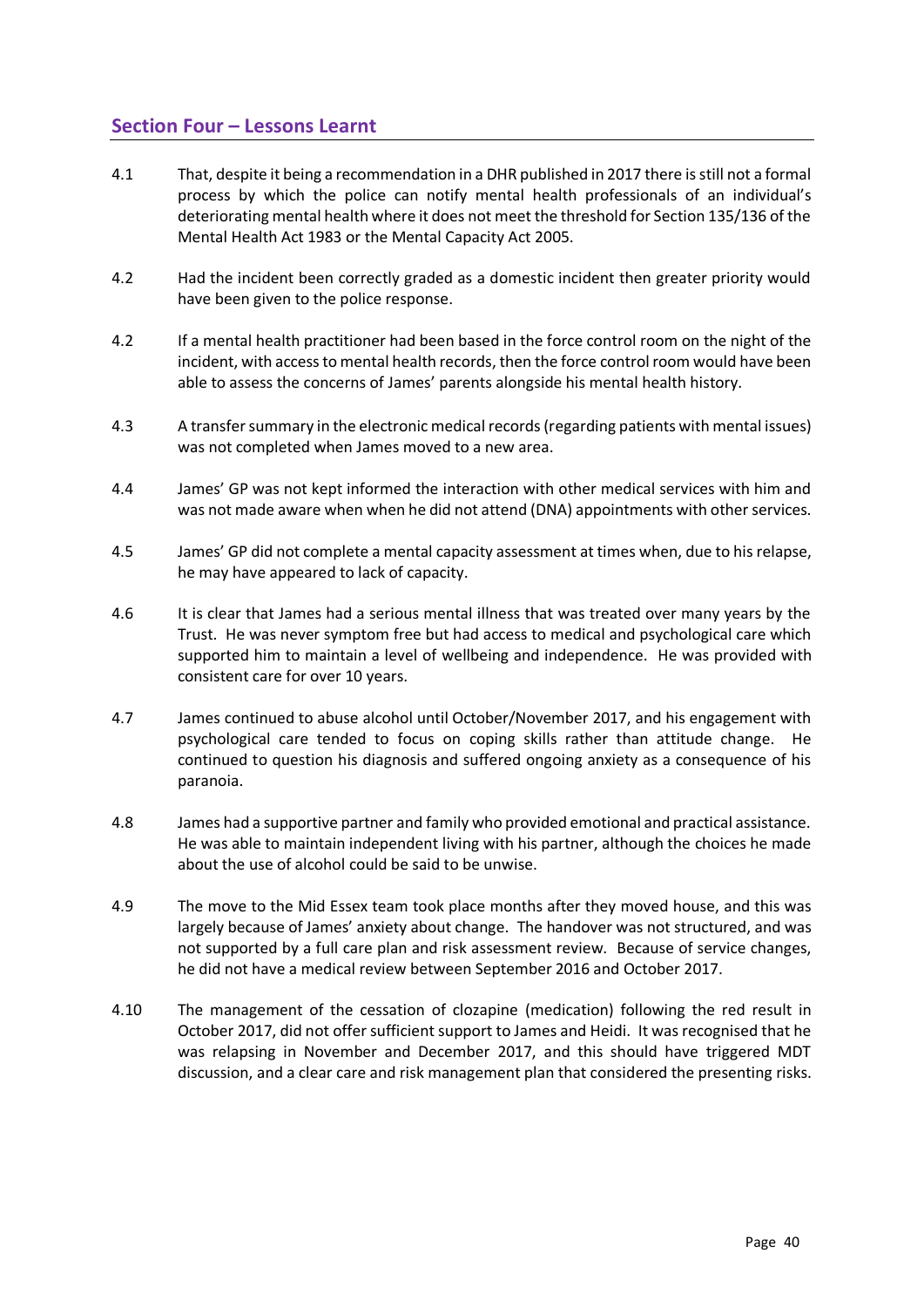### **Section Five – Recommendations**

- 5.1 That a formal process should be developed by which the police can notify mental health professionals of an individual's deteriorating mental health where it does not meet the threshold for Section 135/136 of the Mental Health Act 1983 or the Mental Capacity Act 2005. The review reiterates the recommendation made in previous DHRs published in 2017.
- 5.2 That Essex Police and EPUT consider basing a mental health practitioner in the force control room with access to mental health records. Had this been in place on the night of the incident, then the force control room would have been able to assess the concerns of James's parents alongside his mental health history.
- 5.3 That NHS England and CCGs remind primary care services to complete a transfer summary in the electronic medical records (regarding patients with mental issues) when a surgery becomes aware that a patient is moving to a new locality.
- 5.4 That all health agencies are reminded of the significance of information sharing with primary care services (GPs) to ensure clarity of information and continuity of care. It would be helpful if GPs are made aware when patients do not attend (DNA) appointments with other services.
- 5.5 That NHS England and CCGs remind GPs to complete a mental capacity assessment when there appears to be a lack of capacity.